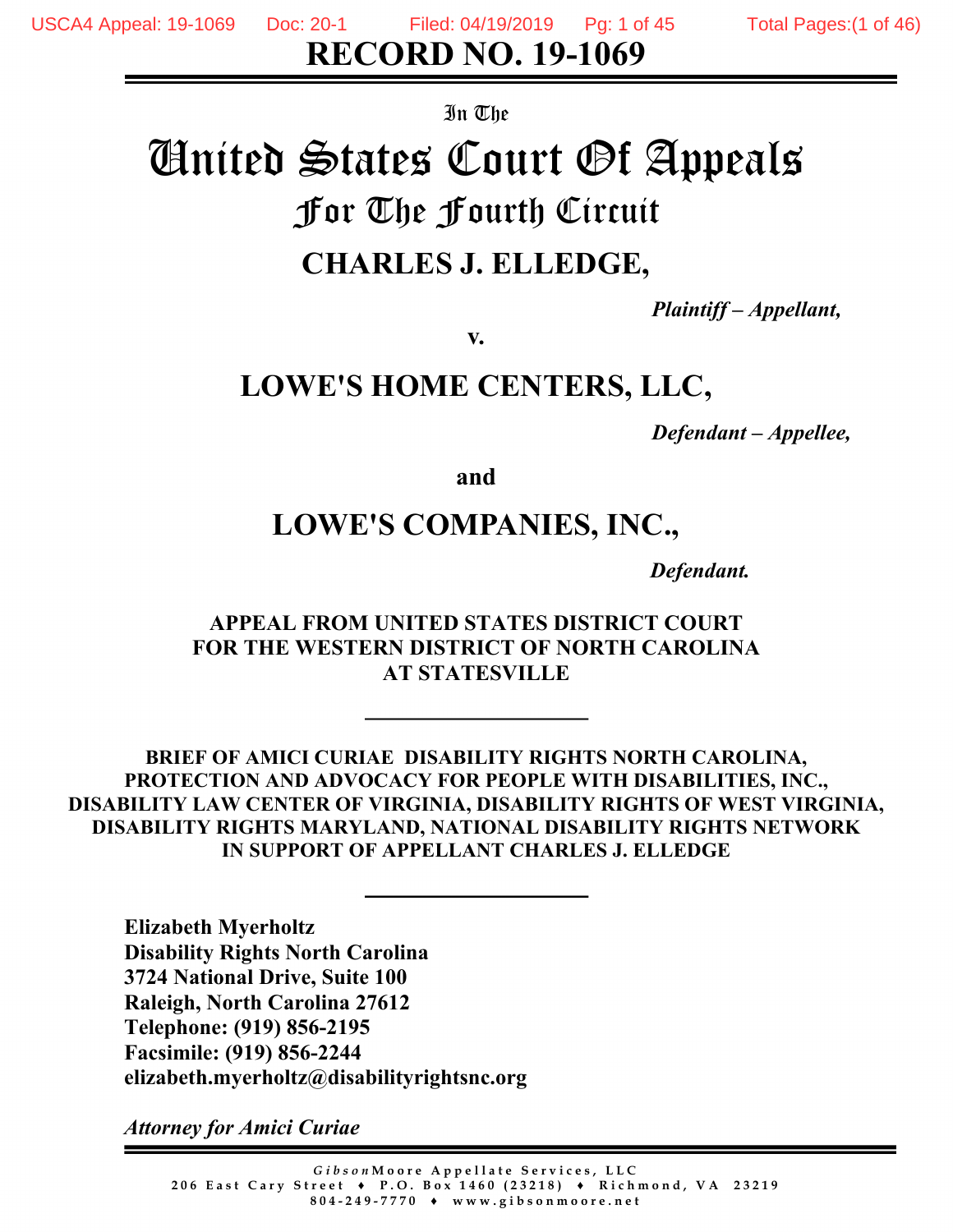### UNITED STATES COURT OF APPEALS FOR THE FOURTH CIRCUIT DISCLOSURE OF CORPORA TE AFFILIATIONS AND OTHER INTERESTS

Disclosures must be filed on behalf of all parties to a civil, agency, bankruptcy or mandamus case, except that a disclosure statement is **not** required from the United States, from an indigent party, or from a state or local government in a pro se case. In mandamus cases arising from a civil or bankruptcy action, all parties to the action in the district court are considered parties to the mandamus case.

Corporate defendants in a criminal or post-conviction case and corporate amici curiae are required to file disclosure statements.

If counsel is not a registered ECF filer and does not intend to file documents other than the required disclosure statement, counsel may file the disclosure statement in paper rather than electronic form. Counsel has a continuing duty to update this information.

No. 19-1069 Caption: Charles J. Elledge v. Lowe's Home Centers, LLC

Pursuant to FRAP 26.1 and Local Rule 26.1,

DISABILITY RIGHTS NORTH CAROLINA (name of party/amicus)

who is **Amicus** makes the following disclosure: (appellant/appellee/petitioner/respondent/amicus/intervenor)

- 1. Is party/amicus a publicly held corporation or other publicly held entity?  $\Box$  YES  $\Box$  NO
- 2. Does party/amicus have any parent corporations?  $\Box$  YES  $\Box$  YES  $\Box$ If yes, identify all parent corporations, including all generations of parent corporations:
- 3. Is 10% or more of the stock of a party/amicus owned by a publicly held corporation or other publicly held entity?  $\Box$  YES  $\Box$  NO 1f yes, identify all such owners: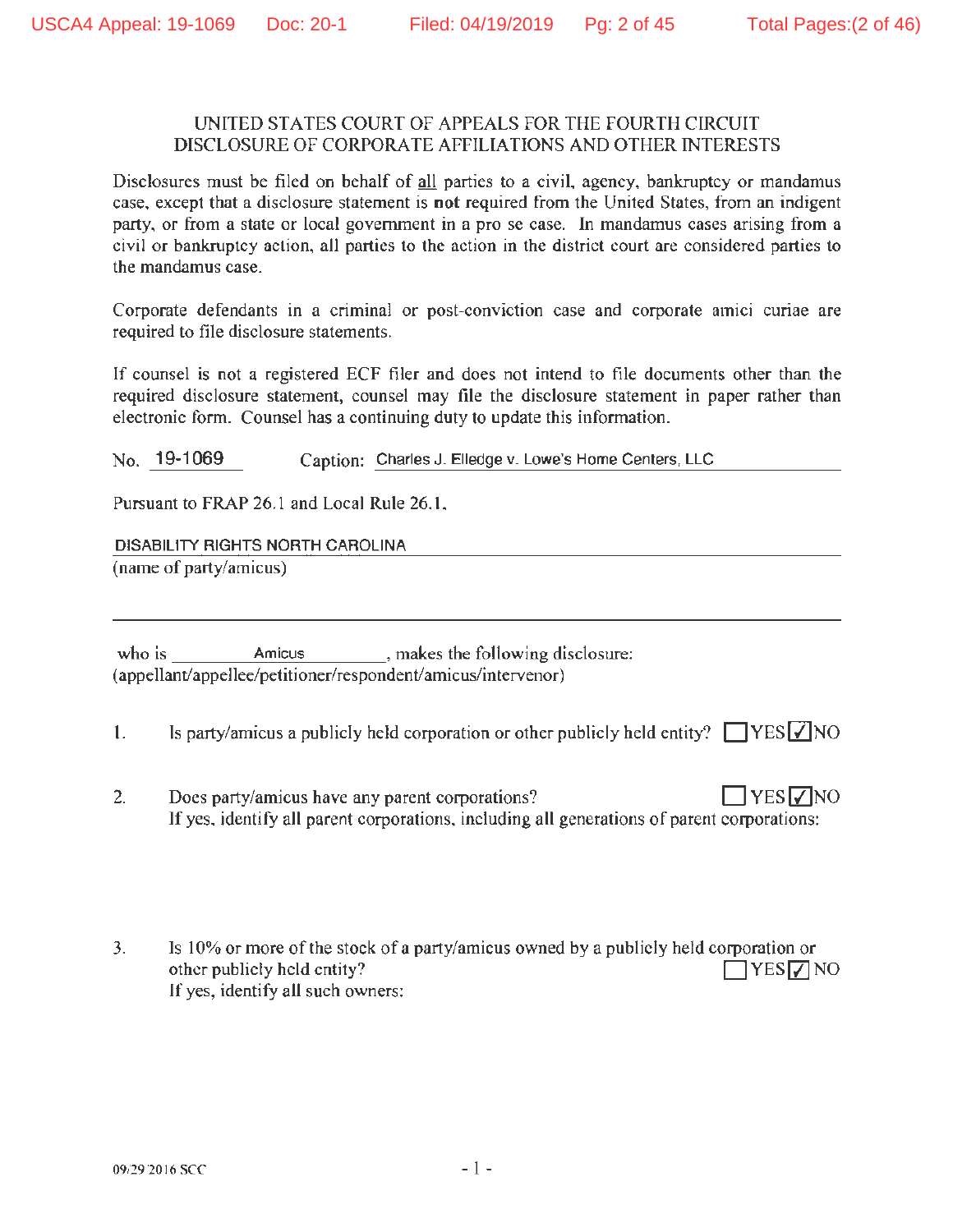$\Box$ YES $\nabla$ NO

- 4. Is there any other publicly held corporation or other publicly held entity that has a direct financial interest in the outcome of the litigation (Local Rule 26.1(a)(2)(B))?  $\Box$  YES  $\Box$  NO If yes, identify entity and nature of interest:
- 5. Is party a trade association? (amici curiae do not complete this question)  $\Box$  YES  $\Box$  NO If yes, identify any publicly held member whose stock or *equity* value could be affected substantially by the outcome of the proceeding or whose claims the trade association is pursuing in a representative capacity, or state that there is no such member:
- 6. Does this case arise out of a bankruptcy proceeding? If yes, identify any trustee and the members of any creditors' committee:

Signature: /s/ Elizabeth Myerholtz Date: 4/19/2019

Counsel for: Disability Rights North Carolina

### **CERTIFICATE OF SERVICE**  \*\*\*\*\*\*\*\*\*\*\*\*\*\*\*\*\*\*\*\*\*\*\*\*\*\*

I certify that on 4/19/2019 the foregoing document was served on all parties or their counsel of record through the CM/ECF system if they are registered users or, if they are not, by serving a true and correct copy at the addresses listed below:

/s/ Elizabeth Myerholtz 4/19/2019

(signature) (date)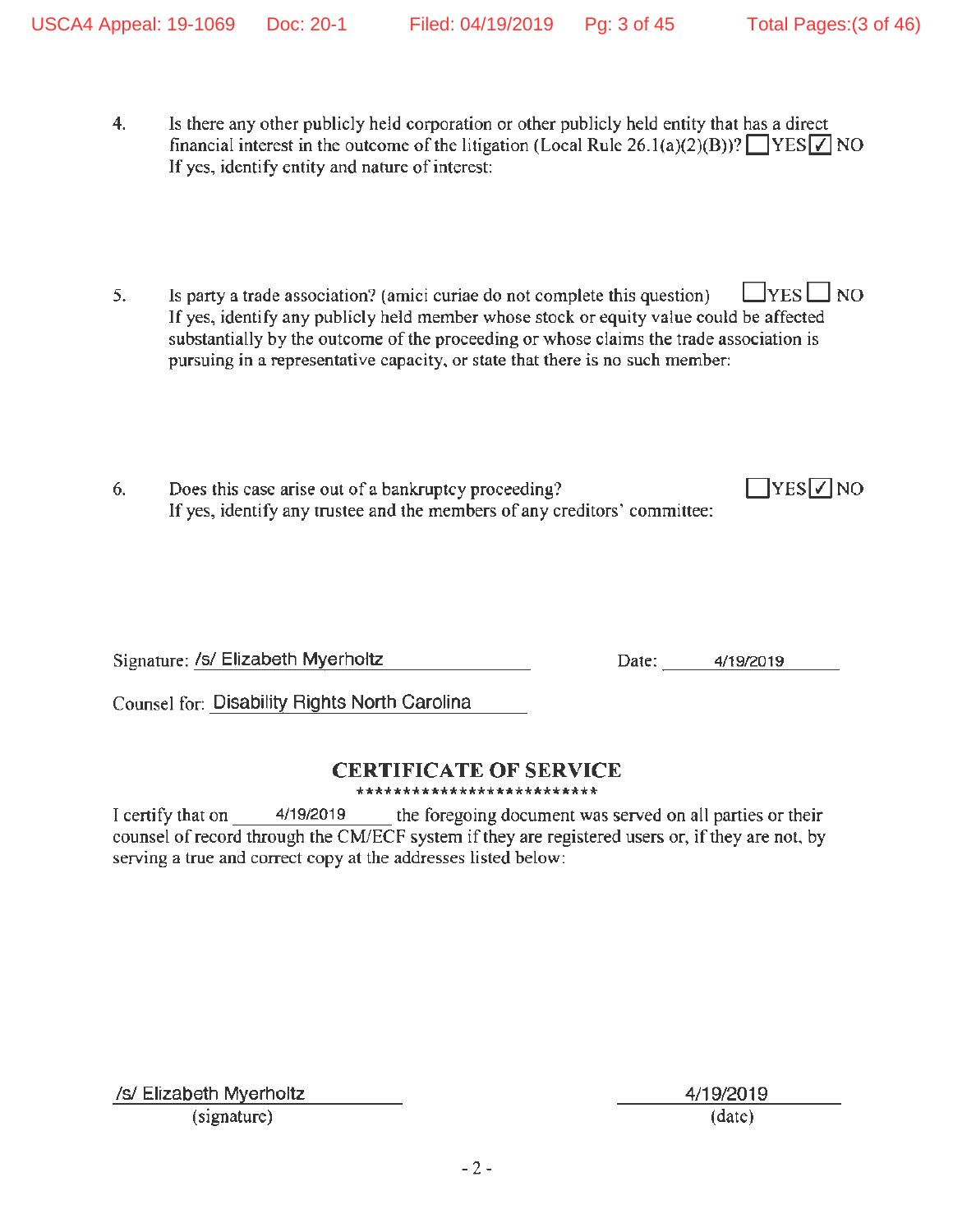### UNITED STATES COURT OF APPEALS FOR THE FOURTH CIRCUIT DISCLOSURE OF CORPORA TE AFFILIATIONS AND OTHER INTERESTS

Disclosures must be filed on behalf of all parties to a civil, agency, bankruptcy or mandamus case, except that a disclosure statement is **not** required from the United States, from an indigent party, or from a state or local government in a pro se case. In mandamus cases arising from a civil or bankruptcy action, all parties to the action in the district court are considered parties to the mandamus case.

Corporate defendants in a criminal or post-conviction case and corporate amici curiae are required to file disclosure statements.

If counsel is not a registered ECF filer and does not intend to file documents other than the required disclosure statement, counsel may file the disclosure statement in paper rather than electronic form. Counsel has a continuing duty to update this information.

No. 19-1069 Caption: Charles J. Elledge v. Lowe's Home Centers, LLC

Pursuant to FRAP 26.1 and Local Rule 26.1,

Protection and Advocacy for People with Disabilities, Inc. (name of party/amicus)

who is **Amicus** makes the following disclosure: (appellant/appellee/petitioner/respondent/amicus/intervenor)

- 1. Is party/amicus a publicly held corporation or other publicly held entity?  $\Box$  YES  $\Box$  NO
- 2. Does party/amicus have any parent corporations?  $\Box$  YES  $\Box$  YES  $\Box$ If yes, identify all parent corporations, including all generations of parent corporations:
- 3. Is 10% or more of the stock of a party/amicus owned by a publicly held corporation or other publicly held entity?  $\Box$  YES  $\Box$  NO 1f yes, identify all such owners: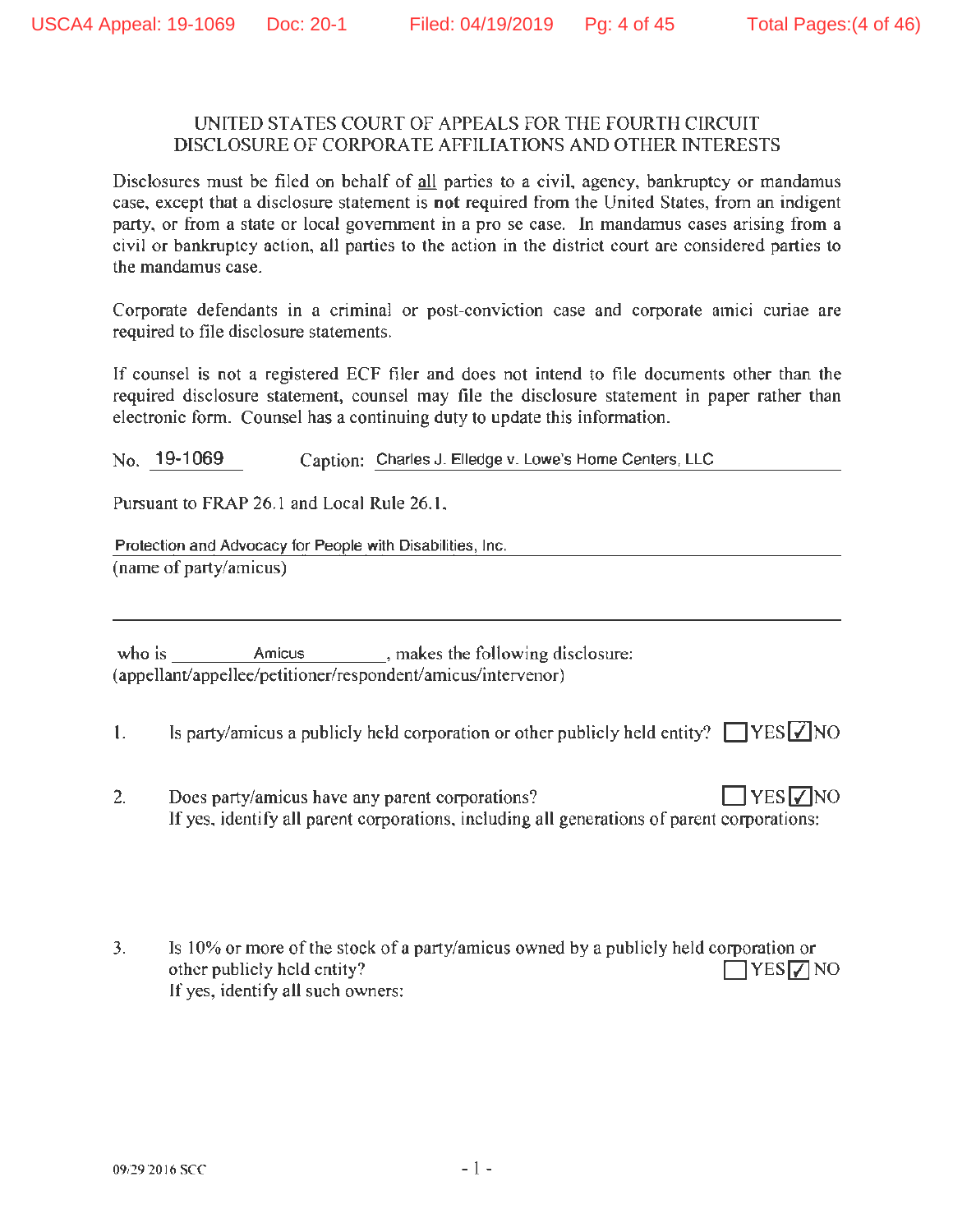$\Box$ YES $\nabla$ NO

- 4. Is there any other publicly held corporation or other publicly held entity that has a direct financial interest in the outcome of the litigation (Local Rule 26.1(a)(2)(B))?  $\Box$  YES  $\Box$  NO If yes, identify entity and nature of interest:
- 5. Is party a trade association? (amici curiae do not complete this question)  $\Box$  YES  $\Box$  NO If yes, identify any publicly held member whose stock or *equity* value could be affected substantially by the outcome of the proceeding or whose claims the trade association is pursuing in a representative capacity, or state that there is no such member:
- 6. Does this case arise out of a bankruptcy proceeding? If yes, identify any trustee and the members of any creditors' committee:

Signature: /s/ Elizabeth Myerholtz Date: 4/19/2019

Counsel for: Disability Rights North Carolina

### **CERTIFICATE OF SERVICE**  \*\*\*\*\*\*\*\*\*\*\*\*\*\*\*\*\*\*\*\*\*\*\*\*\*\*

I certify that on 4/19/2019 the foregoing document was served on all parties or their counsel of record through the CM/ECF system if they are registered users or, if they are not, by serving a true and correct copy at the addresses listed below:

/s/ Elizabeth Myerholtz 4/19/2019

(signature) (date)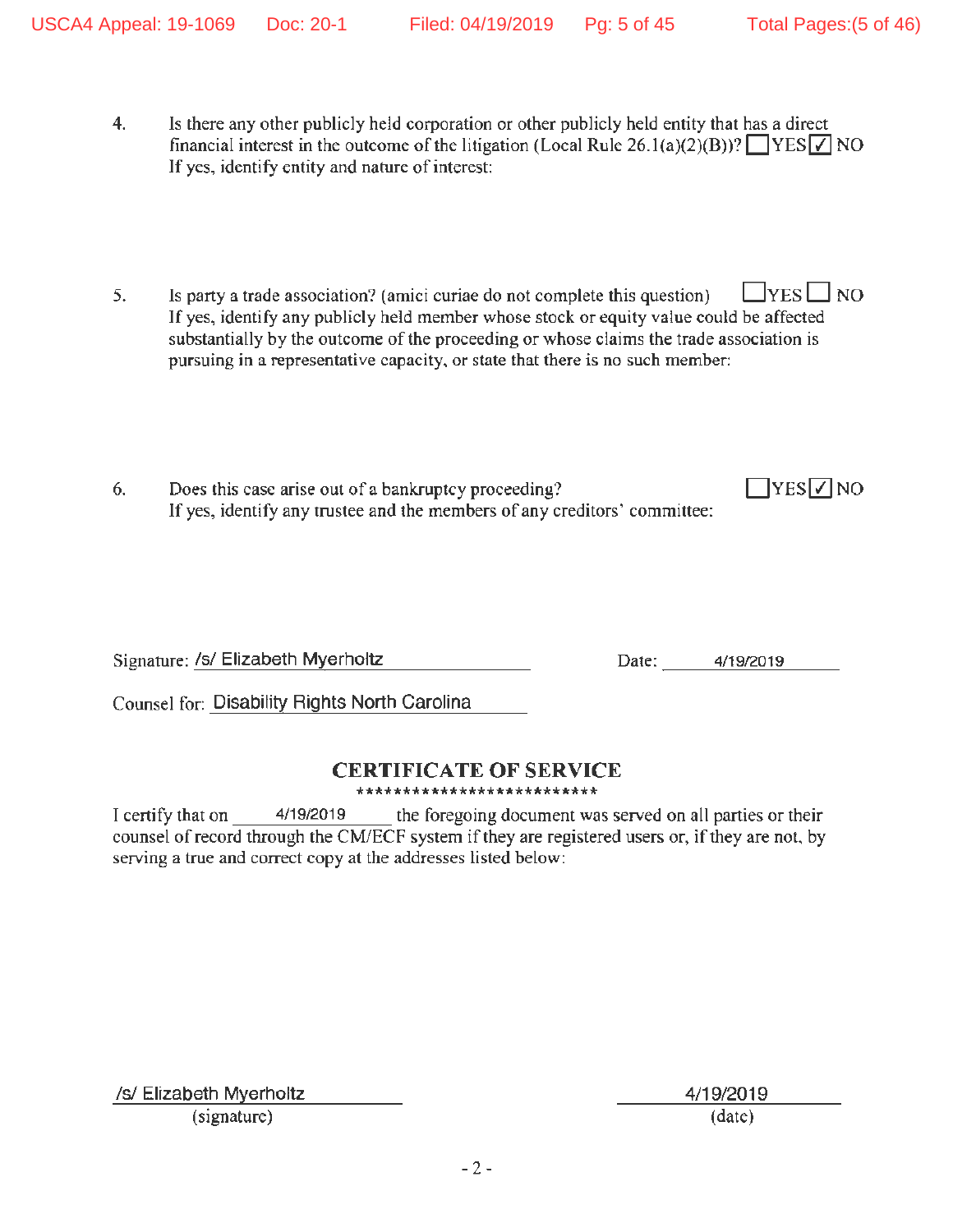### UNITED STATES COURT OF APPEALS FOR THE FOURTH CIRCUIT DISCLOSURE OF CORPORA TE AFFILIATIONS AND OTHER INTERESTS

Disclosures must be filed on behalf of all parties to a civil, agency, bankruptcy or mandamus case, except that a disclosure statement is **not** required from the United States, from an indigent party, or from a state or local government in a pro se case. In mandamus cases arising from a civil or bankruptcy action, all parties to the action in the district court are considered parties to the mandamus case.

Corporate defendants in a criminal or post-conviction case and corporate amici curiae are required to file disclosure statements.

If counsel is not a registered ECF filer and does not intend to file documents other than the required disclosure statement, counsel may file the disclosure statement in paper rather than electronic form. Counsel has a continuing duty to update this information.

No. 19-1069 Caption: Charles J. Elledge v. Lowe's Home Centers, LLC

Pursuant to FRAP 26.1 and Local Rule 26.1,

disAbility Law Center of Virginia (name of party/amicus)

who is **Amicus** makes the following disclosure: (appellant/appellee/petitioner/respondent/amicus/intervenor)

1. Is party/amicus a publicly held corporation or other publicly held entity?  $\Box$  YES  $\Box$  NO

- 2. Does party/amicus have any parent corporations?  $\Box$  YES  $\neg$  NO If yes, identify all parent corporations, including all generations of parent corporations:
- 3. Is 10% or more of the stock of a party/amicus owned by a publicly held corporation or other publicly held entity?  $\Box$  YES  $\Box$  NO 1f yes, identify all such owners: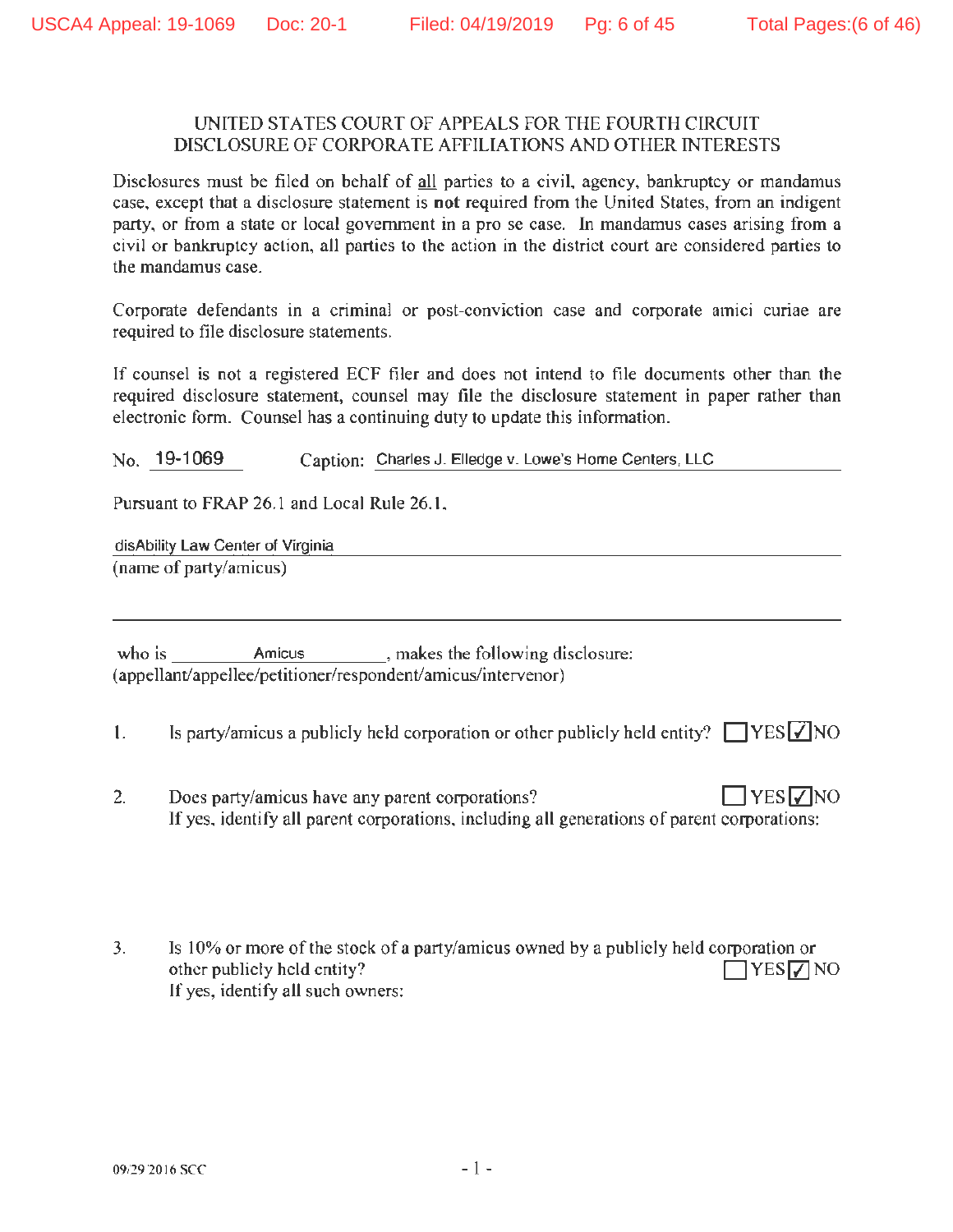$\Box$ YES $\nabla$ NO

- 4. Is there any other publicly held corporation or other publicly held entity that has a direct financial interest in the outcome of the litigation (Local Rule 26.1(a)(2)(B))?  $\Box$  YES  $\Box$  NO If yes, identify entity and nature of interest:
- 5. Is party a trade association? (amici curiae do not complete this question)  $\Box$  YES  $\Box$  NO If yes, identify any publicly held member whose stock or *equity* value could be affected substantially by the outcome of the proceeding or whose claims the trade association is pursuing in a representative capacity, or state that there is no such member:
- 6. Does this case arise out of a bankruptcy proceeding? If yes, identify any trustee and the members of any creditors' committee:

Signature: /s/ Elizabeth Myerholtz Date: 4/19/2019

Counsel for: Disability Rights North Carolina

### **CERTIFICATE OF SERVICE**  \*\*\*\*\*\*\*\*\*\*\*\*\*\*\*\*\*\*\*\*\*\*\*\*\*\*

I certify that on 4/19/2019 the foregoing document was served on all parties or their counsel of record through the CM/ECF system if they are registered users or, if they are not, by serving a true and correct copy at the addresses listed below:

/s/ Elizabeth Myerholtz 4/19/2019

(signature) (date)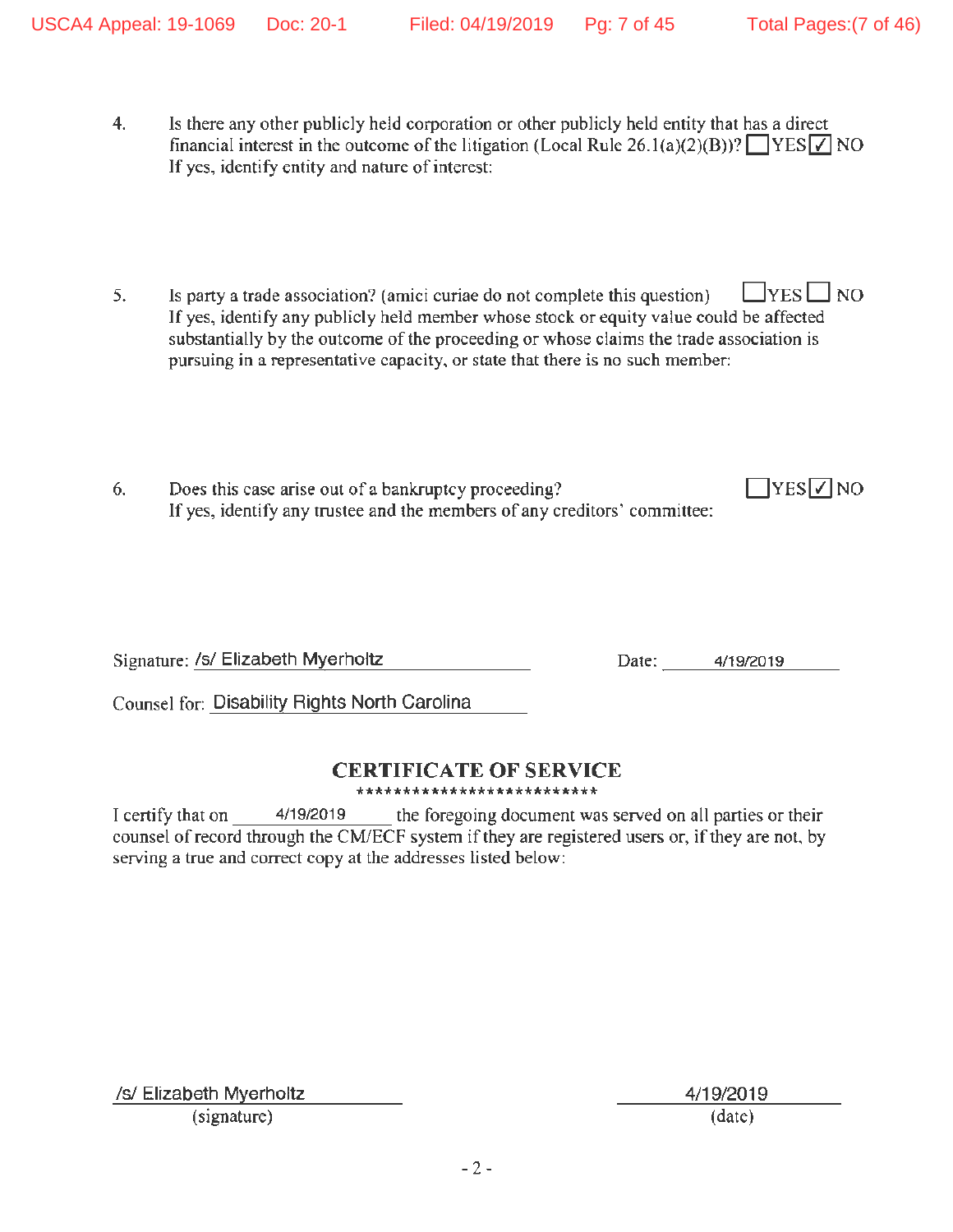### UNITED STATES COURT OF APPEALS FOR THE FOURTH CIRCUIT DISCLOSURE OF CORPORA TE AFFILIATIONS AND OTHER INTERESTS

Disclosures must be filed on behalf of all parties to a civil, agency, bankruptcy or mandamus case, except that a disclosure statement is **not** required from the United States, from an indigent party, or from a state or local government in a pro se case. In mandamus cases arising from a civil or bankruptcy action, all parties to the action in the district court are considered parties to the mandamus case.

Corporate defendants in a criminal or post-conviction case and corporate amici curiae are required to file disclosure statements.

If counsel is not a registered ECF filer and does not intend to file documents other than the required disclosure statement, counsel may file the disclosure statement in paper rather than electronic form. Counsel has a continuing duty to update this information.

No. 19-1069 Caption: Charles J. Elledge v. Lowe's Home Centers, LLC

Pursuant to FRAP 26.1 and Local Rule 26.1,

Disability Rights of West Virginia (name of party/amicus)

who is **Amicus** makes the following disclosure: (appellant/appellee/petitioner/respondent/amicus/intervenor)

- 1. Is party/amicus a publicly held corporation or other publicly held entity?  $\Box$  YES  $\Box$  NO
- 2. Does party/amicus have any parent corporations?  $\Box$  YES  $\Box$  YES  $\Box$ If yes, identify all parent corporations, including all generations of parent corporations:
- 3. Is 10% or more of the stock of a party/amicus owned by a publicly held corporation or other publicly held entity?  $\Box$  YES  $\Box$  NO 1f yes, identify all such owners: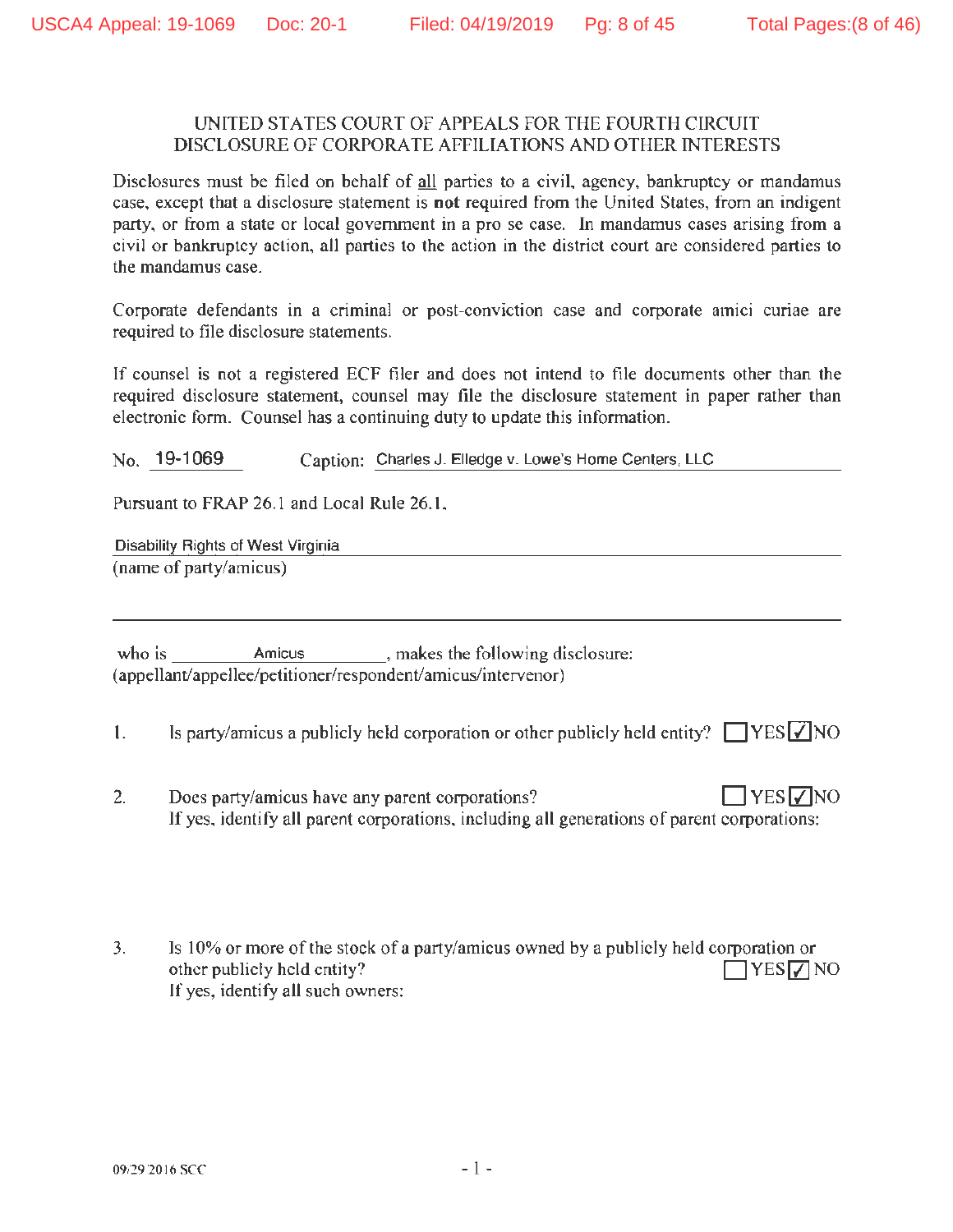$\Box$ YES $\nabla$ NO

- 4. Is there any other publicly held corporation or other publicly held entity that has a direct financial interest in the outcome of the litigation (Local Rule 26.1(a)(2)(B))?  $\Box$  YES  $\Box$  NO If yes, identify entity and nature of interest:
- 5. Is party a trade association? (amici curiae do not complete this question)  $\Box$  YES  $\Box$  NO If yes, identify any publicly held member whose stock or *equity* value could be affected substantially by the outcome of the proceeding or whose claims the trade association is pursuing in a representative capacity, or state that there is no such member:
- 6. Does this case arise out of a bankruptcy proceeding? If yes, identify any trustee and the members of any creditors' committee:

Signature: /s/ Elizabeth Myerholtz Date: 4/19/2019

Counsel for: Disability Rights North Carolina

### **CERTIFICATE OF SERVICE**  \*\*\*\*\*\*\*\*\*\*\*\*\*\*\*\*\*\*\*\*\*\*\*\*\*\*

I certify that on 4/19/2019 the foregoing document was served on all parties or their counsel of record through the CM/ECF system if they are registered users or, if they are not, by serving a true and correct copy at the addresses listed below:

/s/ Elizabeth Myerholtz 4/19/2019

(signature) (date)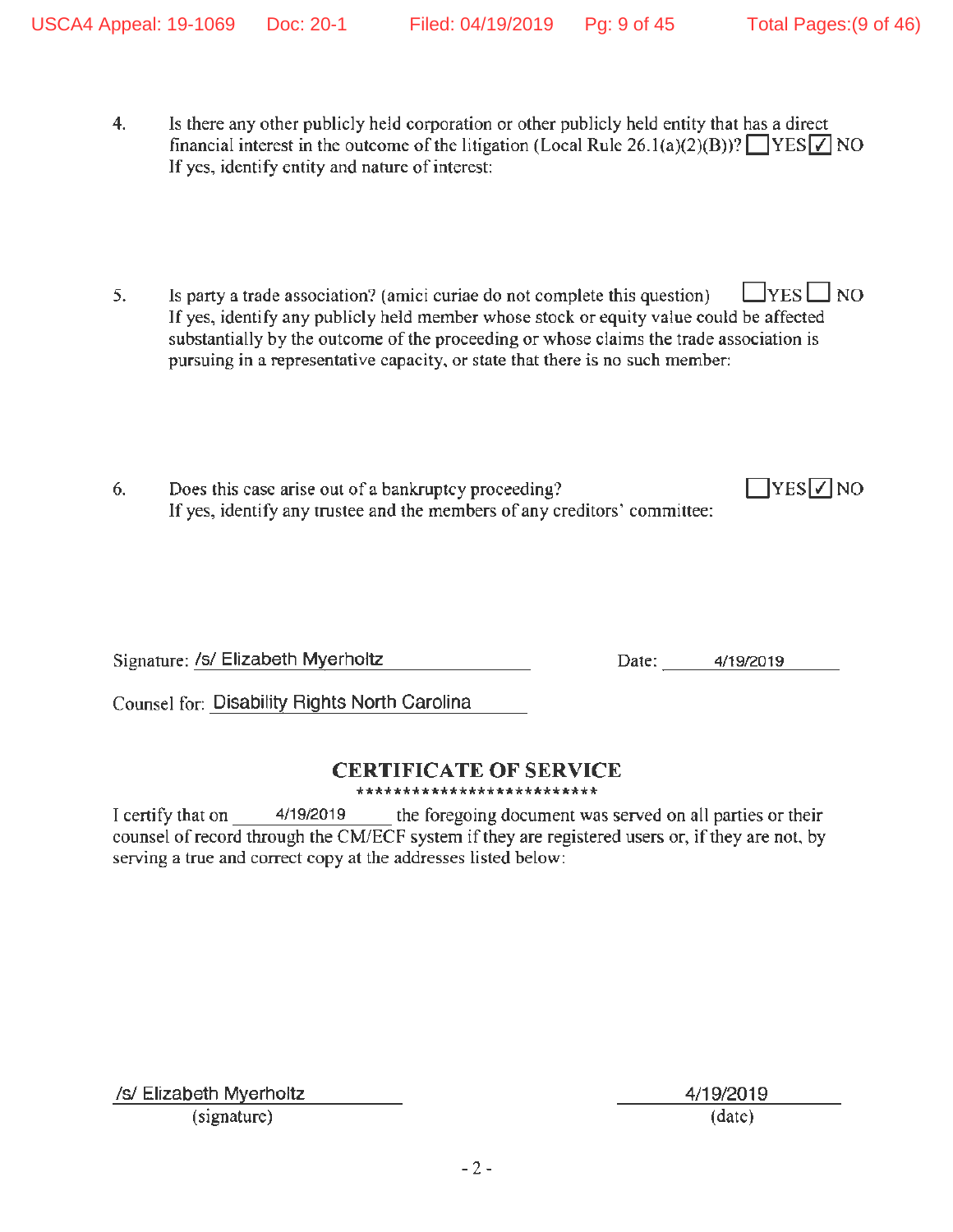### UNITED STATES COURT OF APPEALS FOR THE FOURTH CIRCUIT DISCLOSURE OF CORPORA TE AFFILIATIONS AND OTHER INTERESTS

Disclosures must be filed on behalf of all parties to a civil, agency, bankruptcy or mandamus case, except that a disclosure statement is **not** required from the United States, from an indigent party, or from a state or local government in a pro se case. In mandamus cases arising from a civil or bankruptcy action, all parties to the action in the district court are considered parties to the mandamus case.

Corporate defendants in a criminal or post-conviction case and corporate amici curiae are required to file disclosure statements.

If counsel is not a registered ECF filer and does not intend to file documents other than the required disclosure statement, counsel may file the disclosure statement in paper rather than electronic form. Counsel has a continuing duty to update this information.

No. 19-1069 Caption: Charles J. Elledge v. Lowe's Home Centers, LLC

Pursuant to FRAP 26.1 and Local Rule 26.1,

Disability Rights Maryland (name of party/amicus)

who is **Amicus** makes the following disclosure: (appellant/appellee/petitioner/respondent/amicus/intervenor)

- 1. Is party/amicus a publicly held corporation or other publicly held entity?  $\Box$  YES  $\Box$  NO
- 2. Does party/amicus have any parent corporations?  $\Box$  YES  $\Box$  YES  $\Box$ If yes, identify all parent corporations, including all generations of parent corporations:
- 3. Is 10% or more of the stock of a party/amicus owned by a publicly held corporation or other publicly held entity?  $\Box$  YES  $\Box$  NO 1f yes, identify all such owners: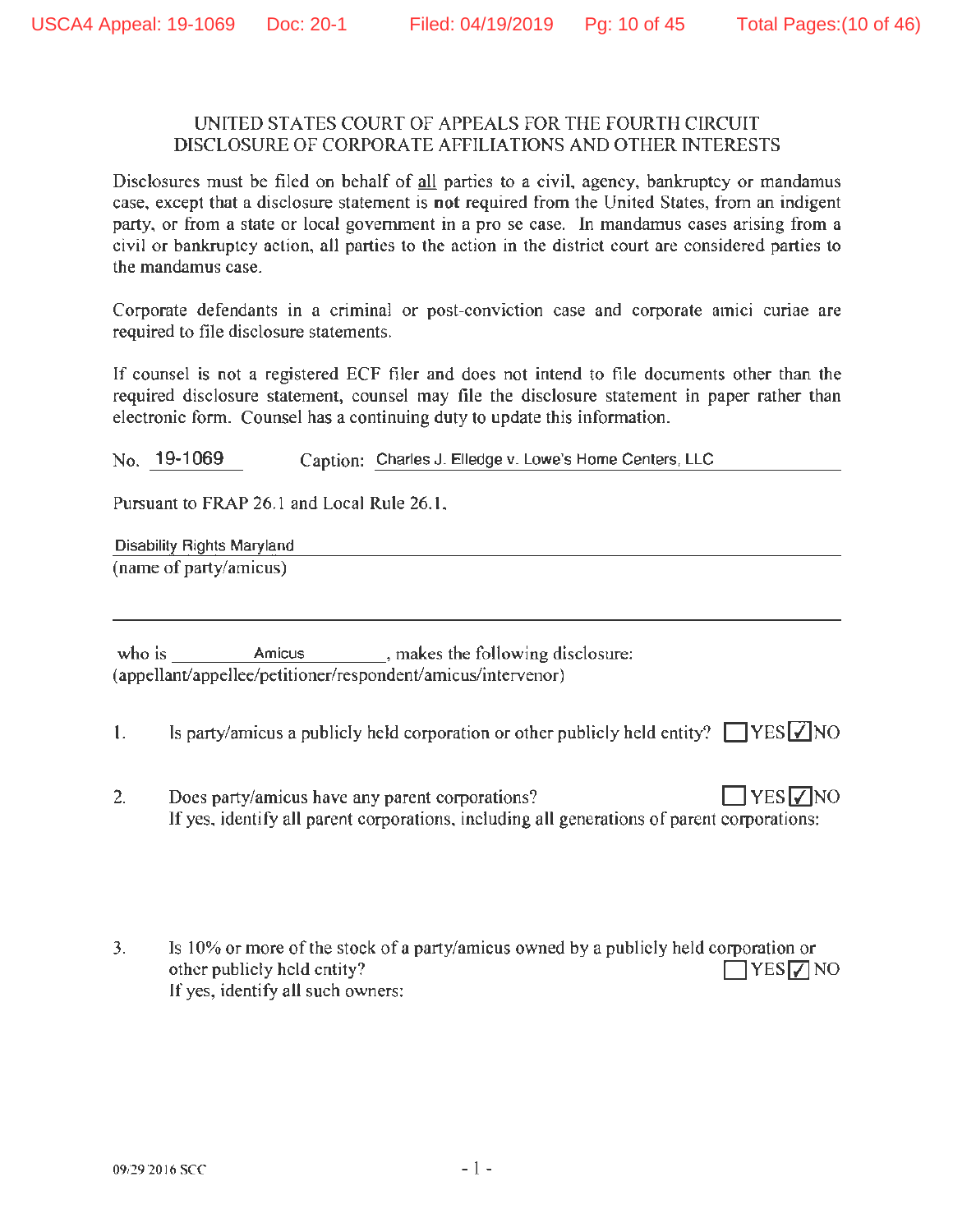- 4. Is there any other publicly held corporation or other publicly held entity that has a direct financial interest in the outcome of the litigation (Local Rule 26.1(a)(2)(B))?  $\Box$  YES  $\Box$  NO If yes, identify entity and nature of interest:
- 5. Is party a trade association? (amici curiae do not complete this question)  $\Box$  YES  $\Box$  NO If yes, identify any publicly held member whose stock or *equity* value could be affected substantially by the outcome of the proceeding or whose claims the trade association is pursuing in a representative capacity, or state that there is no such member:
- 6. Does this case arise out of a bankruptcy proceeding? If yes, identify any trustee and the members of any creditors' committee:

Signature: /s/ Elizabeth Myerholtz Date: 4/19/2019

 $\Box$ YES $\nabla$ NO

Counsel for: Disability Rights North Carolina

### **CERTIFICATE OF SERVICE**  \*\*\*\*\*\*\*\*\*\*\*\*\*\*\*\*\*\*\*\*\*\*\*\*\*\*

I certify that on 4/19/2019 the foregoing document was served on all parties or their counsel of record through the CM/ECF system if they are registered users or, if they are not, by serving a true and correct copy at the addresses listed below:

/s/ Elizabeth Myerholtz 4/19/2019

(signature) (date)

- 2 -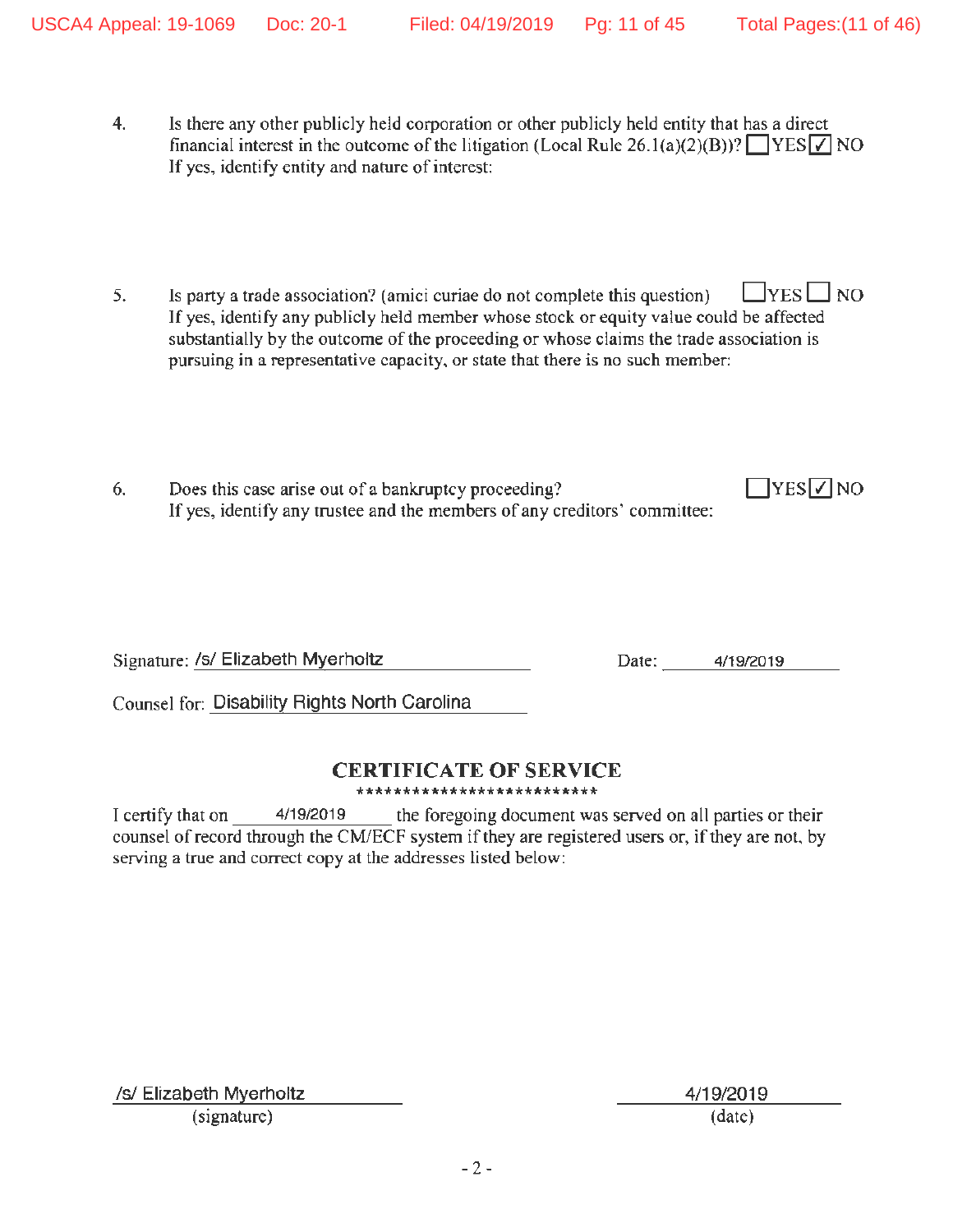### UNITED STATES COURT OF APPEALS FOR THE FOURTH CIRCUIT DISCLOSURE OF CORPORA TE AFFILIATIONS AND OTHER INTERESTS

Disclosures must be filed on behalf of all parties to a civil, agency, bankruptcy or mandamus case, except that a disclosure statement is **not** required from the United States, from an indigent party, or from a state or local government in a pro se case. In mandamus cases arising from a civil or bankruptcy action, all parties to the action in the district court are considered parties to the mandamus case.

Corporate defendants in a criminal or post-conviction case and corporate amici curiae are required to file disclosure statements.

If counsel is not a registered ECF filer and does not intend to file documents other than the required disclosure statement, counsel may file the disclosure statement in paper rather than electronic form. Counsel has a continuing duty to update this information.

No. 19-1069 Caption: Charles J. Elledge v. Lowe's Home Centers, LLC

Pursuant to FRAP 26.1 and Local Rule 26.1,

National Disability Rights Network (name of party/amicus)

who is **Amicus** makes the following disclosure: (appellant/appellee/petitioner/respondent/amicus/intervenor)

1. Is party/amicus a publicly held corporation or other publicly held entity?  $\Box$  YES  $\Box$  NO

- 2. Does party/amicus have any parent corporations?  $\Box$  YES  $\Box$  YES  $\Box$ If yes, identify all parent corporations, including all generations of parent corporations:
- 3. Is 10% or more of the stock of a party/amicus owned by a publicly held corporation or other publicly held entity?  $\Box$  YES  $\Box$  NO 1f yes, identify all such owners: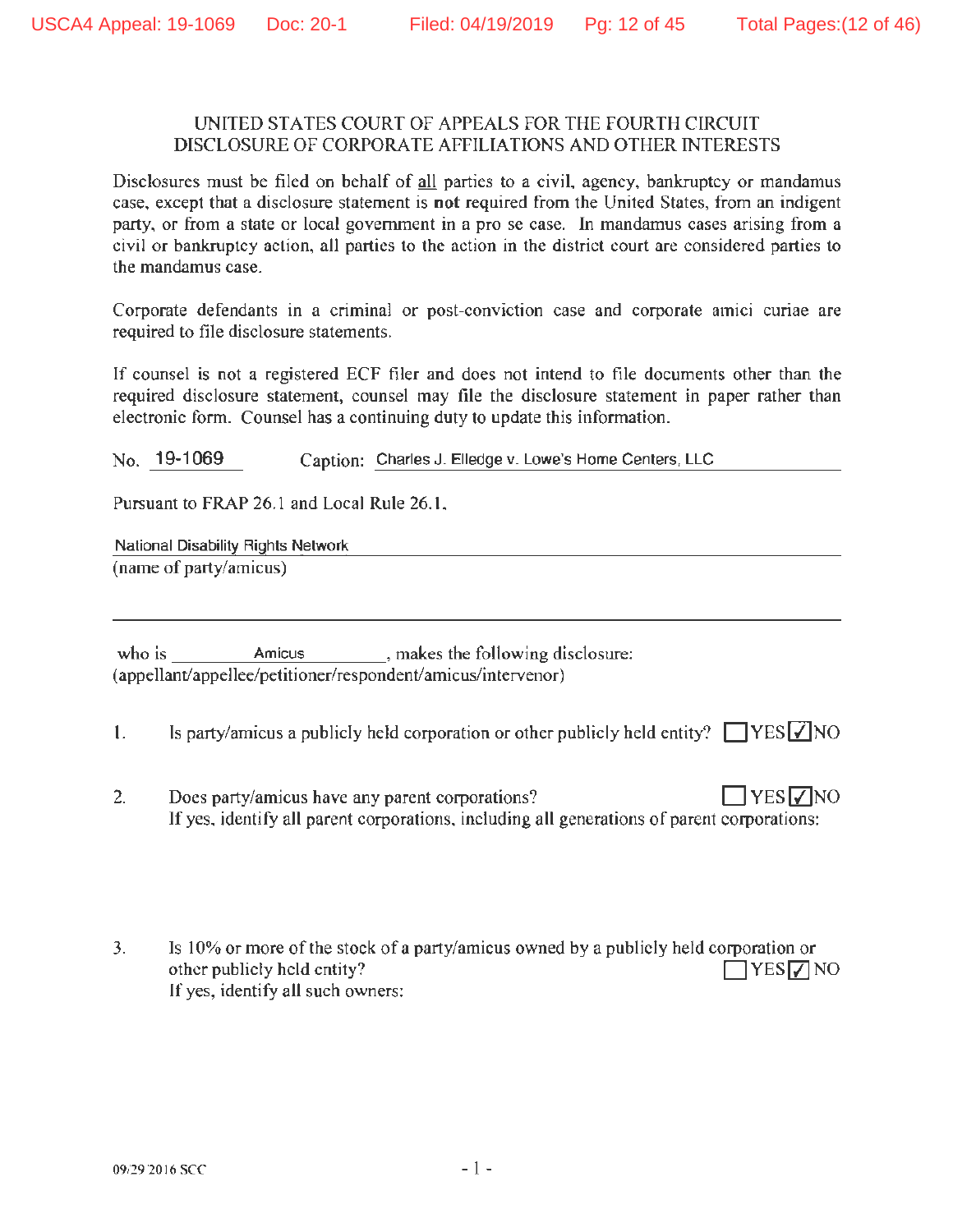- 4. Is there any other publicly held corporation or other publicly held entity that has a direct financial interest in the outcome of the litigation (Local Rule 26.1(a)(2)(B))?  $\Box$  YES  $\Box$  NO If yes, identify entity and nature of interest:
- 5. Is party a trade association? (amici curiae do not complete this question)  $\Box$  YES  $\Box$  NO If yes, identify any publicly held member whose stock or *equity* value could be affected substantially by the outcome of the proceeding or whose claims the trade association is pursuing in a representative capacity, or state that there is no such member:
- 6. Does this case arise out of a bankruptcy proceeding? If yes, identify any trustee and the members of any creditors' committee:

Signature: /s/ Elizabeth Myerholtz Date: 4/19/2019

 $\Box$ YES $\nabla$ NO

Counsel for: Disability Rights North Carolina

### **CERTIFICATE OF SERVICE**  \*\*\*\*\*\*\*\*\*\*\*\*\*\*\*\*\*\*\*\*\*\*\*\*\*\*

I certify that on 4/19/2019 the foregoing document was served on all parties or their counsel of record through the CM/ECF system if they are registered users or, if they are not, by serving a true and correct copy at the addresses listed below:

/s/ Elizabeth Myerholtz 4/19/2019

(signature) (date)

- 2 -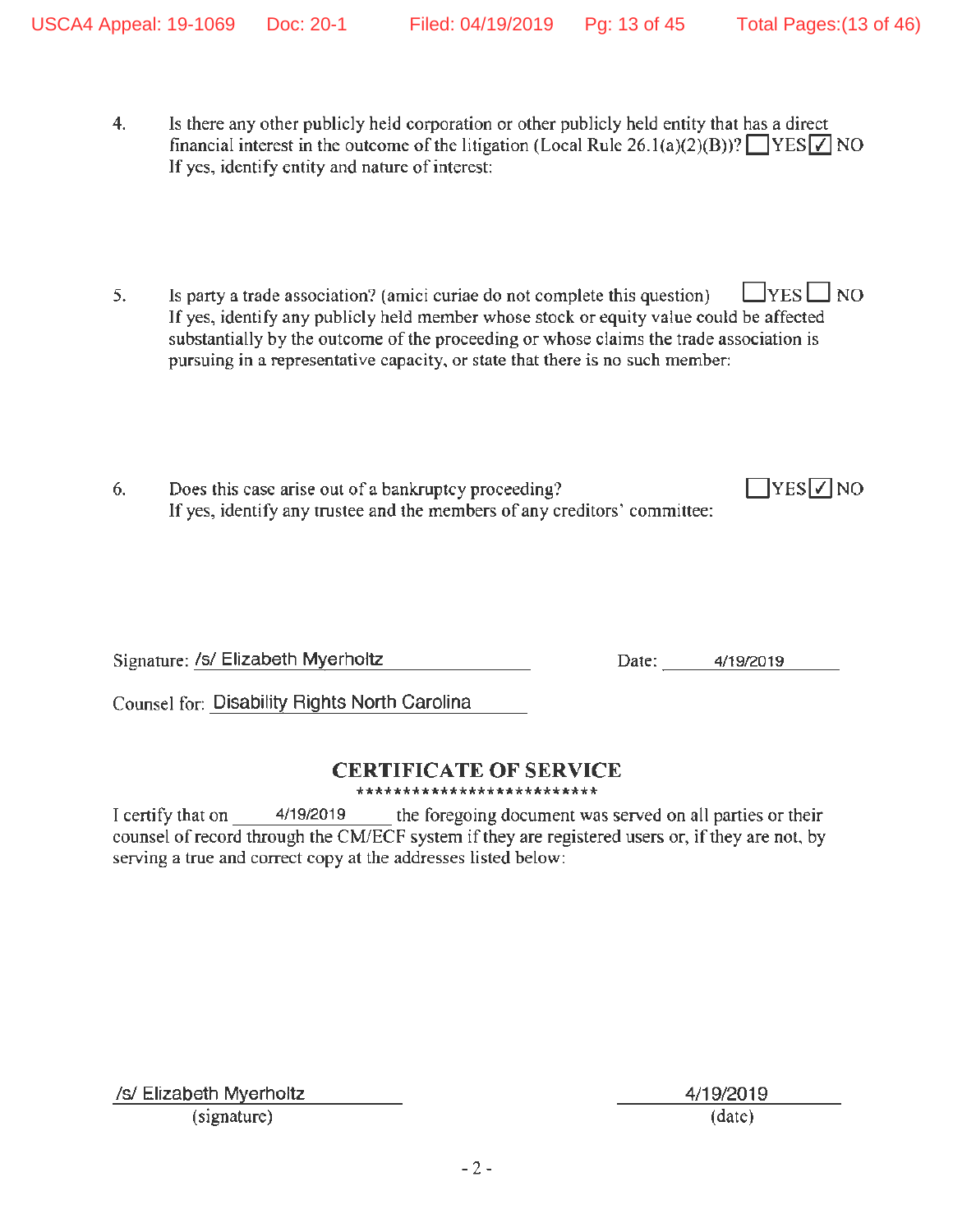# **TABLE OF CONTENTS**

# **Page:**

|     |           | <b>CORPORATE DISCLOSURE</b>                                                                                                                                                                                                |
|-----|-----------|----------------------------------------------------------------------------------------------------------------------------------------------------------------------------------------------------------------------------|
|     |           |                                                                                                                                                                                                                            |
|     |           |                                                                                                                                                                                                                            |
|     |           |                                                                                                                                                                                                                            |
|     |           |                                                                                                                                                                                                                            |
| I.  |           | The plain language of the ADA, the legislative intent behind it,<br>and the Supreme Court's interpretation of the statute require an<br>employer to transfer a qualified employee with a disability to an                  |
|     | A.        | The plain language of the ADA requires employers to<br>reasonably accommodate employees with disabilities                                                                                                                  |
|     | <b>B.</b> | The ADA requires employers to modify normal<br>reassignment procedures when necessary to<br>accommodate employees with disabilities who need to be                                                                         |
|     | $C$ .     | Whether Elledge was qualified for specific positions is a<br>disputed factual issue and thus was inappropriate to                                                                                                          |
| II. |           | The District Court improperly evaluated prior Fourth Circuit                                                                                                                                                               |
|     | A.        | U.S. Airways v. Barnett holds employers must modify<br>transfer policies to reassign employees who need<br>reasonable accommodations unless those policies are part<br>of valid seniority systems or collective bargaining |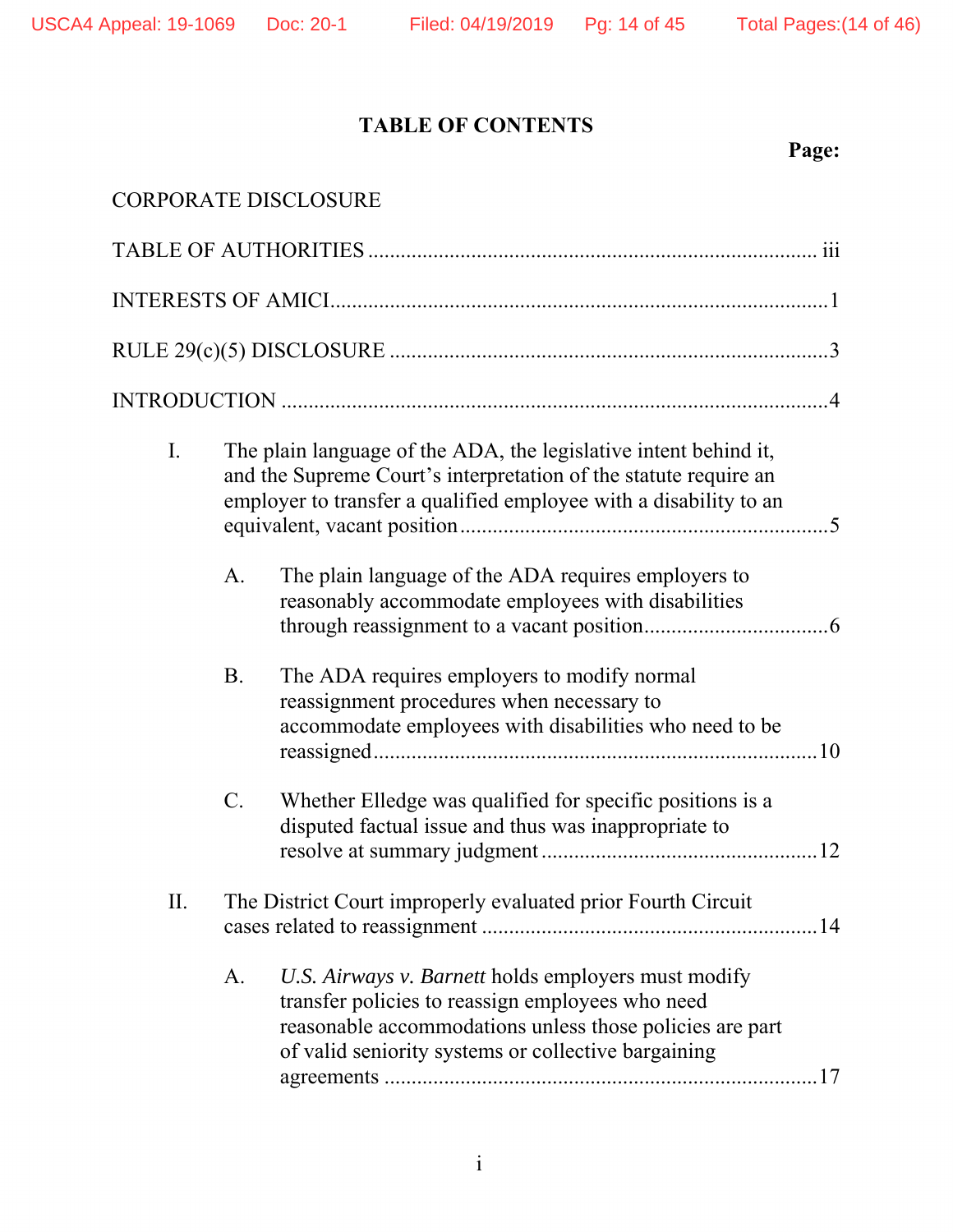|    | B. U.S. Airways v. Barnett narrowed the scope of EEOC v.                                                                |    |
|----|-------------------------------------------------------------------------------------------------------------------------|----|
| Ш. | Giving Elledge 30 days to find a new position did not constitute                                                        |    |
|    | IV. Unless there are no equivalent positions available, a<br>reassignment that results in a demotion is unreasonable 22 |    |
|    |                                                                                                                         | 25 |
|    | CERTIFICATE OF COMPLIANCE WITH RULE 32(a)                                                                               |    |
|    | <b>CERTIFICATE OF FILING AND SERVICE</b>                                                                                |    |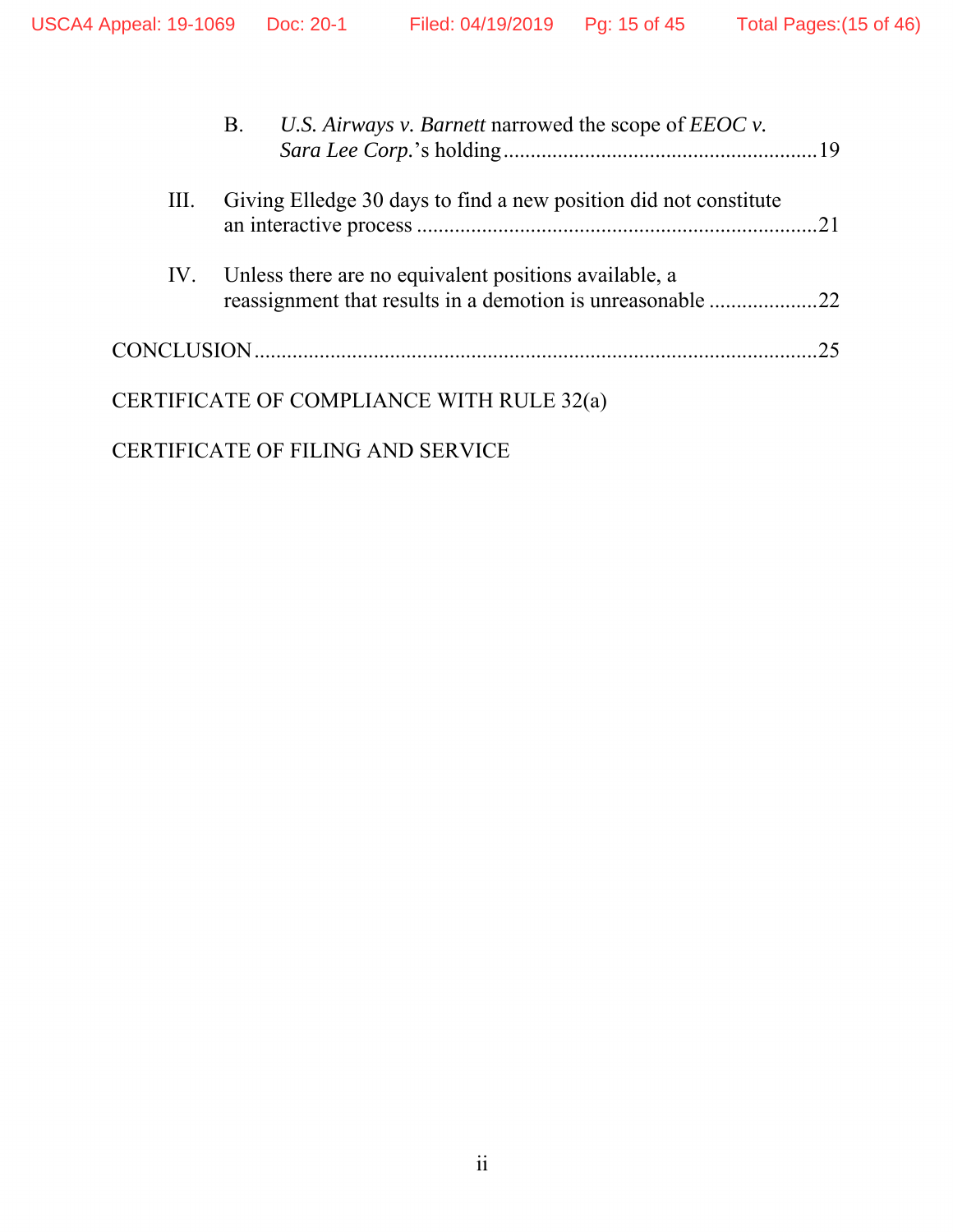# **TABLE OF AUTHORITIES**

| Page(s):<br>Cases                            |
|----------------------------------------------|
| AKA v. Washington Hosp. Ctr.,                |
| EEOC v. Humiston-Keeling,                    |
| $EEOC$ v. St. Joseph's Hosp., Inc.,          |
| EEOC v. McLeod Health Inc.,                  |
| EEOC v. Sara Lee Corp.,                      |
| EEOC v. United Airlines, Inc.,               |
| EEOC v. United Airlines, Inc.,               |
| Elledge v. Lowe's Home Ctrs., LLC,           |
| Feeney v. Dakota Minn. R.R. Co.,             |
| Harris v. Chao,                              |
| Hodgin v. UTC Fire and Sec. Americans Corp., |
| Huber v. Wal-Mart Stores, Inc.,              |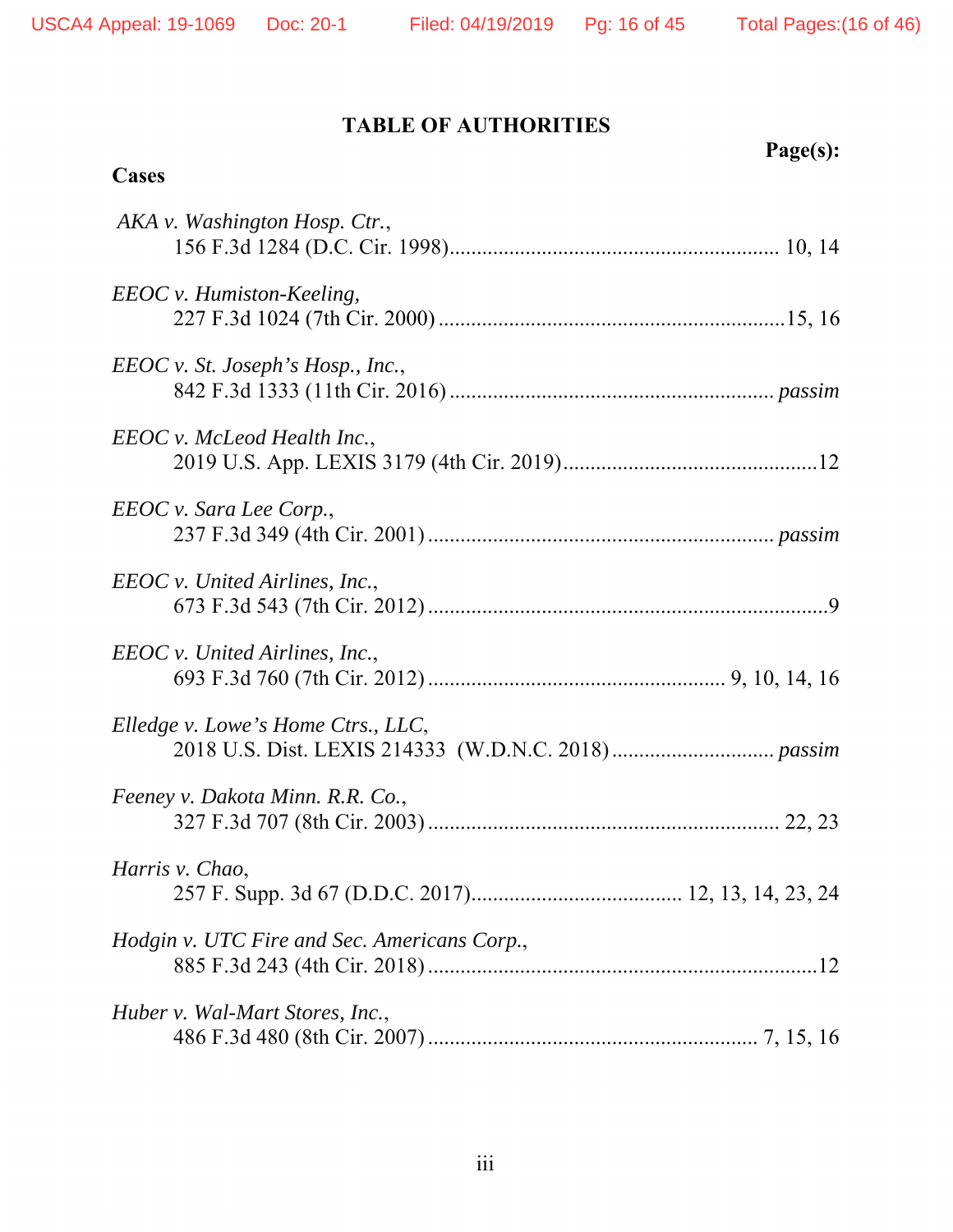| Jacobs v. N.C. Admin. Office of the Courts,                                                |
|--------------------------------------------------------------------------------------------|
| Lincoln v. BNSF Ry. Co.,                                                                   |
| Nelson v. Thornburgh,<br>567 F. Supp. 369 (E.D. Pa. 1983), aff'd without op., 732 F.2d 146 |
| Schneider v. Giant of Maryland,                                                            |
| Smith v. Midland Brake, Inc.,                                                              |
| Stephenson v. Pfizer, Inc.,                                                                |
| U.S. Airways v. Barnett.,                                                                  |
| U.S. v. Woody,                                                                             |
| Williams v. UPS,                                                                           |
| Wilson v. Dollar Gen. Corp.,                                                               |
| <b>Statutes</b>                                                                            |
|                                                                                            |
|                                                                                            |
|                                                                                            |
|                                                                                            |
|                                                                                            |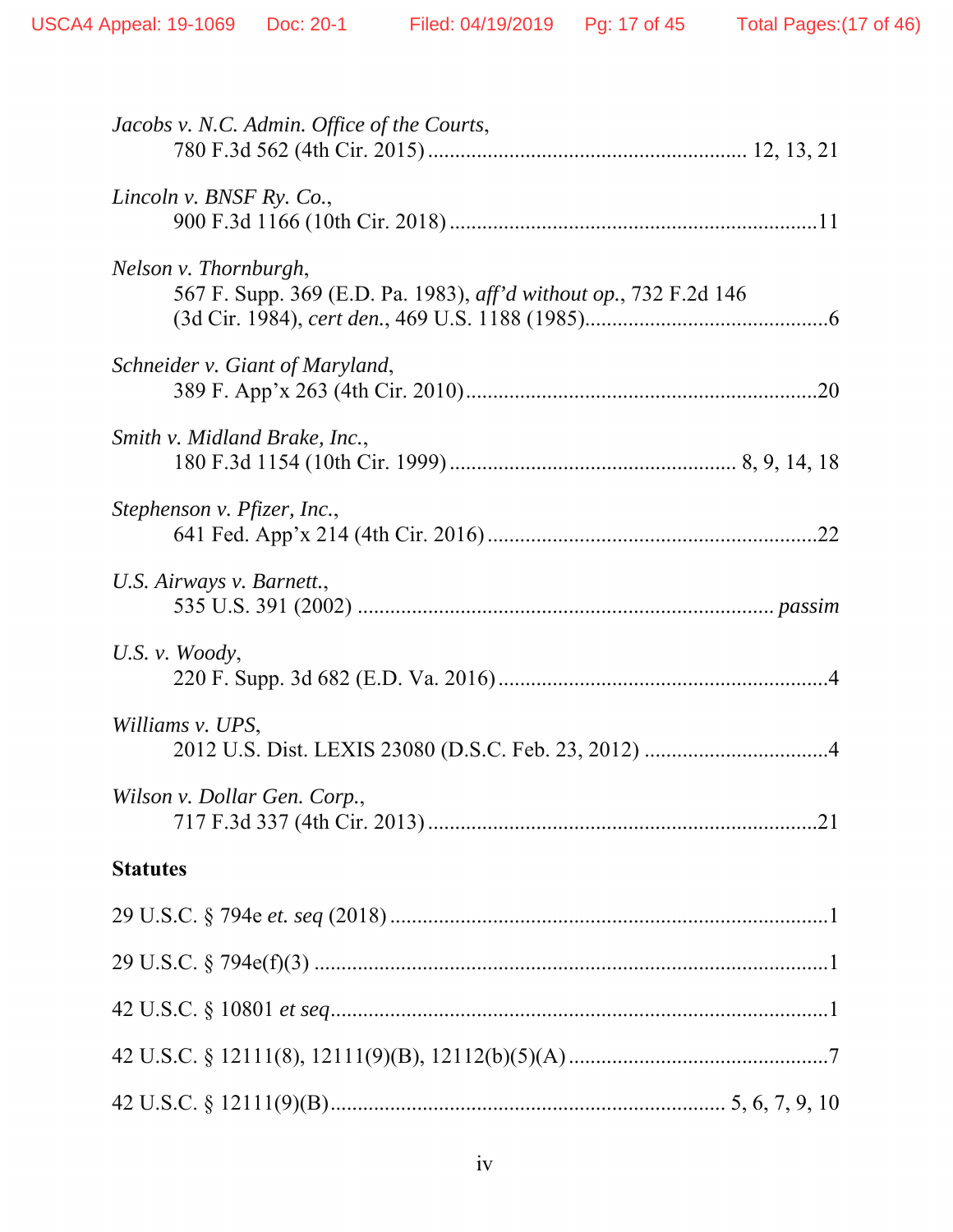| <b>Rules and Regulations</b> |
|------------------------------|
|                              |
|                              |
|                              |
|                              |
|                              |
|                              |
| <b>Legislative Materials</b> |
|                              |
|                              |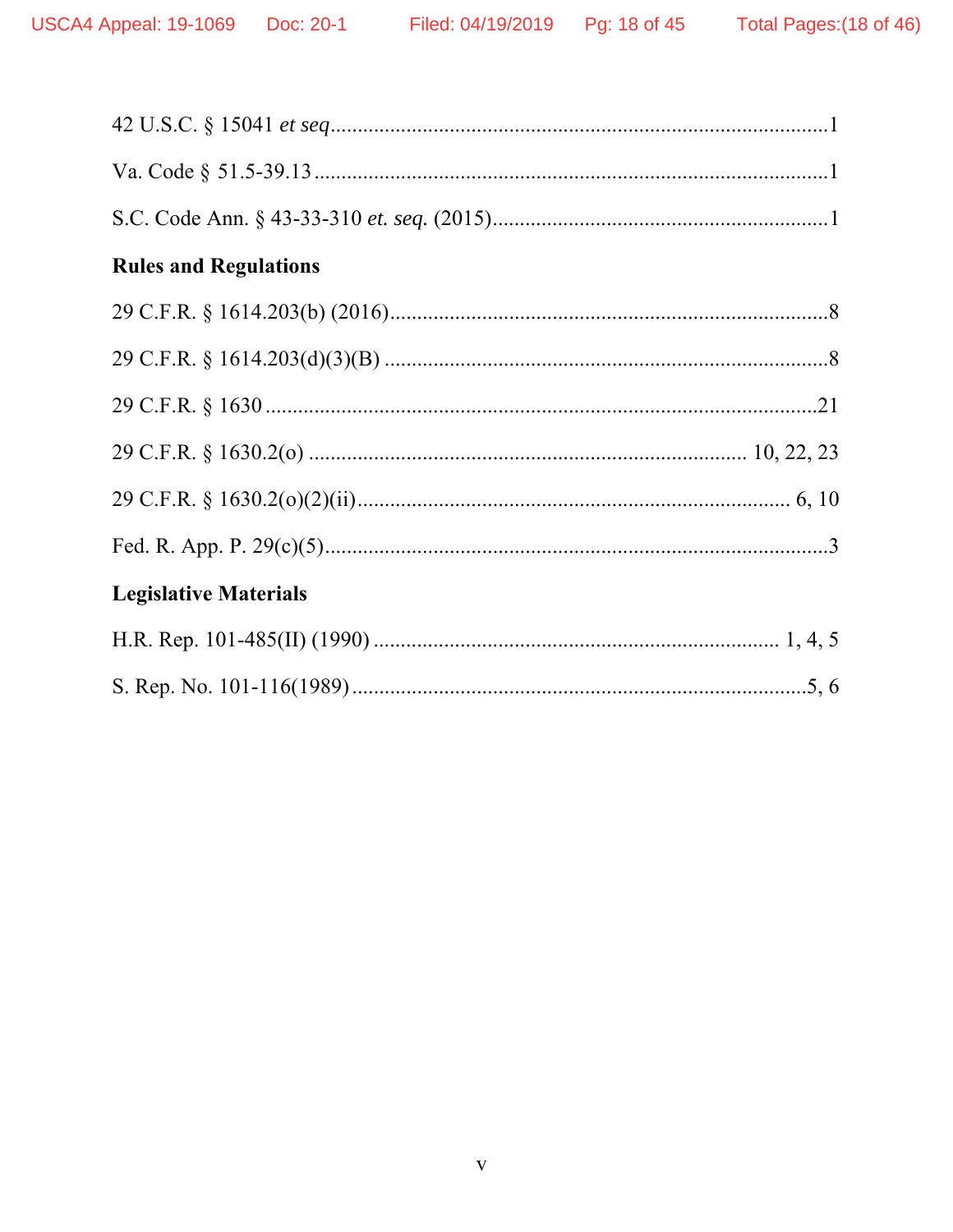### **INTERESTS OF AMICI**

### **Disability Rights North Carolina ("Disability Rights NC")** is the

federally mandated Protection and Advocacy organization for people with disabilities in North Carolina. Disability Rights NC is authorized by federal law to protect and advocate for the rights of individuals with disabilities. *See* 42 U.S.C. § 10801 *et seq.*; 42 U.S.C. § 15041 *et seq.*; 29 U.S.C. § 794e *et. seq.* (2018).

**Protection and Advocacy for People with Disabilities, Inc. ("P&A")** is designated by the State of South Carolina as the federally mandated Protection and Advocacy system for people with disabilities in South Carolina. P&A is authorized by federal law to protect and advocate for the rights of individuals with disabilities. Pursuant to this mandate, P&A represents individuals with disabilities who have employment issues. *See* 42 U.S.C. § 10801 *et seq.*; 42 U.S.C. § 15041 *et seq.*; 29 U.S.C. § 794e *et. seq.* (2018); S.C. Code Ann. 43-33-310 *et. seq.* (2015).

**disAbility Law Center of Virginia ("dLCV")** is the designated Protection and Advocacy agency for the Commonwealth of Virginia. Va. Code § 51.5-39.13 As the designated Protection and Advocacy agency, dLCV is mandated to protect individuals with disabilities from abuse, neglect, and discrimination, and has the authority to "pursue legal, administrative, and other appropriate remedies or approaches to ensure the protection of, and advocacy for, the rights of such individuals." 29 U.S.C. § 794e(f)(3). As the Protection and Advocacy agency for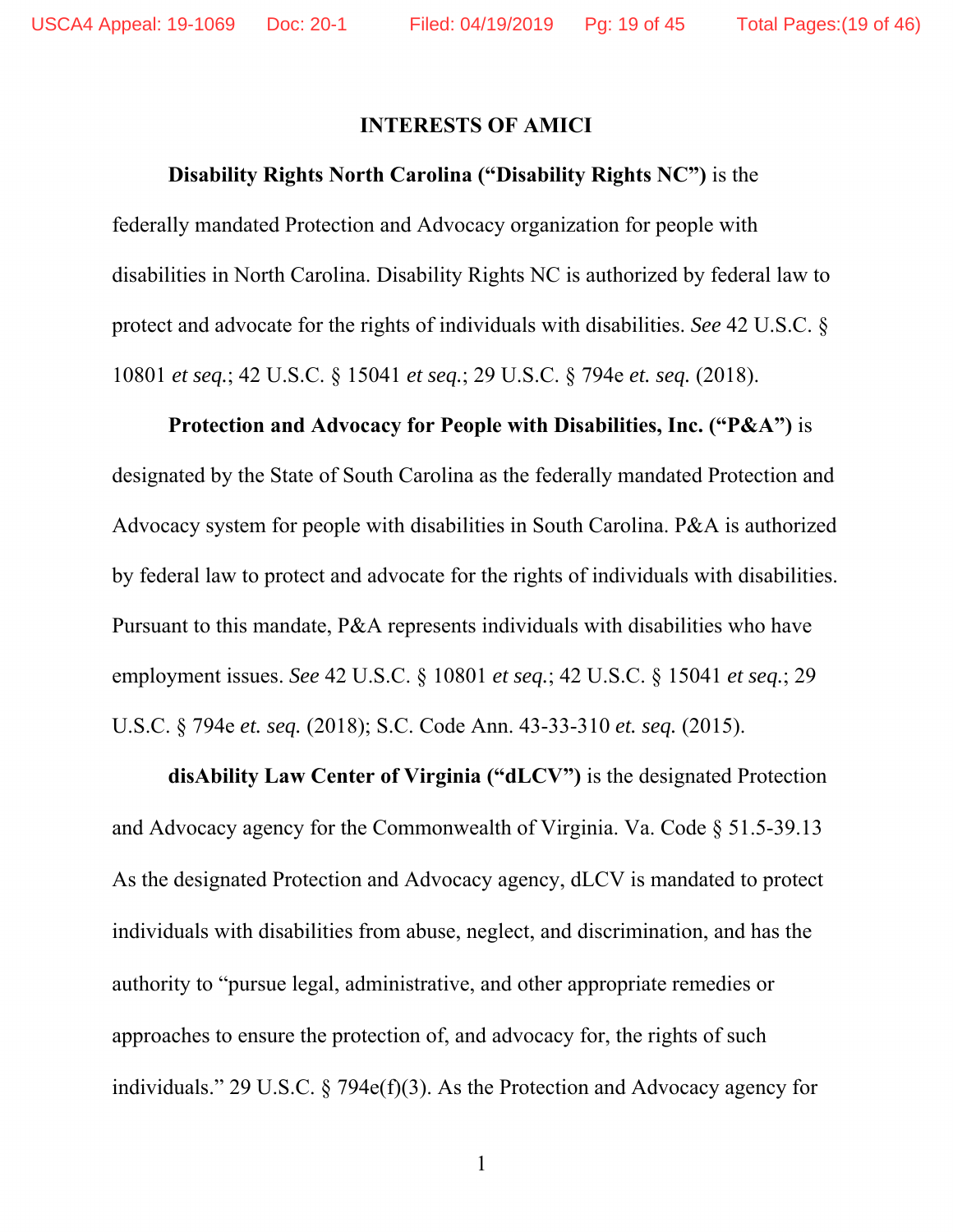Virginia, dLCV has a strong interest in enforcement of the Americans with Disabilities Act ("ADA") and other state and federal laws in assuring that gainfully employed Virginians with disabilities are not denied legally appropriate accommodations, including being denied accommodations which provide opportunities for successful employment and community integration.

**Disability Rights of West Virginia ("DRWV")** is the federally-mandated Protection and Advocacy system for people with disabilities in West Virginia. For more than 40 years, DRWV and the entire Protection and Advocacy network have been litigating in state and federal courts for the protection of the human and legal rights of all persons with disabilities. Preservation and defense of protections provided by the ADA is the primary goal of the Protection and Advocacy Network. The protection of reasonable accommodations afforded under the ADA is of paramount importance to the mission of the Protection and Advocacy system.

**Disability Rights Maryland ("DRM")** is a non-profit agency and the state designated Protection and Advocacy System authorized by federal law to protect, advocate, and advance the rights of Marylanders with disabilities. DRM works in partnership with people with disabilities, striving towards a society that values all people and supports their rights to dignity, full inclusion in our communities, and quality of life. DRM provides legal services to persons with disabilities and has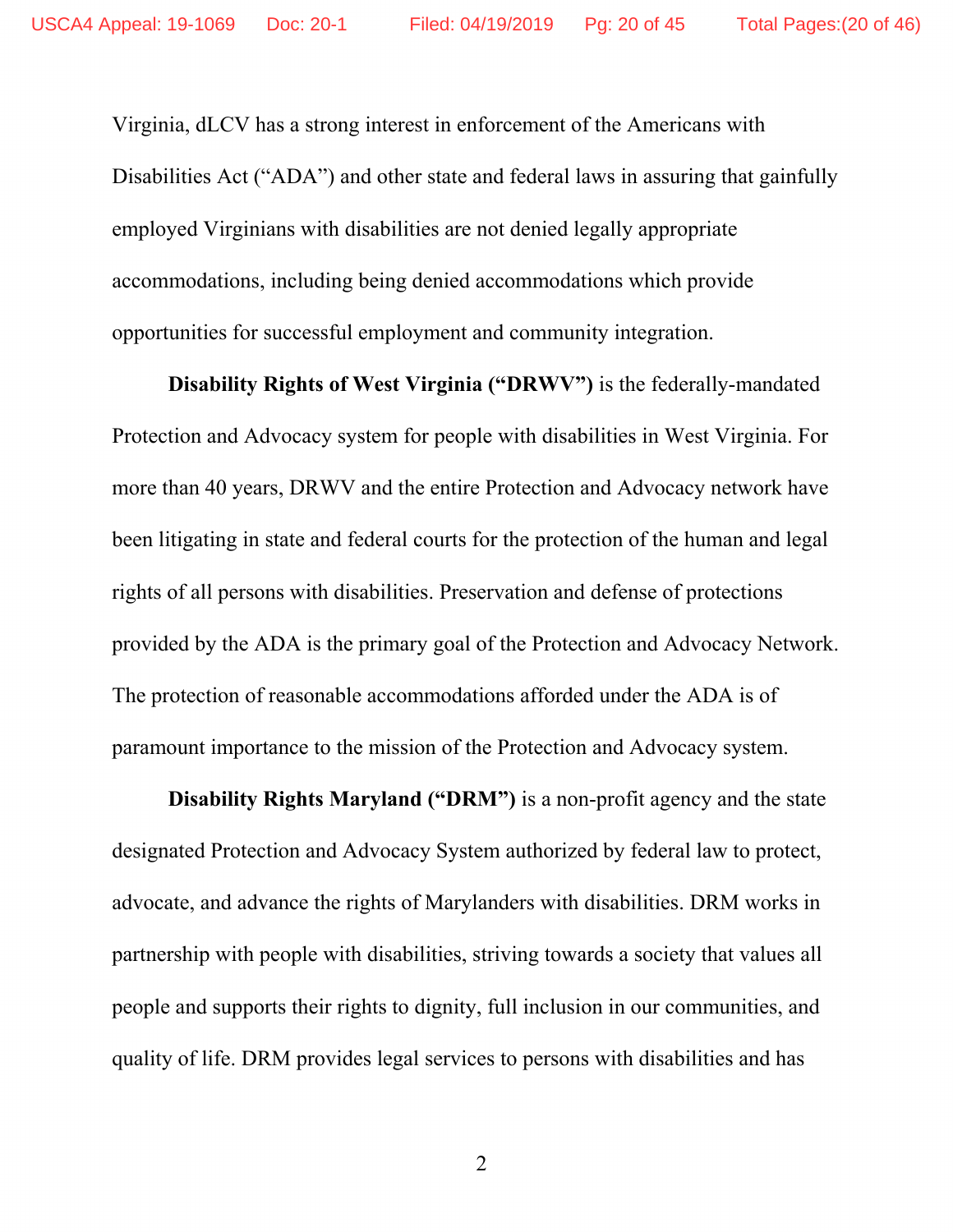extensive experience litigating cases involving the ADA. Advancing the interests of people with disabilities is core to DRM's mission.

The **National Disability Rights Network ("NDRN")** is the non-profit membership organization for the federally mandated Protection and Advocacy and Client Assistance Program ("CAP") agencies for individuals with disabilities. The Protection and Advocacy and CAP agencies were established by the United States Congress to protect the rights of people with disabilities and their families through legal support, advocacy, referral, and education. There are Protection and Advocacy agencies and CAPS in all 50 states, the District of Columbia, Puerto Rico, and the U.S. Territories (American Samoa, Guam, Northern Mariana Islands, and the US Virgin Islands), and there is a Protection and Advocacy agency and CAP affiliated with the Native American Consortium which includes the Hopi, Navajo, and San Juan Southern Piute Nations in the Four Corners region of the Southwest. Collectively, the Protection and Advocacy and CAP agencies are the largest provider of legally based advocacy services to people with disabilities in the United States.

### **RULE 29(c)(5) DISCLOSURE**

 No part of this brief was authored by counsel to either party. Neither party, counsel, nor any other person contributed money intended to fund preparing or submitting this brief. Fed. R. App. P.  $29(c)(5)$ .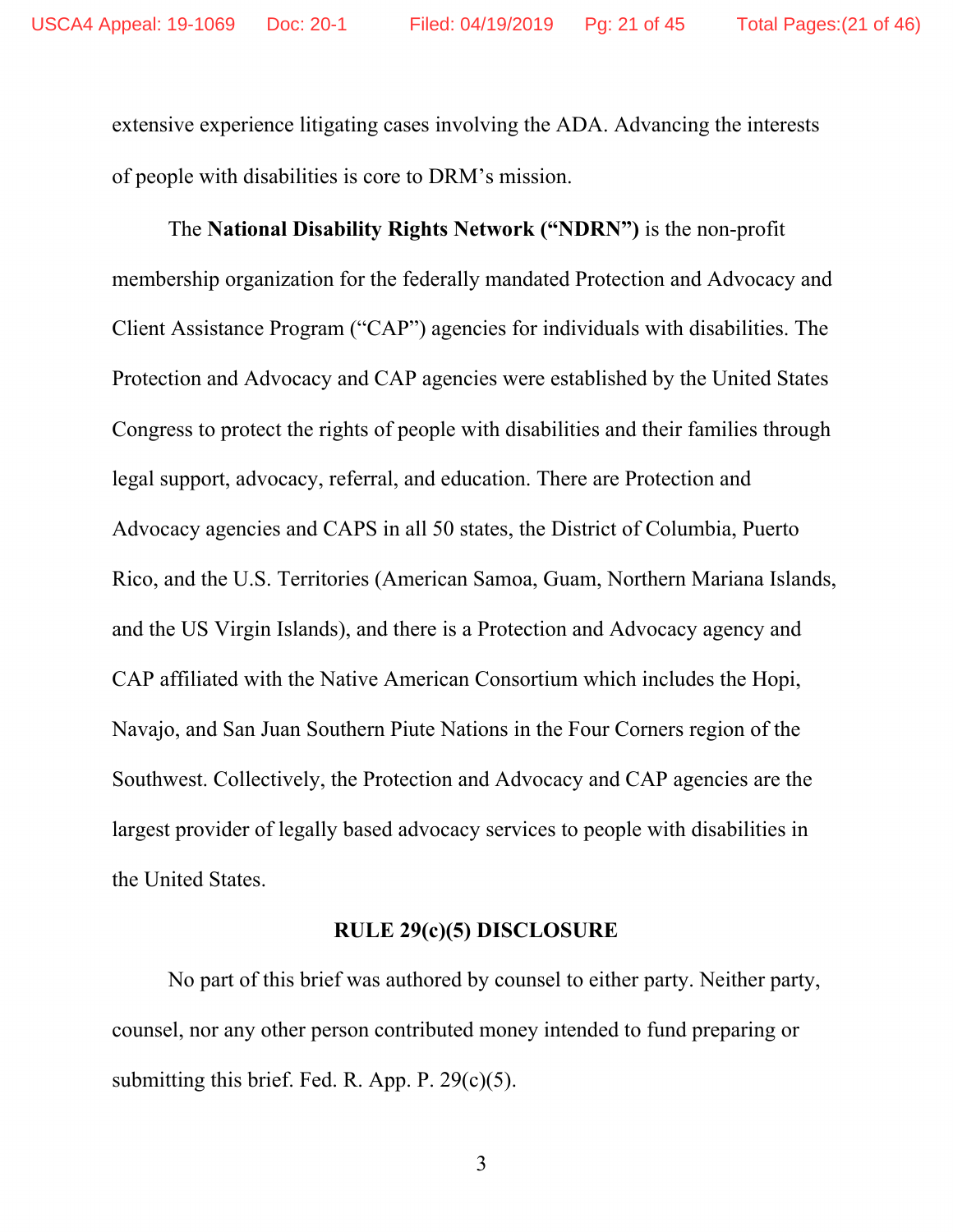### **INTRODUCTION**

Congress intended to rectify the historical discrimination against people with disabilities in our society by enacting the Americans with Disabilities Act (ADA). H.R. Rep. 101-485(II) at 32 (1990). Title I of the Act was specifically designed to reduce the "staggering levels of unemployment and poverty" individuals with disabilities face. H.R. Rep. 101-485(II) at 33 (1990). A cornerstone of the promise of the ADA is that employers must provide reasonable accommodations for their employees with disabilities. Providing reasonable accommodations to employees is so important that Congress called it "essential to accomplishing the critical goal of this legislation to allow individuals with disabilities to be part of the economic mainstream of our society." H.R. Rep. 101-485(II) at 34-35 (1990).

The question in this case is whether a very specific legislative mandate contained in the ADA can be read out of the statute by the judiciary. This case provides an opportunity to ensure courts in this Circuit enforce an employer's duty to reassign an employee as a reasonable accommodation.<sup>1</sup> The District Court in this case failed to accede to the legislative mandate requiring an employer to reassign an employee with a disability to a vacant position for which he is

<sup>&</sup>lt;sup>1</sup> This issue is not unique to this case; other district courts in the Fourth Circuit have similarly relied on incorrect interpretations of the reassignment provision of the ADA. *See, e.g., U.S. v. Woody*, 220 F. Supp. 3d 682 (E.D. Va. 2016); *Williams v. UPS*, 2012 U.S. Dist. LEXIS 23080 (D.S.C. Feb. 23, 2012) (citing *EEOC v. Sara Lee Corp.*, 237 F.3d 349 (4th Cir. 2001)).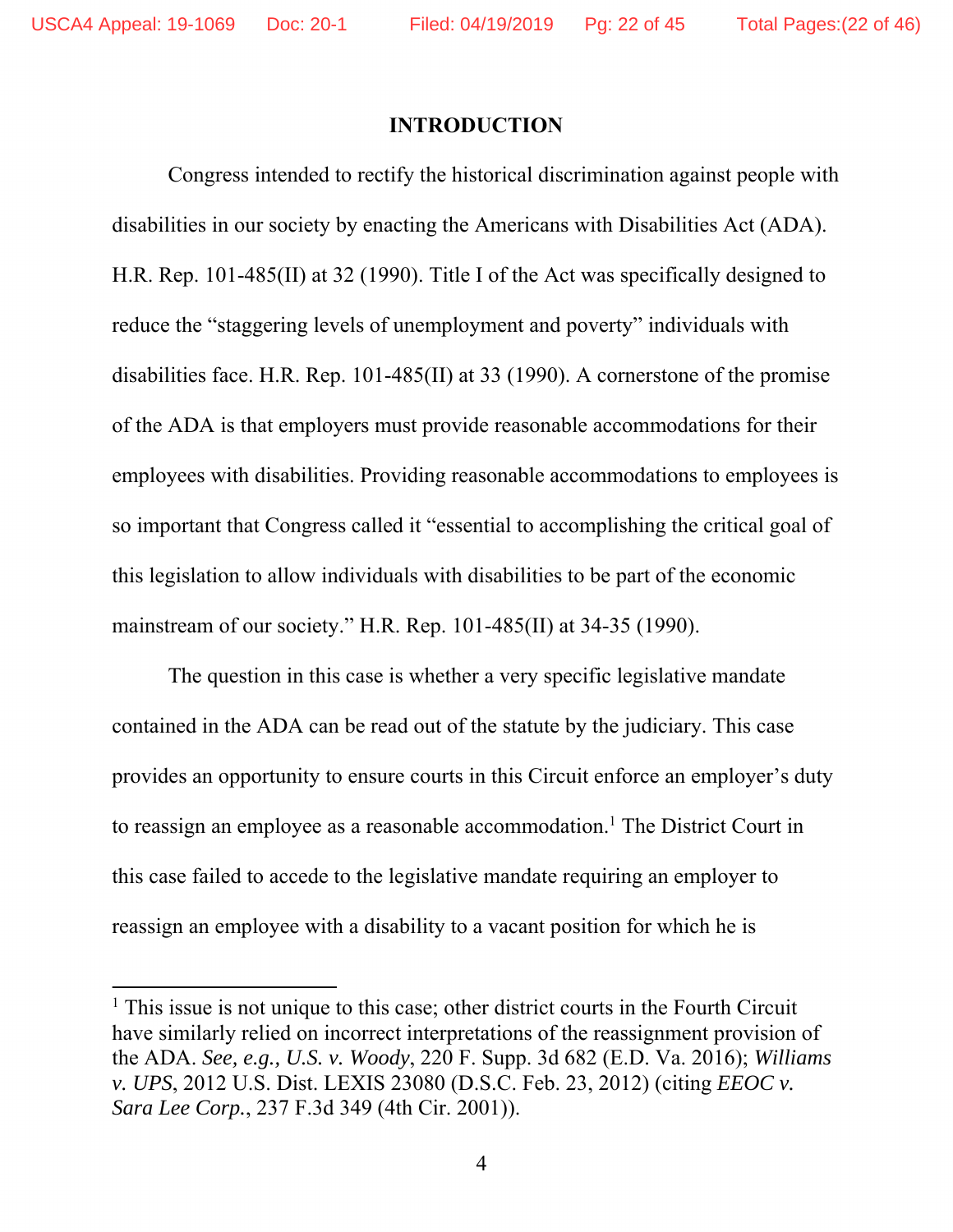qualified. Reversal of the District Court decision is necessary to comply with *U.S. Airways v. Barnett* and the text of the ADA. If affirmed, the District Court opinion would contravene *Barnett*, make empty the statutory promise of reassignment as a reasonable accommodation, unjustifiably limit an employer's duty to engage in the interactive process to assist employees in identifying and receiving reasonable accommodations, and ultimately undermine the central principles of Title I of the ADA.

# **I. The plain language of the ADA, the legislative intent behind it, and the Supreme Court's interpretation of the statute require an employer to transfer a qualified employee with a disability to an equivalent, vacant position.**

In Title I of the ADA, Congress explicitly stated that if an employee, due to his disability, can no longer perform the essential functions of his current position, with or without reasonable accommodations, then the employer must reassign the employee to a vacant position for which he is qualified and able to perform the essential functions if such a position is available. 42 U.S.C. § 12111(9)(B); 29 C.F.R. § 1630.2(o)(2)(ii).

When defining reassignment as a reasonable accommodation, Congress intended that employers would retain valuable employees and that employees would maintain employment should their disability prevent them from performing in their current positions. H.R. Rep. No. 101-485(II), at 55 (1990); S. Rep. No. 101-116, at 29 (1989) ("If an employee, because of disability, can no longer perform the essential functions of the job that she or he has held, a transfer to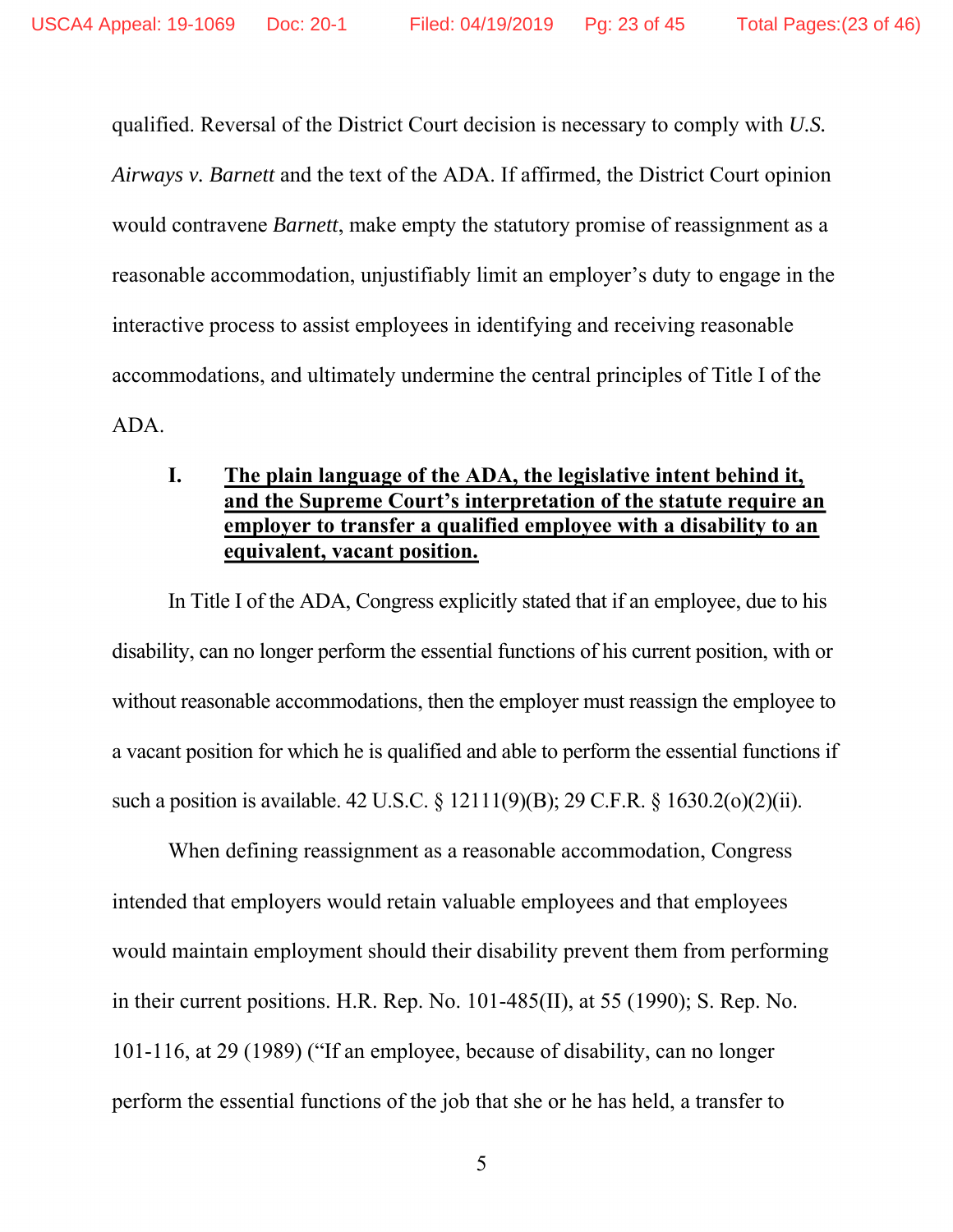another vacant job for which the person is qualified may prevent the employee from being out of work and the employer from losing a valuable worker").

In enacting the ADA, Congress understood that providing accommodations may impose some "reasonable" costs on employers, but nevertheless expressly provided for accommodations – including reassignment – for employees with disabilities because:

Congress recognized that failure to accommodate handicapped individuals also imposes real costs upon American society and the American economy . . . When one considers the social costs which would flow from the exclusion of persons [with disabilities] from the pursuit of their profession, the cost of accommodation – a cost which seems likely to diminish, as technology advances and proliferates – seems, by comparison, quite small.

*Nelson v. Thornburgh*, 567 F. Supp. 369, 382 (E.D. Pa. 1983), *aff'd without op.*,

732 F.2d 146 (3d Cir. 1984), *cert den.*, 469 U.S. 1188 (1985). Thus, Congress

determined that the benefits of providing reasonable accommodations to

employees with disabilities far outweigh the burden placed on the employers that

must provide reasonable accommodations. S. Rep. 101-116 at 81 (1989)

(discussing economic impact of passing the ADA).

A. The plain language of the ADA requires employers to reasonably accommodate employees with disabilities through reassignment to a vacant position.

The ADA expressly identifies reassignment to a vacant position as a reasonable accommodation. 42 U.S.C. § 12111(9)(B). Reassignment as a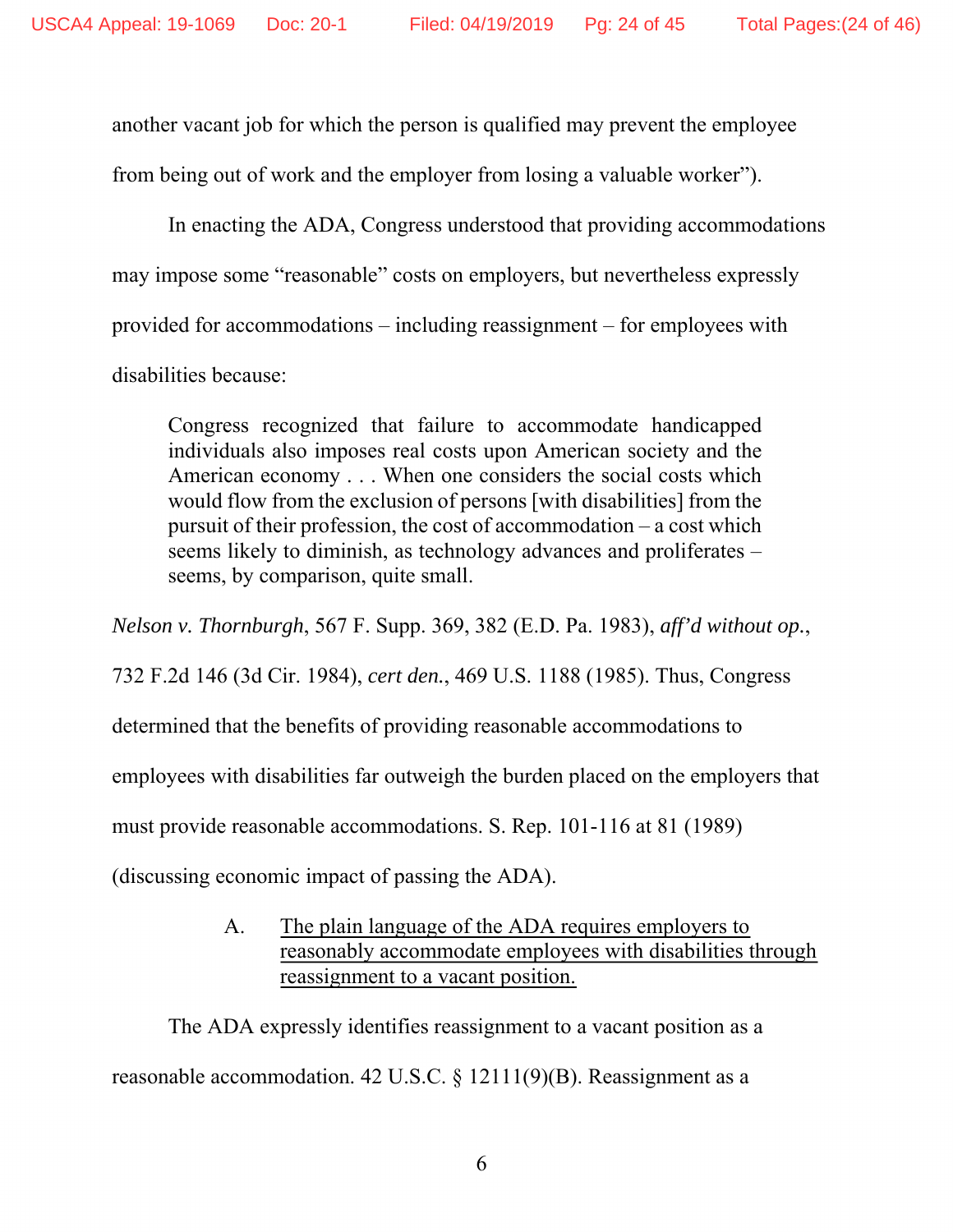reasonable accommodation has two requirements: that the employee is qualified for the position to which he seeks to be reassigned, and that the position in question is vacant. EEOC Enforcement Guidance on Reasonable Accommodation & Undue Hardship Under the ADA, No. 915.002, at \*15 (Oct. 17, 2002), available at www.eeoc.gov/policy/docs/accommodation/html [hereinafter EEOC Enforcement Guidance]. A position is considered vacant if the employer has posted a notice or announcement seeking applications for that position. EEOC Enforcement Guidance at \*16.

Critically, reassignment as a reasonable accommodation does not mean that the employee is merely permitted to compete for a vacant position; rather, it means that an employee with a disability will actually be placed in a vacant position if he is qualified for and is able to perform the essential functions of the reassigned position, with or without additional reasonable accommodations.2 *See* 42 U.S.C. § 12111(8), 12111(9)(B), 12112(b)(5)(A); EEOC Enforcement Guidance at \*17 ("Reassignment means that the employee gets the vacant position if s/he is qualified for it. Otherwise, reassignment would be of little value and would not be

<sup>2</sup> There is a Circuit split regarding this issue that is discussed at length *infra* Section II. Some Circuits continue to hold that that reassignment is not necessary when doing so would violate a disability neutral rule, in direct contradiction to the plain language of the statute and the EEOC Enforcement Guidance. *EEOC v. St. Joseph's Hosp., Inc.*, 842 F.3d 1333 (11th Cir. 2016); *Huber v. Wal-Mart Stores, Inc.*, 486 F.3d 480 (8th Cir. 2007).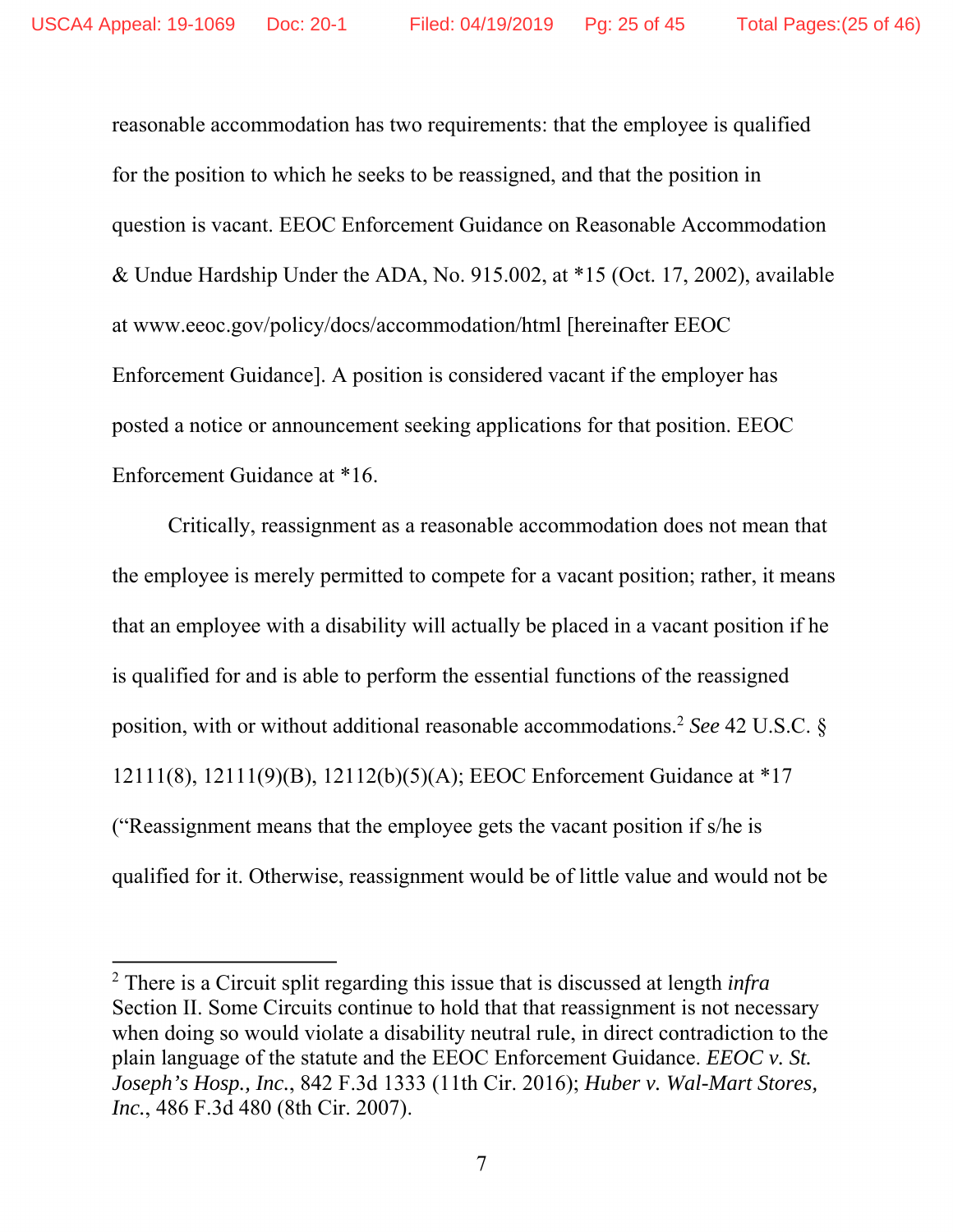implemented the way Congress intended"). $3$  To hold that reassignment merely means the employee receives an opportunity to compete for a vacant position "nullifies the clear statutory language stating that reassignment is a form of reasonable accommodation. Even without the ADA, an employee with a disability may have the right to compete for a vacant position." EEOC Enforcement Guidance at \*36 n. 90.

In analogous situations to the one here, courts have recognized this plain meaning of reassignment under the ADA. In *Smith v. Midland Brake, Inc.*, Smith came into contact with chemicals at work and thus needed to be reassigned to a different position to avoid additional exposure. 180 F.3d 1154, 1160 (10th Cir. 1999). When Midland Brake was unable to find an assignment that would work for Smith and his limitations within Smith's department, Midland Brake terminated his employment. 180 F.3d at 1159. To inform its decision, the Tenth Circuit looked at the plain language of the statute: "As to the literal language, the ADA defines the

<sup>&</sup>lt;sup>3</sup> The Code of Federal Regulations explicitly states that "reassignment to a vacant position for which an employee is qualified, and not just permission to compete for such a position, is a reasonable accommodation" for federal employees under the Rehabilitation Act. 29 C.F.R. § 1614.203(d)(3)(B). Regulations from the Rehabilitation Act have been interpreted consistent with those from the ADA. 29 C.F.R. § 1614.203(b) (2016) ("The standards used to determine whether section 501 of the Rehabilitation Act of 1973, as amended, has been violated in a complaint alleging nonaffirmative action employment discrimination under this part shall be the standards applied under Titles I and v. of the Americans with Disabilities Act of 1990, as amended, as such sections relate to employment") (internal citations omitted).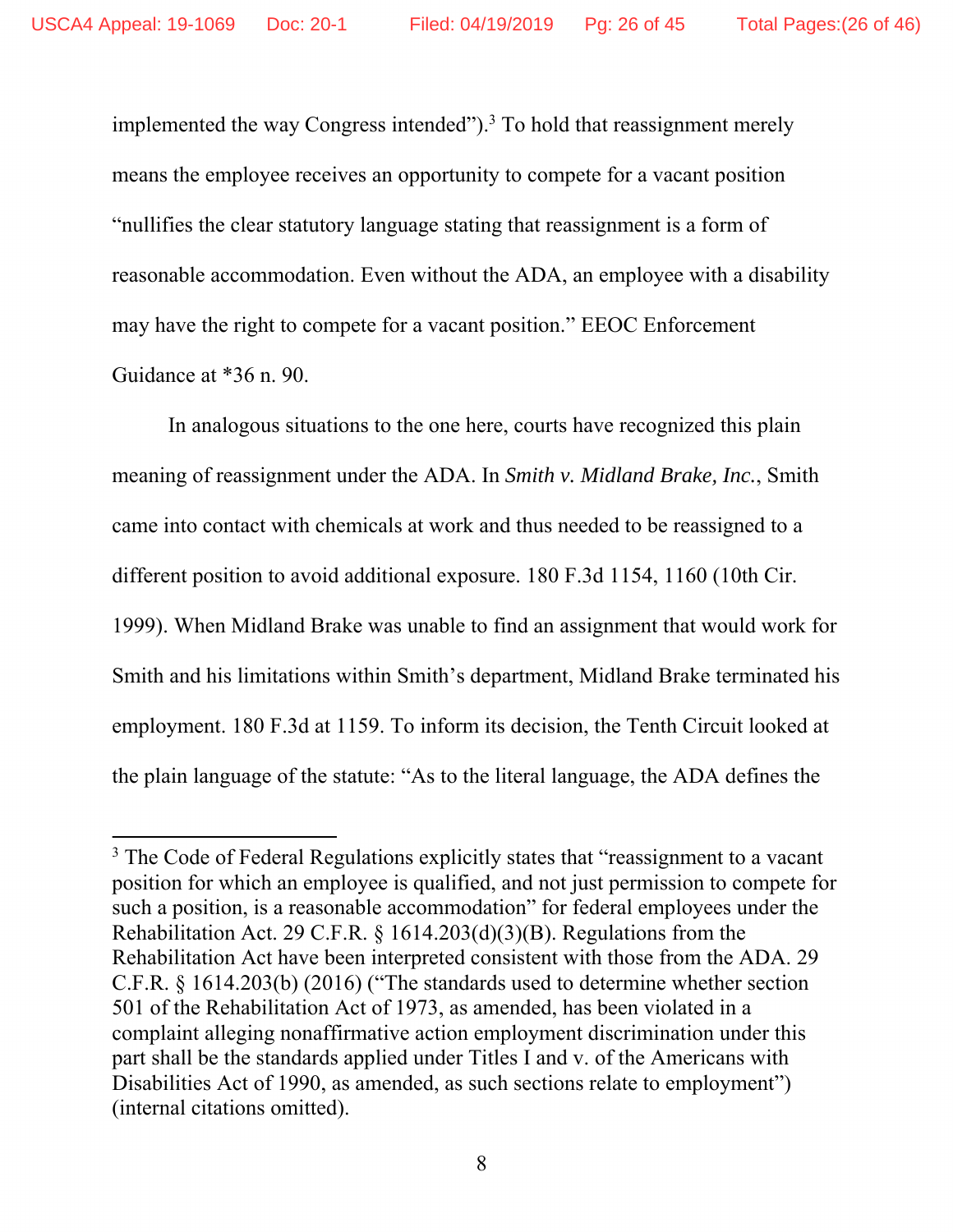term 'reasonable accommodation' to include 'reassignment to a vacant position.'

The statute does not say 'consideration of a reassignment to a vacant position.'" *Id.*

at 1163. The court further rejected arguments that the ADA does not require

preferential treatment by noting:

Congress defined the term "discriminate" to include "not making reasonable accommodations to the known physical or mental limitations of an otherwise qualified individual with a disability . . . ." Then, in  $\S$  12111(9)(B), Congress defined the term "reasonable accommodation" to include "reassignment to a vacant position." Thus, although the dissent would prefer to view the reasonable accommodation of reassignment as "affirmative action," Congress chose to consider it otherwise when it defined the failure to reasonably accommodate (including reassignment) as a prohibited act of discrimination.

180 F.3d at 1167 (emphasis in original).

The Tenth Circuit's reasoning was echoed by the Seventh Circuit in *EEOC v. United Airlines, Inc*. 693 F.3d 760 (7th Cir. 2012). United Airlines adopted a transfer policy for employees who wished to be reassigned as a reasonable accommodation. *EEOC v. United Airlines, Inc.*, 673 F.3d 543, 544 (7th Cir. 2012). This policy did not place employees into vacant positions, but merely gave them preference by guaranteeing those employees an interview for the positions to which they applied. 673 F.3d at 544. In light of the decision in *U.S. Airways v. Barnett*, 535 U.S. 391 (2002) (*see infra* Section II.A), the Seventh Circuit determined that such a policy was insufficient to serve as a legitimate reassignment process for reasonable accommodation requests. Instead, the court held that the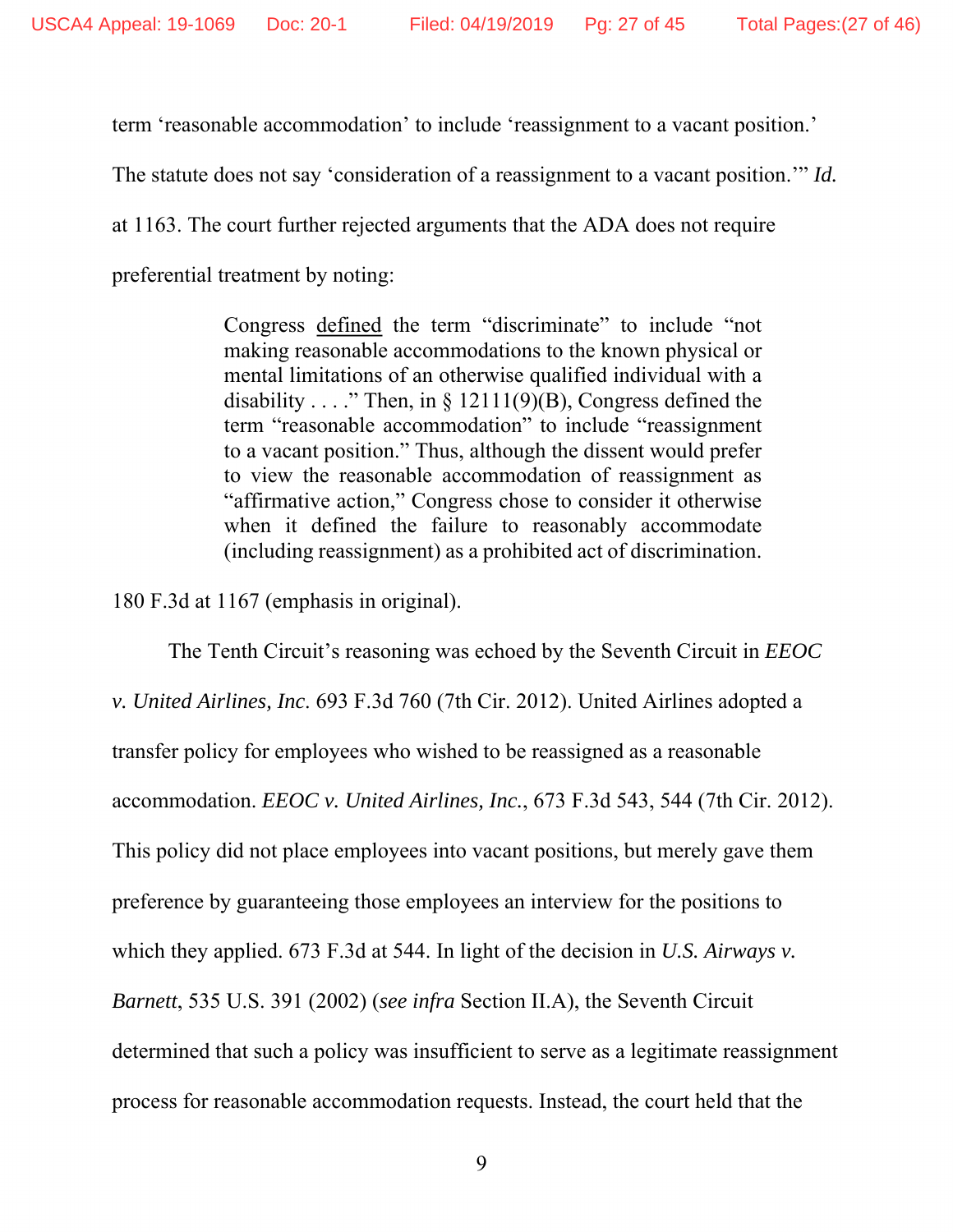ADA requires employers to place employees in vacant positions, not merely give them preference in the application process to fill those vacant positions. 693 F.3d at 765.

Congress explicitly provided for reassignment itself, not the opportunity for reassignment, as an accommodation. The EEOC and the Federal Circuit courts cited above have faithfully applied that congressional mandate. The District Court erred in deviating from the express language of the statute.

> B. The ADA requires employers to modify normal reassignment procedures when necessary to accommodate employees with disabilities who need to be reassigned.

An employer may be required to modify its normal policies governing job transfers to provide reassignment as a reasonable accommodation. 29 C.F.R. § 1630.2(o), App. at 414; *U.S. Airways, Inc. v. Barnett*, 535 U.S. 391, 398 (2002). Thus, although an employer may normally decline to transfer employees, the employer still must reassign a qualified employee with a disability, unless it can show undue hardship. 42 U.S.C. § 12111(9)(B); 29 C.F.R. § 1630.2(o)(2)(ii); *see Barnett*, 535 U.S. at 397 (noting that providing an accommodation in violation of an employer's disability-neutral rule does not automatically mean the accommodation is unreasonable); *see also AKA v. Washington Hosp. Ctr*., 156 F.3d 1284, 1304 (D.C. Cir. 1998) (concluding that "[a]n employee who on his own initiative applies for and obtains a job elsewhere in the enterprise would not be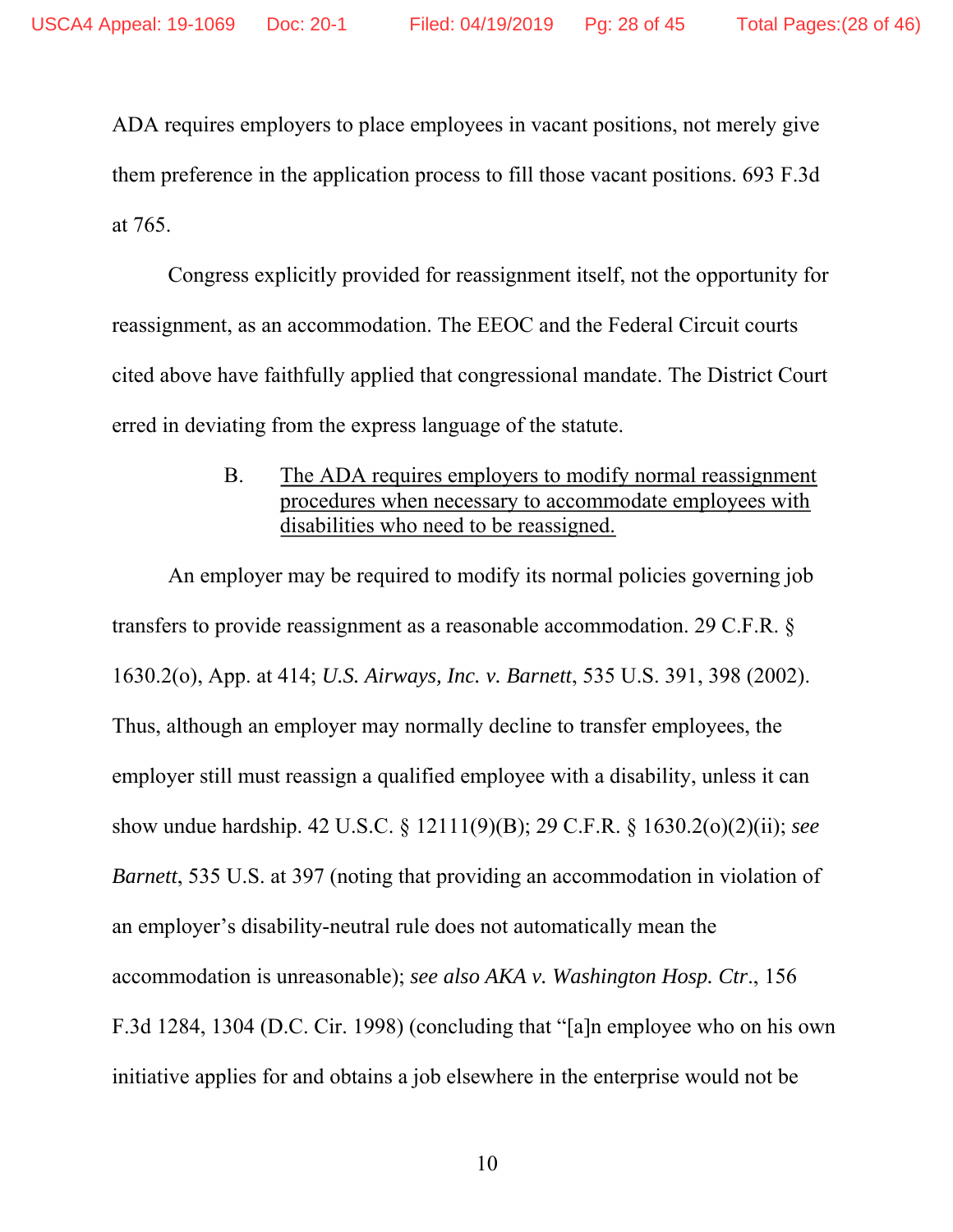described as having been 'reassigned'; the core word 'assign' implies some active effort on the part of the employer").

The duty to modify policies to provide reasonable accommodations also applies to a policy of hiring the most qualified candidate for a position. *See* 29 C.F.R. § 1630.2(o). A policy to only hire the most qualified candidate, regardless of the need of an employee to be transferred, has been held to violate the requirement of "reassignment" as a reasonable accommodation. *Lincoln v. BNSF Ry. Co.*, 900 F.3d 1166, 1205 (10th Cir. 2018). In *Lincoln*, two employees sought reassignment after being injured on the job. 900 F.3d at 1176. Each employee submitted over twenty applications to vacant positions, but neither was selected for any of the positions to which he applied. *Id.* at 1178. BNSF argued that the employees were not hired for any such positions because BNSF had a policy of only hiring the most qualified applicant for a position, and neither of the employees were the most qualified for any of the positions. *Id.* at 1204-05. The court rejected this argument, noting "the ADA's 'basic equal opportunity goal' sometimes requires an employer to afford a disabled employee preference in the hiring process" and enforcing a policy of hiring the most qualified applicant would read "reassignment to a vacant position" out of the definition of "reasonable accommodation." *Id.* at 1205.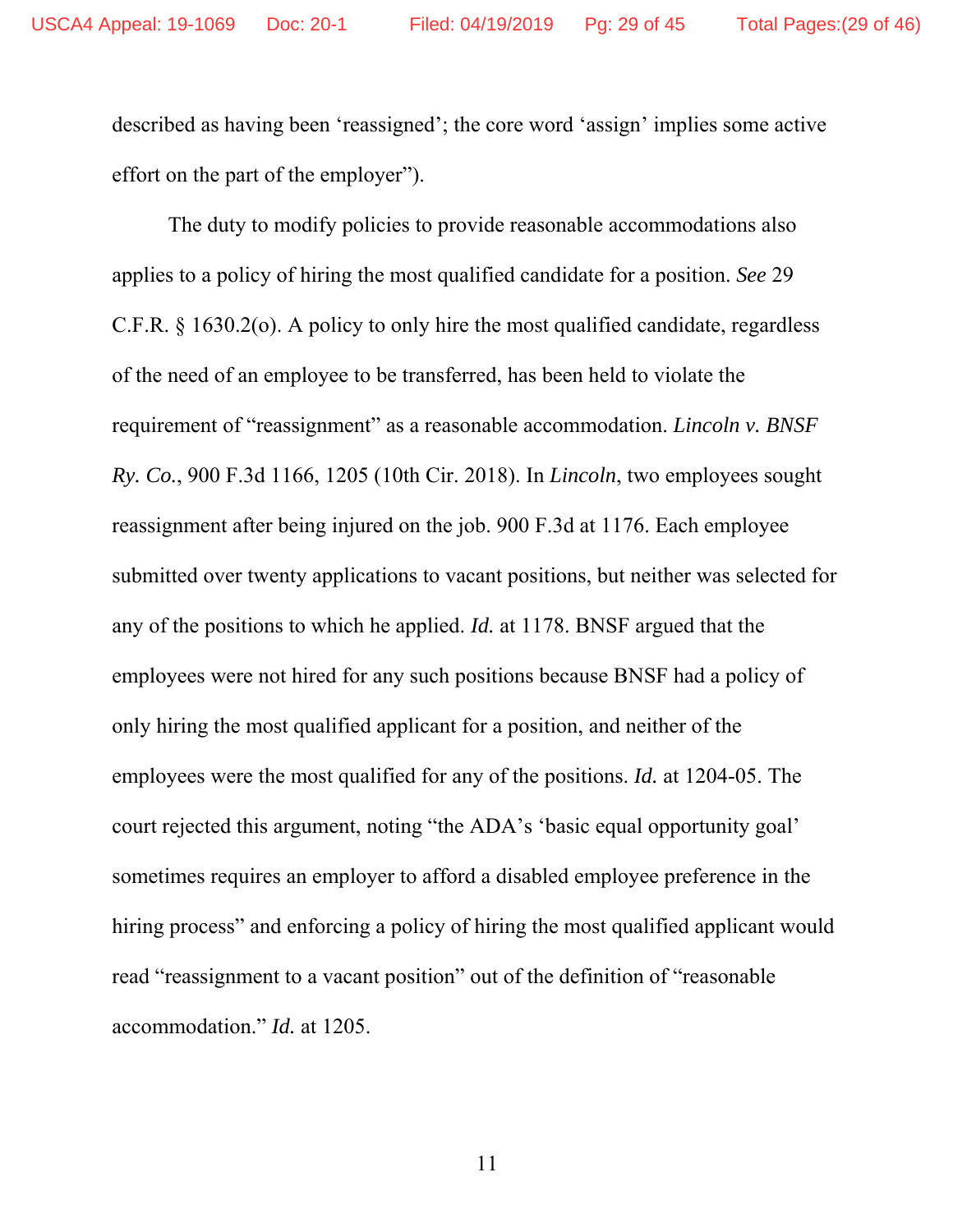C. Whether Elledge was qualified for specific positions is a disputed factual issue and thus was inappropriate to resolve at summary judgment.

On a motion for summary judgment, "the court . . . cannot weigh the evidence or make credibility determinations." *Jacobs v. N.C. Admin. Office of the Courts*, 780 F.3d 562, 569 (4th Cir. 2015). When evaluating disability discrimination claims at the summary judgment stage, the court's responsibility "is only to determine whether the [nonmoving party] has produced more than 'a mere scintilla of evidence' in support of its position . . . ." *EEOC v. McLeod Health Inc.*, 2019 U.S. App. LEXIS 3179, at \*12 (4th Cir. 2019) (quoting *Hodgin v. UTC Fire and Sec. Americans Corp.*, 885 F.3d 243, 252 (4th Cir. 2018)). The question as to whether the employee is qualified for the position is one of material fact and is therefore inappropriate for summary judgment. *Harris v. Chao*, 257 F. Supp. 3d 67, 88, 91 (D.D.C. 2017).

The positions Elledge identified were "vacant," as that term is used in the ADA, because Lowe's posted that it was accepting applications for the positions. EEOC Enforcement Guidance at \*16. Elledge produced evidence that he identified two vacant lateral positions in different departments to which he could have been reassigned through the reasonable accommodation process: Merchandising Director for Lawn and Garden and Merchandising Director of Outdoor Power Equipment. *Elledge v. Lowe's Home Ctrs., LLC*, 2018 U.S. Dist. LEXIS 214333 at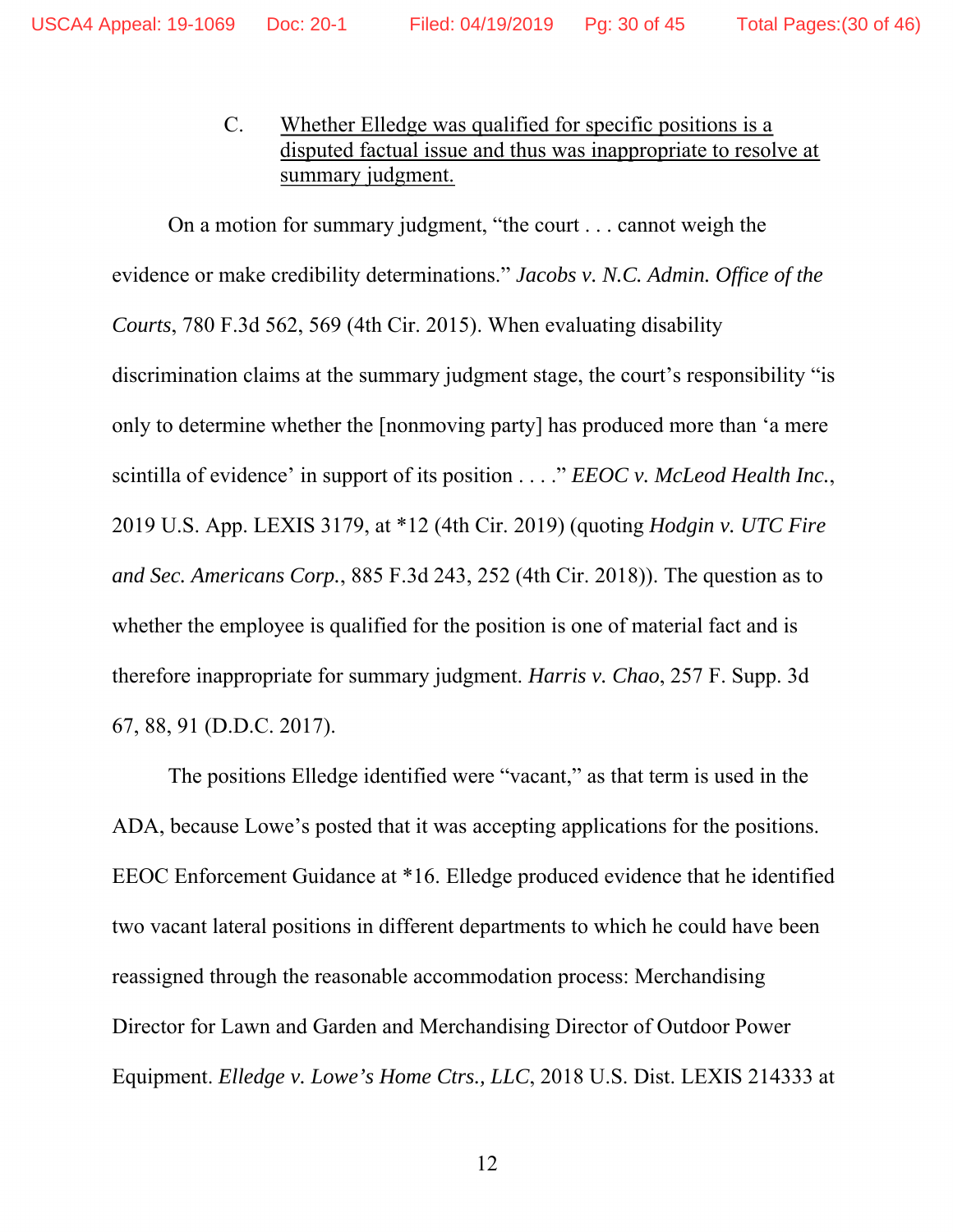\*12, 15 (W.D.N.C. 2018). However, he was not reassigned to either of those positions. Elledge produced evidence that he had skills and experience that qualified him for both of the Merchandising Director positions overall, that he had other "transferrable skills" from his prior experience, and that he had superior qualifications compared to the applicant who was eventually hired for the Merchandising Director of Outdoor Power Equipment position. *Elledge*, 2018 U.S. Dist. LEXIS 214333 at \*34.

As per its transfer policy, Lowe's posted the vacant positions internally and Elledge was forced to compete with other applicants for them. By refusing to modify its process, Lowe's failed to provide a reasonable accommodation. Lowe's did not argue that Elledge was *unqualified* for the positions he wanted, only that he was *less* qualified than other applicants for the positions. Thus, there was a question of material fact as to whether Elledge was qualified for a vacant position and the District Court erred in granting summary judgment on this issue*. Jacobs*, 780 F.3d at 569; *Harris*, 257 F. Supp. 3d at 88 and 91.4

<sup>&</sup>lt;sup>4</sup> Additionally, the District Court adopted Lowe's' position that Elledge refused a reasonable accommodation to use a scooter when inspecting the stores in his jurisdiction while he was the Merchandising Director. Elledge stated that he never refused such an offer. This is a question of material fact as to whether Elledge did or did not refuse an offer for a reasonable accommodation. As such, this issue should not have been resolved at summary judgment, but rather should have been determined by a jury. *Jacobs*, 780 F.3d at 569.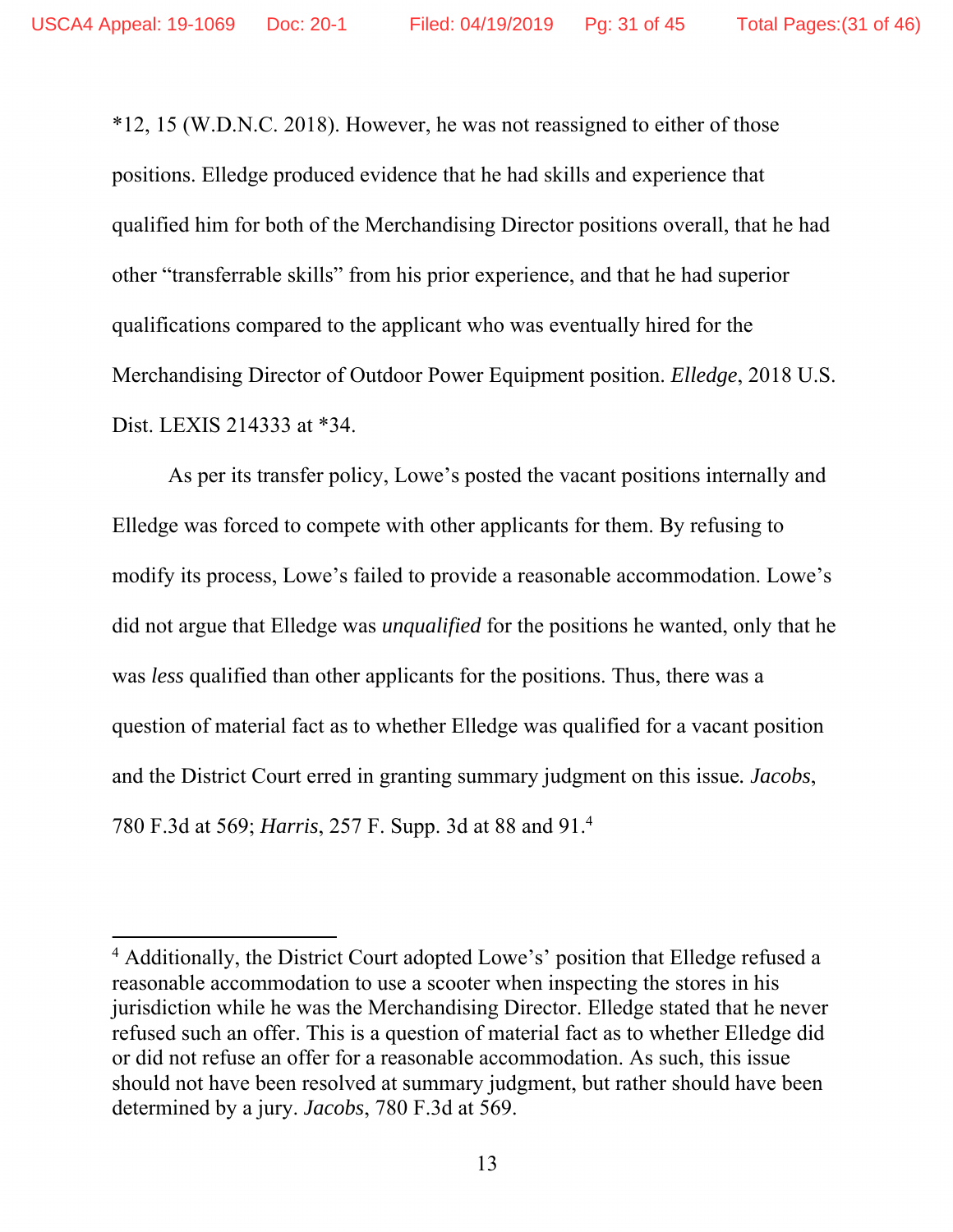# **II. The District Court improperly evaluated prior Fourth Circuit cases related to reassignment.**

The District Court identified a Circuit split regarding the scope of an employer's obligation to reassign an employee who, for reasons related to his disability, can no longer perform the essential functions of his current position. *Elledge v. Lowe's Home Ctrs., LLC*, 2018 U.S. Dist. LEXIS 214333 at \*31 (W.D.N.C. 2018). The D.C., Seventh, and Tenth Circuits have adopted a rule that is consistent with the plain language, legislative intent, and the Supreme Court's interpretation of the ADA.<sup>5</sup> However, the District Court mistakenly concluded that the Fourth Circuit has forecast a position that the ADA "only requires that disabled persons be allowed to compete equally with nondisabled persons." 2018 U.S. Dist. LEXIS 214333 at \*31. The District Court looked to *EEOC v. Sara Lee Corp.* in

<sup>5</sup> *EEOC v. United Airlines, Inc.,* 693 F.3d 760, 761 (7th Cir. 2012) ("The ADA does indeed mandate that an employer appoint employees with disabilities to vacant positions for which they are qualified, provided that such accommodations would be ordinarily reasonable and would not present an undue hardship to that employer"); *Smith v. Midland Brake, Inc.,* 180 F.3d 1154, 1167 (10th Cir. 1999) ("If a disabled employee had only a right to require the employer to consider his application for reassignment but had no right to the reassignment itself, even if the consideration revealed that the reassignment would be reasonable, then this promise within the ADA would be empty"); *AKA v. Washington Hosp. Ctr*., 156 F.3d 1284, 1304-05 (D.C. Cir. 1998) (noting that the "interpretation of the reassignment provision as mandating nothing more than that the employer allow the disabled employee to submit his application along with all of the other candidates…would render that provision a nullity"); *Harris v. Chao*, 257 F. Supp. 3d 67, 79 (D.D.C. 2017) ("To suffice as a reasonable accommodation, an employer must actually offer the employee a position, not provide merely an illusory discussion of alternative work").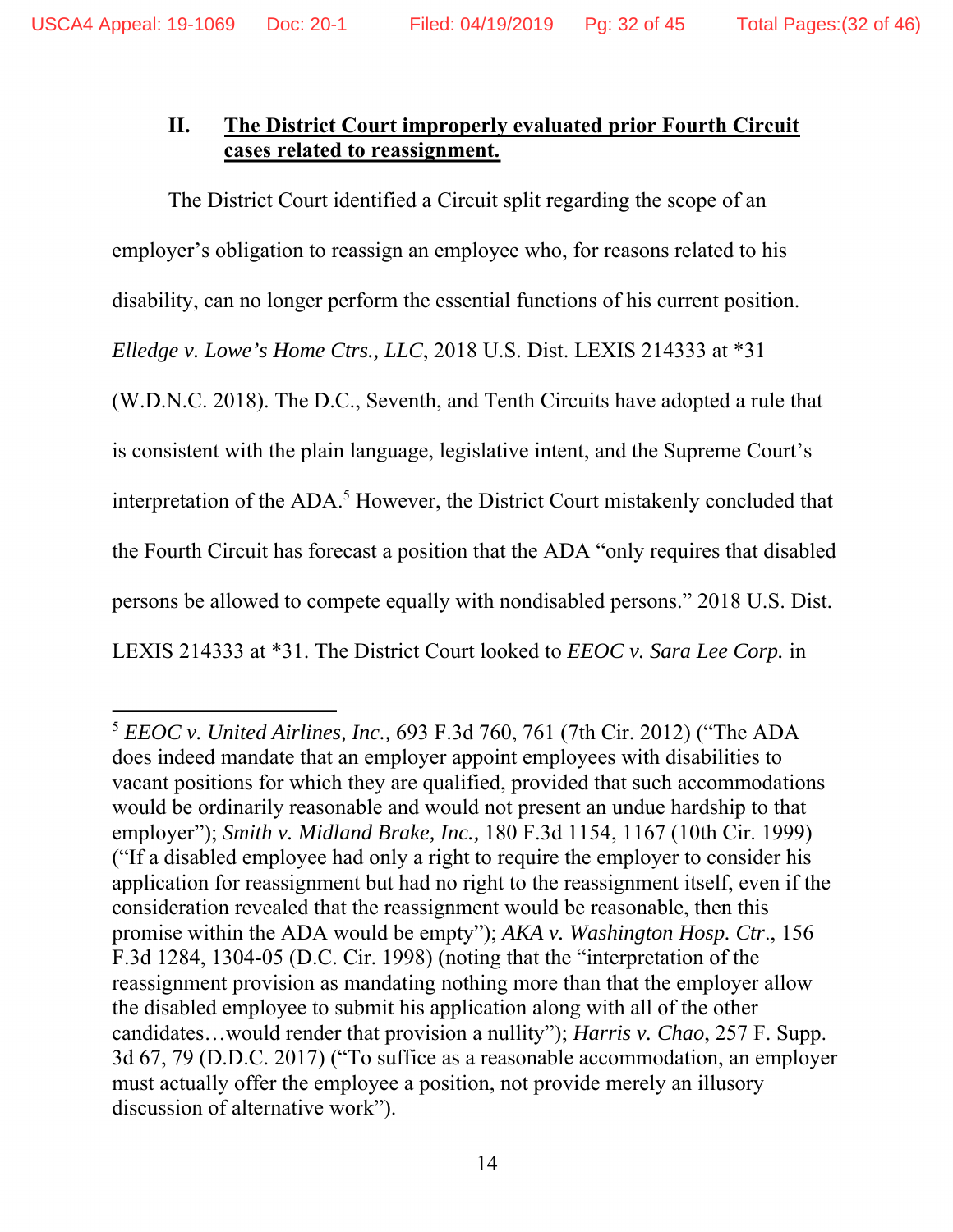concluding that ""an employer must be able to treat a disabled employee as it would any other worker when the company operates a legitimate, nondiscriminatory policy."" 2018 U.S. Dist. LEXIS 214333 at \*32 (quoting *EEOC v. Sara Lee Corp*., 237 F.3d 349, 354-55 (4th Cir. 2001)).

Although the premise underlying the quoted statement from *EEOC v. Sara Lee*  Corp. complements the views taken by the Eighth and Eleventh Circuits,<sup>6</sup> it was disapproved by the Supreme Court of the United States' decision in *U.S. Airways v. Barnett*. 535 U.S. 391 (2002) (holding that normally an employer must provide reassignment unless it would violate terms of a collective bargaining agreement or true seniority system). In fact, the Supreme Court's reasoning in *Barnett* was the catalyst for the Seventh Circuit to overturn the oft-cited case supporting the proposition that employers need not violate disability-neutral rules in order to provide reasonable accommodations, *EEOC* v. Humiston-Keeling<sup>7</sup>:

Several courts . . . have relied on *Humiston-Keeling* in post-*Barnett* opinions, though it appears that these courts did not conduct a detailed analysis of *Humiston-Keeling*'s continued vitality. The present case offers us the opportunity to correct this continuing error in our jurisprudence . . . we now make clear that *Humiston-Keeling* did not survive *Barnett*.

<sup>6</sup> *EEOC v. St. Joseph's Hosp., Inc.*, 842 F.3d 1333, 1347 (11th Cir. 2016) ("[T]he ADA does not automatically mandate reassignment without competition"); *Huber v. Wal-Mart Stores, Inc.*, 486 F.3d 480, 483 (8th Cir. 2007) ("[T]he ADA . . . does not require an employer to reassign a qualified disabled employee to a vacant position when such a reassignment would violate a legitimate nondiscriminatory policy of the employer").

<sup>7</sup> 227 F.3d 1024 (7th Cir. 2000).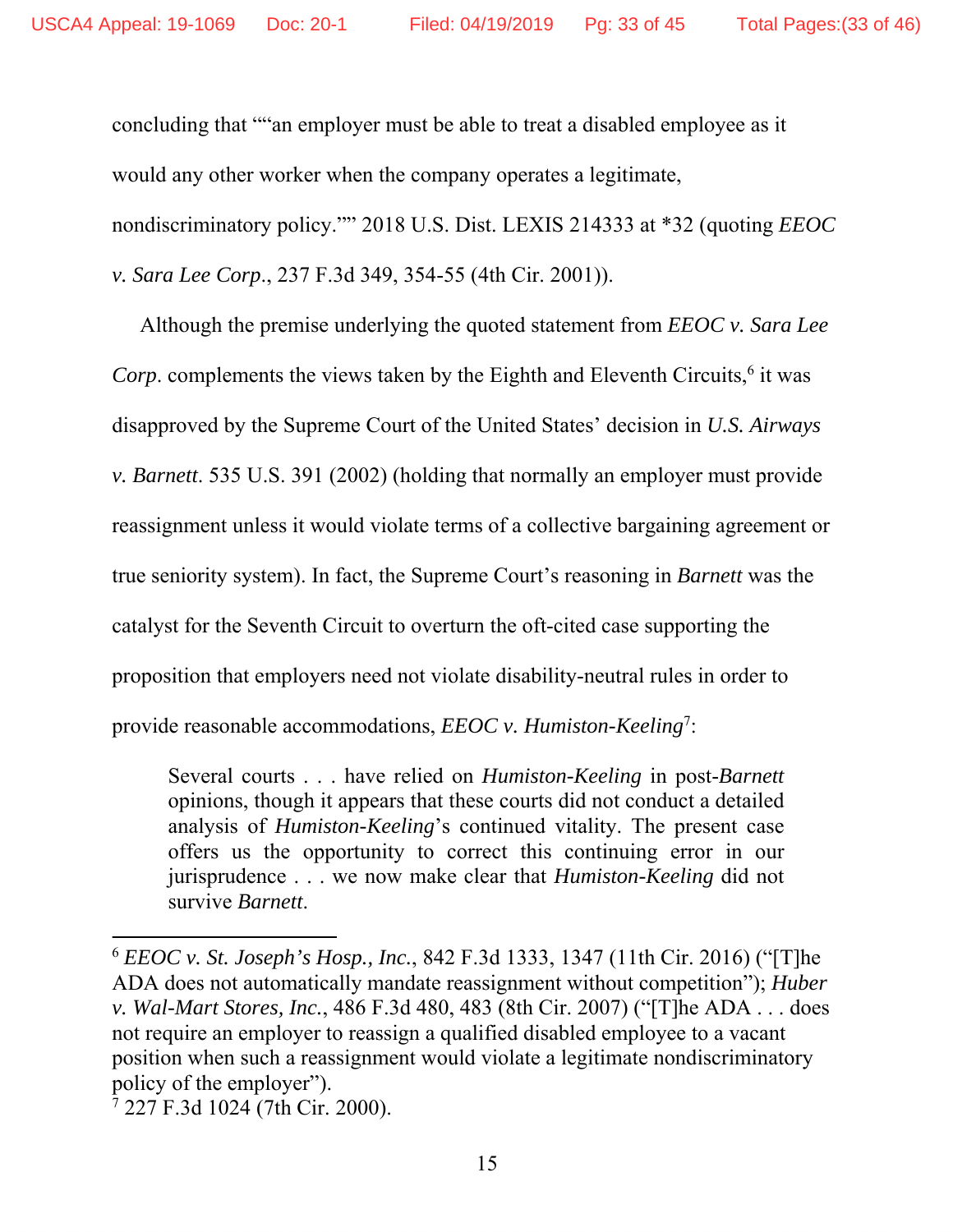*EEOC v. United Airlines, Inc.*, 693 F.3d 760, 761 (7th Cir. 2012). Although the existing Circuit split regarding reassignment stems from other jurisdictions holding that the ADA does not require such modifications, those jurisdictions relied on Humiston-Keeling to inform their analyses.<sup>8</sup> As *Humiston-Keeling* has since been overruled, the Fourth Circuit should not follow the examples of the Eighth and Eleventh Circuits by perpetuating misplaced reliance on reasoning that has been disavowed by the Supreme Court. Rather, the Fourth Circuit should follow the examples of the Seventh, Tenth, and D.C. Circuits by adopting a rule consistent with the statutory mandate of reassignment as a reasonable accommodation.

Post-*Barnett*, the appropriate analysis to determine whether reassignment is reasonable for a qualified employee is whether any other employee has an enforceable right to the position in question. *Infra* Section II.B. That is, in the absence of a collective bargaining agreement or true seniority system, employers must provide reassignment to an employee with a disability when it is necessary as a reasonable accommodation. No other Lowe's employee had an enforceable right to any of the positions which Elledge identified as possible reassignments, and therefore Lowe's should have placed Elledge in one of the vacant positions he

<sup>8</sup> *See EEOC v. St. Joseph's Hosp., Inc.*, 842 F.3d 1333 (11th Cir. 2016); *Huber v. Wal-Mart Stores, Inc.*, 486 F.3d 480 (8th Cir. 2007). Although *Huber* and *St. Joseph's* have not been expressly overturned in their Circuits, the analysis the courts used to come to their conclusions has now been criticized and overruled.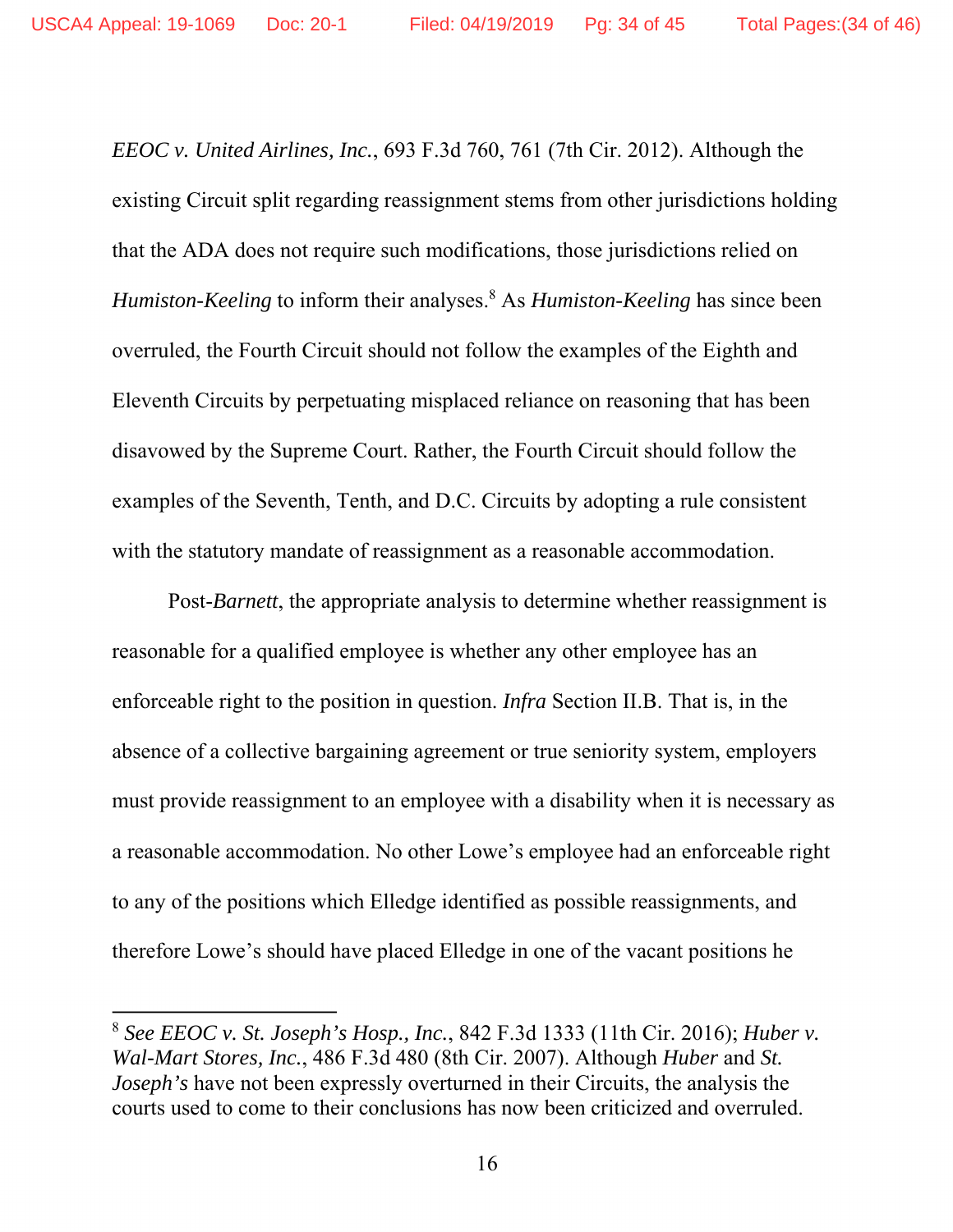identified. To hold otherwise relegates the right of reassignment under the ADA to the exceptional case rather than the general rule that applies with all other reasonable accommodations.

> A. *U.S. Airways v. Barnett* holds employers must modify transfer policies to reassign employees who need reasonable accommodations unless those policies are part of valid seniority systems or collective bargaining agreements.

In *U.S. Airways v. Barnett*, an employee requested reassignment after being injured on the job. 535 U.S. at 394. After he was reassigned, the position to which he was placed was subject to the company's seniority-based bidding system, and Barnett's position was bid on by a more senior employee. *Id.* U.S Airways refused to modify the seniority system to allow Barnett to remain in the position and, as a result, Barnett lost his job. *Id.* The Supreme Court stated that the ADA requires employers to reasonably modify neutral policies during the reassignment process:

By definition any special "accommodation" requires the employer to treat an employee with a disability differently, i.e., preferentially. And the fact that the difference in treatment violates an employer's disability-neutral rule cannot by itself place the accommodation beyond the Act's potential reach . . . The simple fact that an accommodation would provide a "preference" – in the sense that it would permit the worker with a disability to violate a rule others must obey – cannot, in and of itself, automatically show that the accommodation is not "reasonable."

*Barnett*, 535 U.S. at 397-98.

However, the Court identified exceptions for bona fide seniority systems or collective bargaining agreements because such systems provide employees with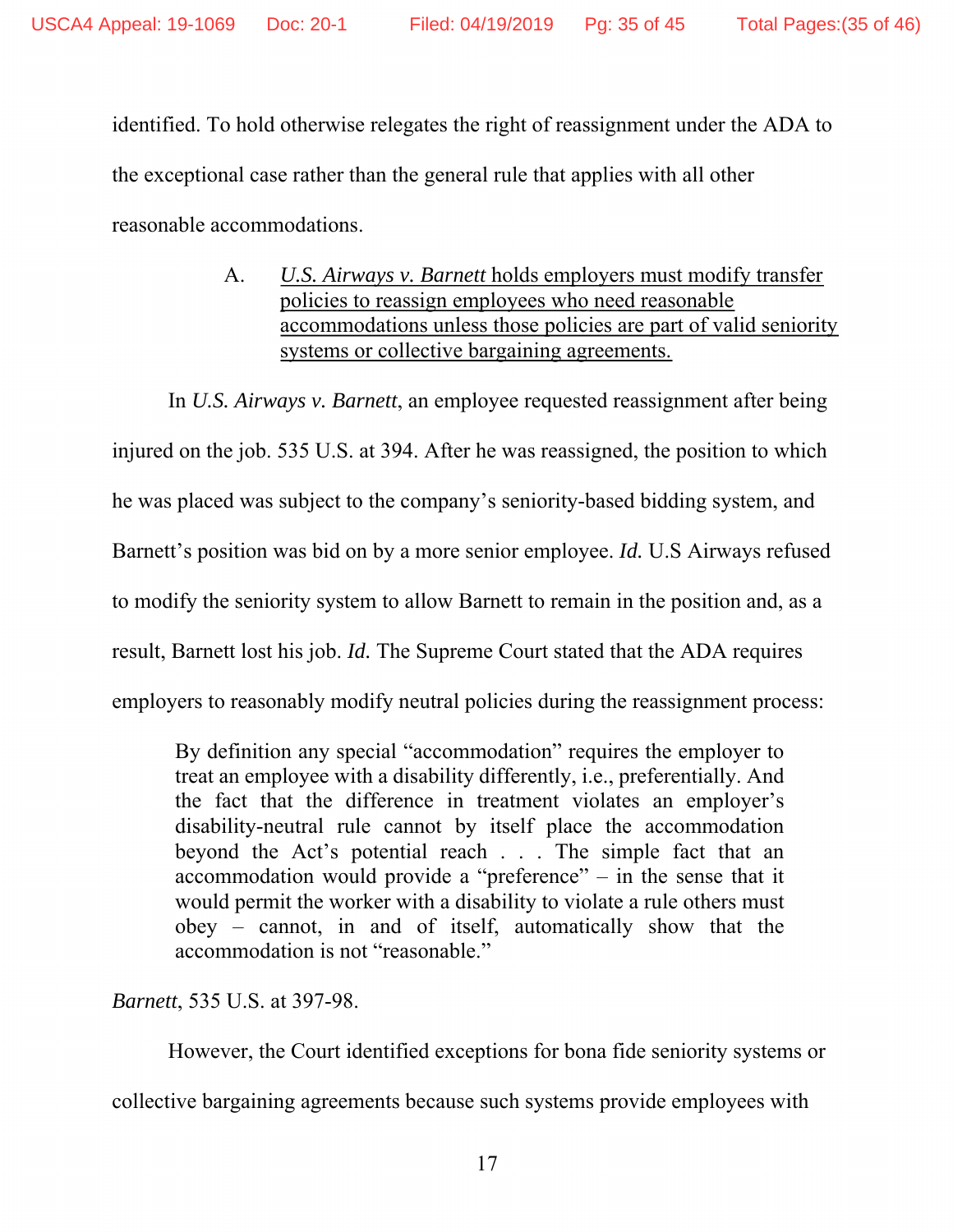the benefit of reliable, uniform treatment. 535 U.S. at 404. As the Supreme Court noted, seniority systems include an element of due process for employees by limiting potential unfairness in personnel decisions. *Id.* at 404. Therefore, such systems "give[] rise to legitimate expectations by other [employees]" that they are entitled to the position to which the employee with a disability seeks to be reassigned. *EEOC v. Sara Lee Corp*., 237 F.3d 349, 354 (4th Cir. 2001) (citing *Smith v. Midland Brake, Inc*., 180 F.3d 1154, 1176 (10th Cir. 1999)).

In her concurrence, Justice O'Connor expressed that she disagreed with the majority opinion but without her vote, there would be no majority. Thus she outlined her position that the focus should be on whether the seniority system was "legally enforceable":

In the context of a workplace, a vacant position is a position in which no employee currently works and to which no individual has a legal entitlement . . . when an employee ceases working in a workplace with a legally enforceable seniority system, the employee's former position does not become vacant if the seniority system entitles another employee to it.

535 U.S. at 409 (O'Connor, J., concurring).

In Justice O'Connor's articulation of the rule, if the seniority system does not create a legal right and a particular employee is not automatically entitled to a position upon its opening, then that position is actually vacant; in such a case, the ADA requires that the employer place the employee with a disability into that position. 535 U.S. at 409. Both the majority and Justice O'Connor's opinion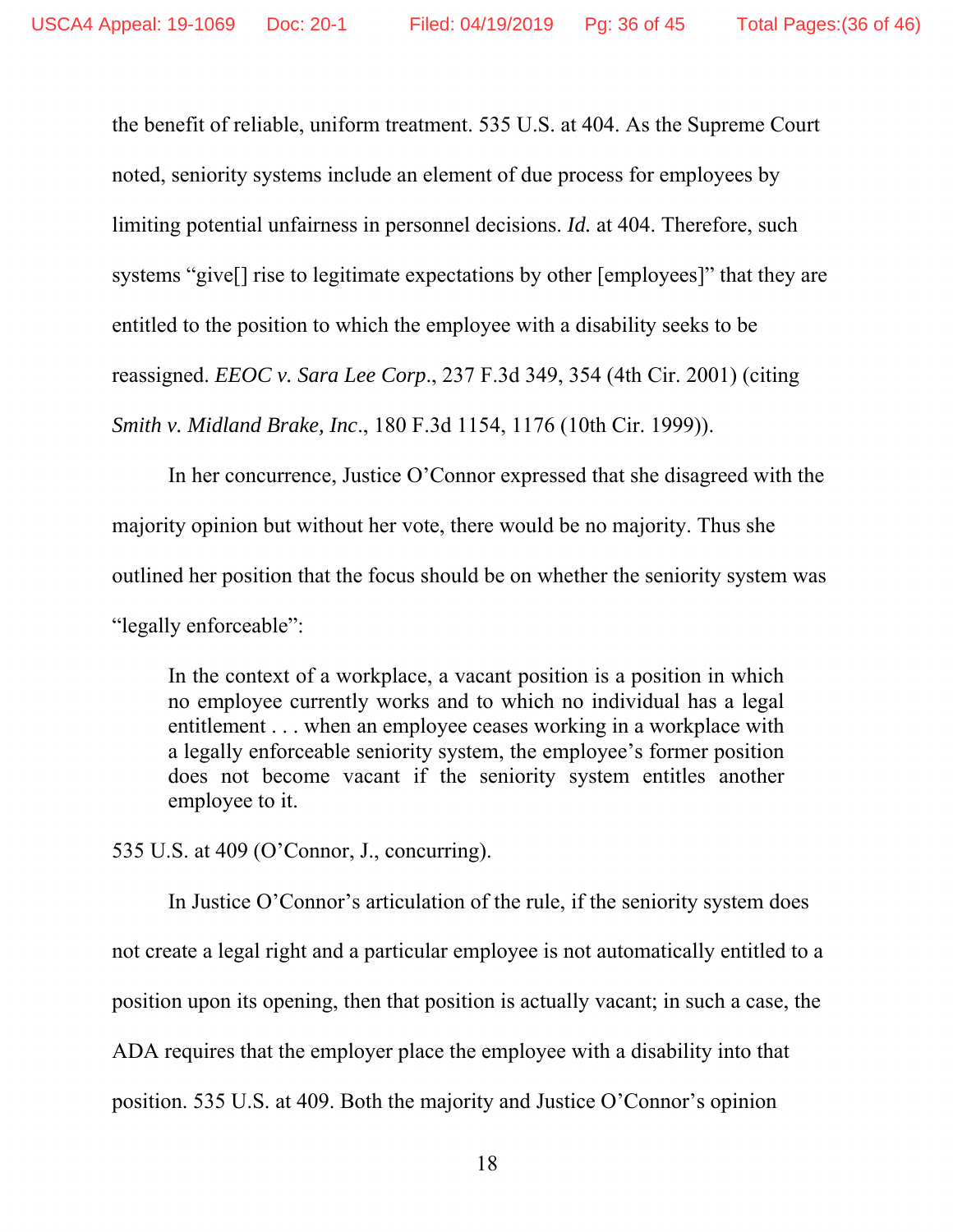require a focus on the actual provision of rights to other employees. No such rights are at issue in this case.

# B. *U.S. Airways v. Barnett* narrowed the scope of *EEOC v. Sara Lee Corp.*'s holding.

The District Court cited *EEOC v. Sara Lee Corp.* for the proposition that employers are not required to violate disability-neutral rules in order to provide reasonable accommodations to employees with disabilities. *Elledge v. Lowe's Home Ctrs., LLC*, 2018 U.S. Dist. LEXIS 214333 at \*31-32 (W.D.N.C. 2018). Such a rule is too broad in scope after *Barnett* and contradicts *Barnett* itself. *Supra* Section II.A. The holding of *Barnett* is that, typically, a true seniority system need not be violated in order to accommodate an employee with a disability; however, if the employer does not actually vest employees with rights under the system, then an ADA reassignment may be reasonable under the circumstances. 535 U.S. at 405. The facts of *Sara Lee* also included a seniority system, and based on the facts of the case, the outcome would likely remain unchanged after *Barnett*. However, *Barnett* limited the scope of *Sara Lee*'s holding that an employer's disabilityneutral rule with regard to transfers need not be violated to provide a reasonable accommodation to a narrow set of bona fide, enforceable seniority systems. In the absence of such a seniority system, an employer's transfer policy must be modified in order to accommodate employees with disabilities who need reassignment to a vacant position as a reasonable accommodation. *Barnett*, 535 U.S. at 405.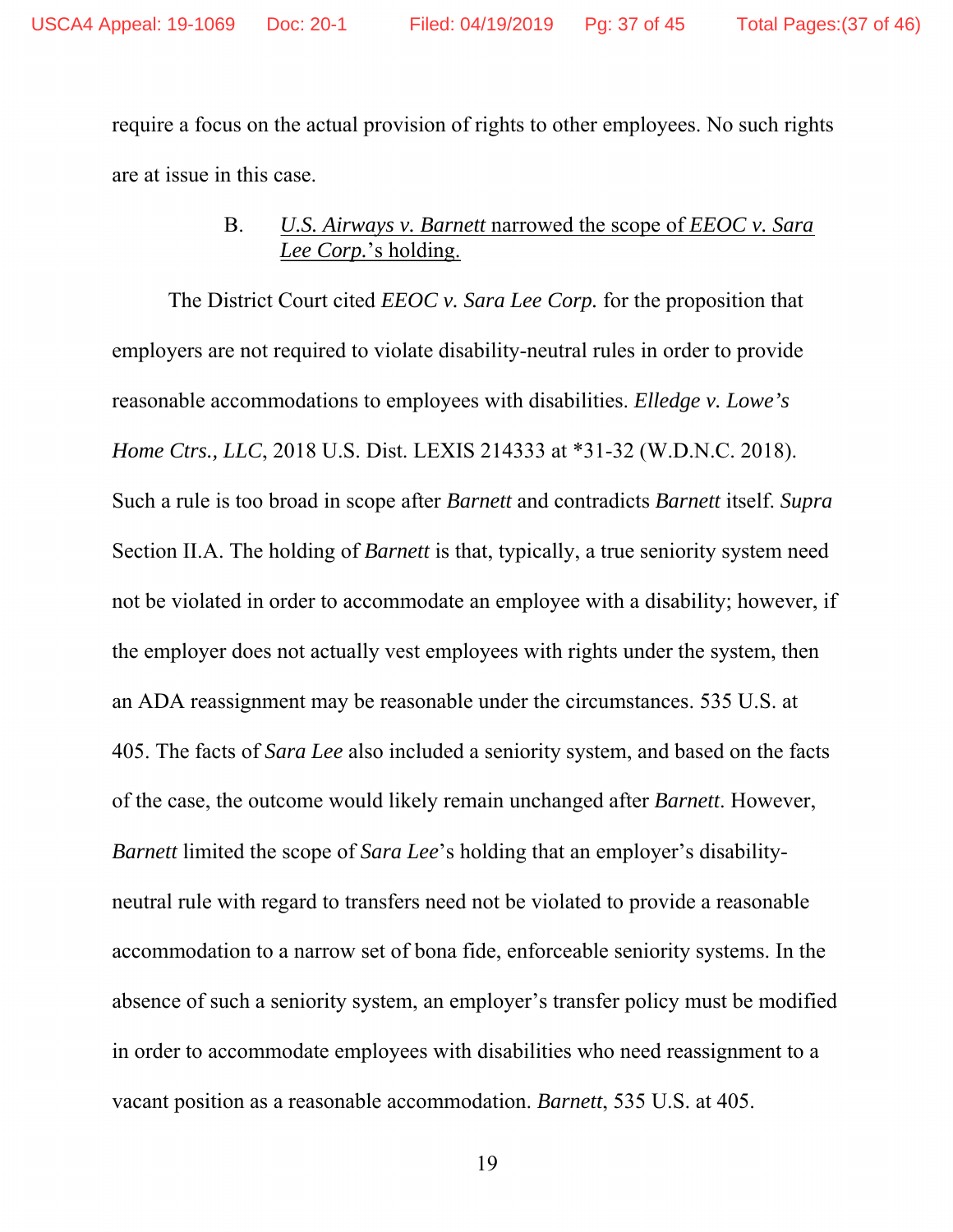The District Court also relied on the unpublished, and therefore not binding, case *Schneider v. Giant of Maryland* to conclude that reassignment under the ADA merely requires that employees with disabilities compete on equal footing with other employees and outside applicants for a new position, noting that "an employer is not required to violate another employee's rights in favor of an employee with a disability in order to give the disabled employee a reasonable accommodation." 389 F. App'x 263, 271 (4th Cir. 2010). But this reading also ignores the limitations set by Supreme Court's decision in *Barnett* as to what constitutes "another employee's rights."

The record does not indicate that other Lowe's employees had an enforceable right to any of the vacant positions under a collective bargaining agreement or established seniority system. The Lowe's Enterprise Succession Management Process identifies individuals who demonstrate leadership talent and then includes them in the candidate pool for various positions. 2018 U.S. Dist. LEXIS 214333 at \*11-12. Such a system does not give rise to legitimate expectations by those selected employees that they are entitled to a particular position, as was the emphasis in *Barnett*. 535 U.S. at 403-04. Thus, Lowe's did not establish as a matter of law that some other employee's entitlement to the vacant positions precluded Elledge's reassignment to those positions. The Fourth Circuit should affirmatively clarify that *EEOC v. Sara Lee Corp.* did not survive *Barnett*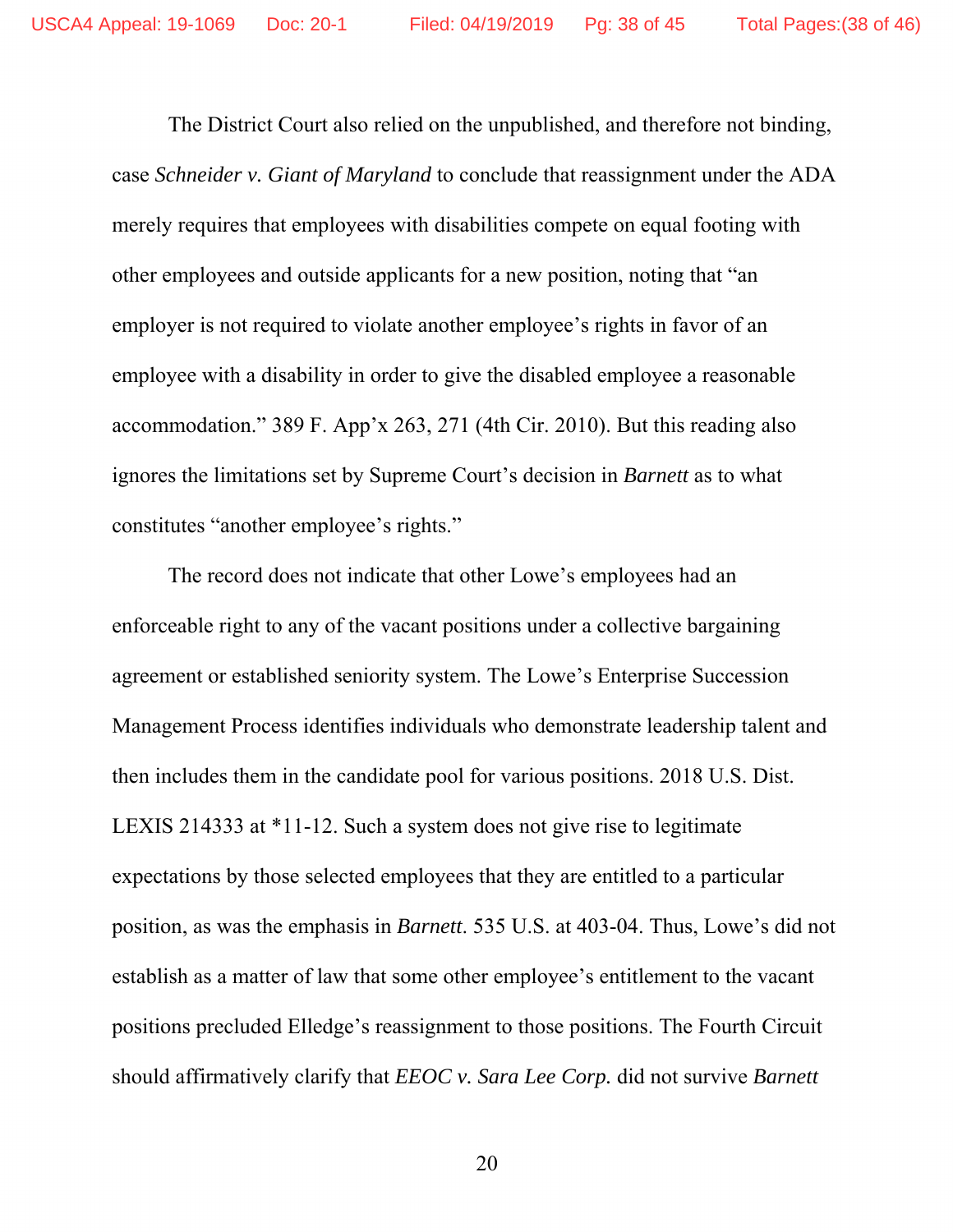and that reassignment, even in the face of a disability-neutral rule, may be required in the absence of a bona fide seniority system.

# **III. Giving Elledge 30 days to find a new position did not constitute an interactive process.**

Employers have a duty to work collaboratively with employees to identify an appropriate reasonable accommodation that will meet the employee's needs. *Jacobs v. N.C. Admin. Office of the Courts*, 780 F.3d 562, 581 (4th Cir. 2015) ("The ADA imposes upon employers a good-faith duty to engage [with their employees] in an interactive process to identify a reasonable accommodation") (citing *Wilson v. Dollar Gen. Corp*., 717 F.3d 337, 346 (4th Cir. 2013)). When reassignment is the reasonable accommodation that has been identified through the interactive process, such reassignment should occur "within a reasonable amount of time." 29 C.F.R. § 1630 App. at 415. A "reasonable amount of time" is determined based on the totality of the circumstances. 29 C.F.R. § 1630 App. at 415. Employers are in the best position to know which jobs are vacant or will become vacant within a reasonable period of time; therefore the employer is obligated to inform an employee about the vacant positions for which the employee may be eligible for reassignment. EEOC Enforcement Guidance at \*17. Giving an employee an ultimatum to accept a job or an unreasonable timeline to find a new job within the organization does not constitute an interactive process because the employee is unable to enter into the process voluntarily under those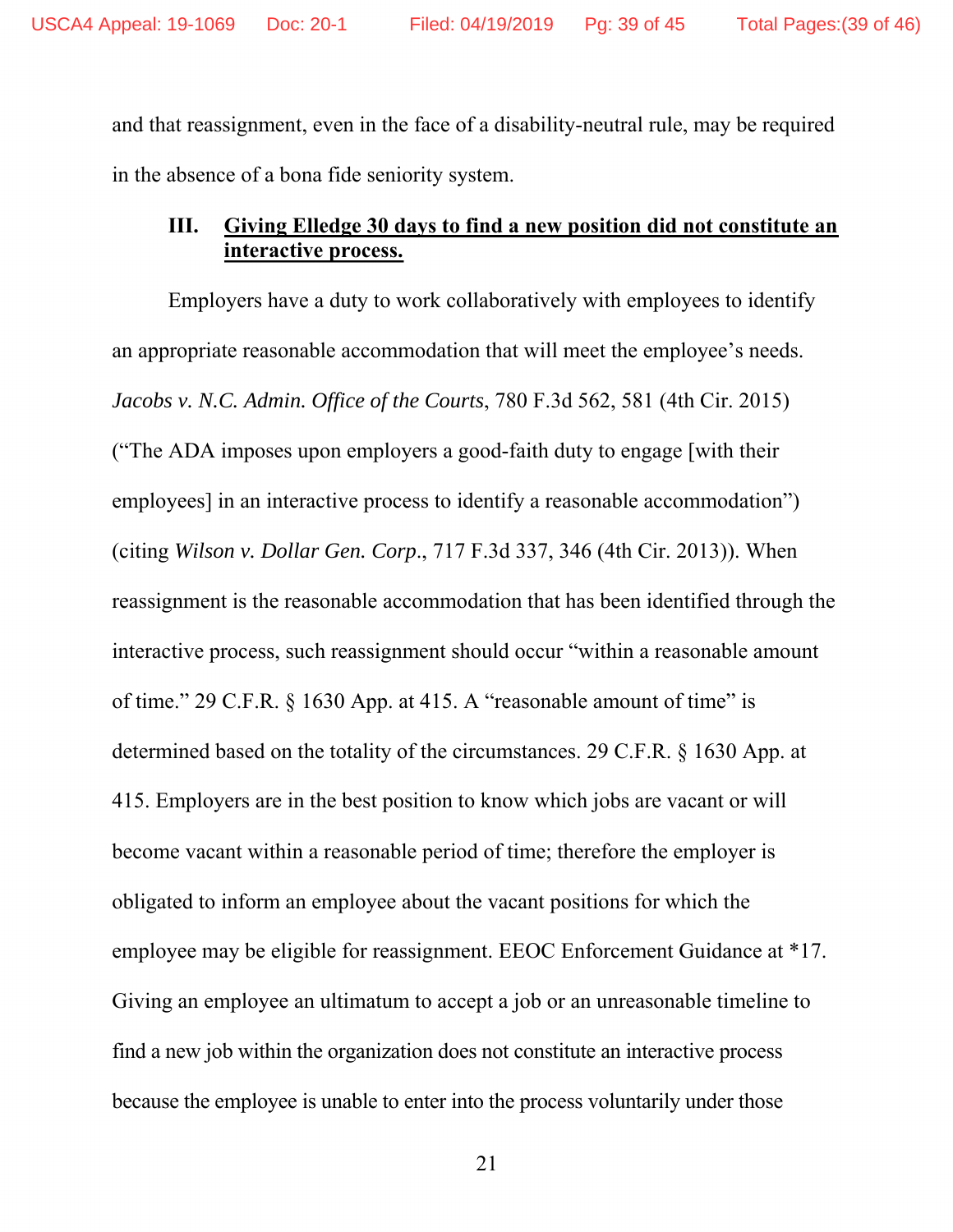circumstances. *See Feeney v. Dakota Minn. R.R. Co.*, 327 F.3d 707, 718 (8th Cir. 2003) (holding that giving an employee who has requested a reasonable accommodation no choice but to accept a demotion is an adverse employment action).

Lowe's failed to engage in the interactive process of finding a reasonable accommodation that would appropriately meet Elledge's needs. Rather than referring Elledge to vacant positions for which he was qualified, Lowe's simply gave Elledge a thirty day ultimatum to find a new position using the internal application process. This sort of passive approach abdicates the employer's responsibility to engage in the interactive process by placing the responsibilities solely on the shoulders of the employee and thus violates the requirements of the ADA.

# **IV. Unless there are no equivalent positions available, a reassignment that results in a demotion is unreasonable.**

The Title I regulations expressly provide that reassignment should be "to an equivalent position, in terms of pay, status, etc., if the individual is qualified, and if the position is vacant within a reasonable amount of time." 29 C.F.R. § 1630.2(o) App. at 415.<sup>9</sup> Only if there are no vacant, equivalent positions available within a reasonable amount of time may the employer reassign the employee to a lower graded position.

<sup>&</sup>lt;sup>9</sup> The Fourth Circuit has previously used the Title I regulations to inform decisions related to reasonable accommodations because they "provide additional guidance" when evaluating discrimination claims. *Stephenson v. Pfizer, Inc.*, 641 Fed. App'x 214, 220 (4th Cir. 2016). Thus, the additional guidance provided by the regulations should be given the same weight here.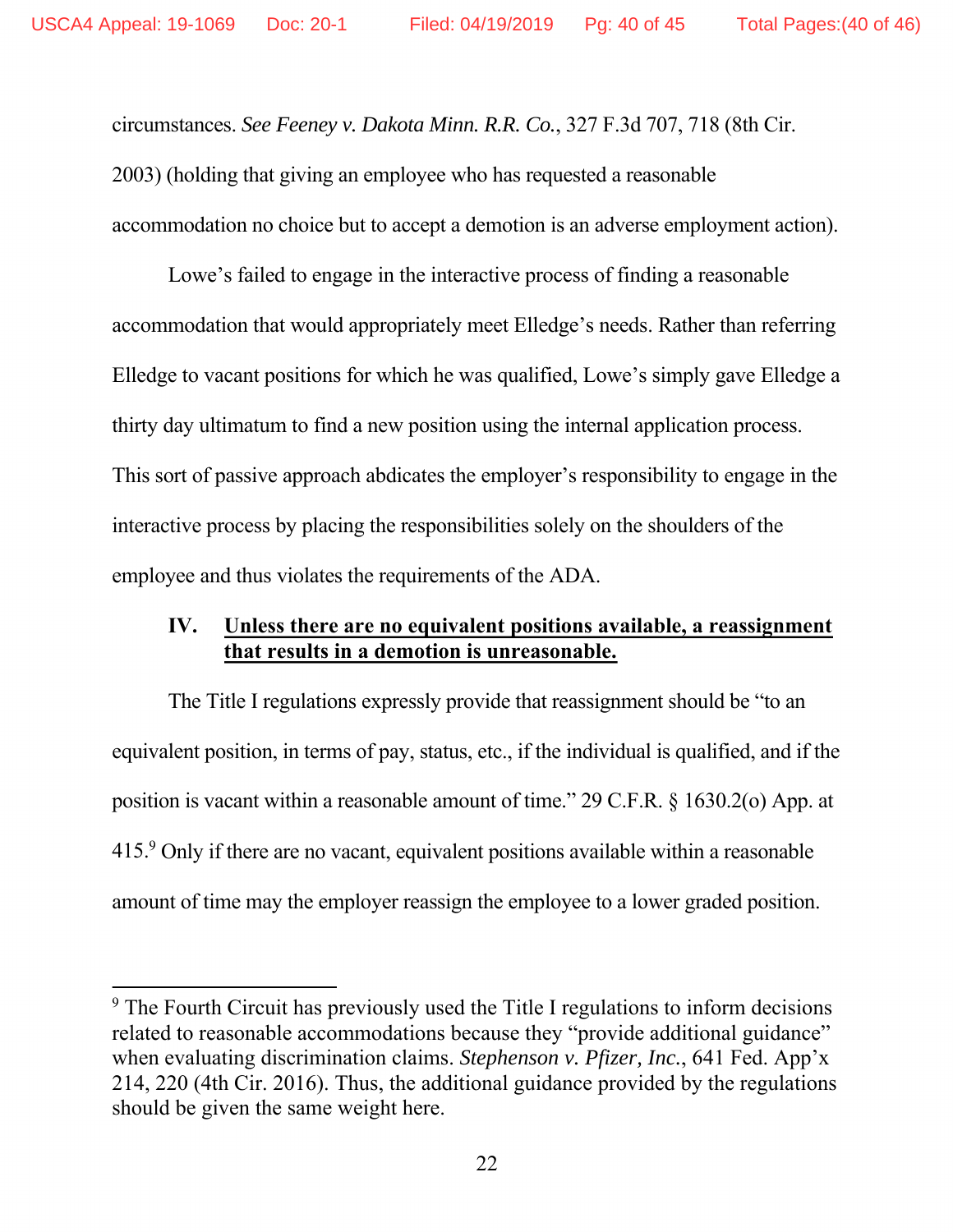*See* 29 C.F.R. § 1630.2(o) App. at 415 ("An employer may reassign an individual to a lower graded position if there are no accommodations that would enable the employee to remain in the current position and there are no vacant equivalent positions for which the individual is qualified with or without reasonable accommodation").

When an employee is merely given a choice between taking a lower-paying job or risking discharge from employment altogether, this is an adverse employment action because it is not a truly voluntary choice. *Feeney v. Dakota Minn. R.R. Co.*, 327 F.3d 707, 718 (8th Cir. 2003). In *Feeney*, a change in company policy resulted in Feeney needing a reassignment, but because Feeney lacked seniority, the only position available for which he was qualified was one that resulted in a pay reduction and fewer work hours. 327 F.3d at 711. Rather than risk unemployment due to his inability to comply with the new company policy as a result of his disability, Feeney took the demotion. *Id.* The Eighth Circuit determined that Feeney "was faced with the following choice – take a lower paying job, one that he could report to on time, or show up to work late repeatedly, and risk discharge. Therefore, a reasonable person could conclude that Feeney had no choice at all." *Id.* at 718.

If there are vacant positions that are equivalent to the one the employee previously held and the employee is qualified for one of those vacant positions, but the employer reassigns the employee to a lower graded position instead, this action may constitute an adverse employment action. *See Harris v. Chao*, 257 F. Supp. 3d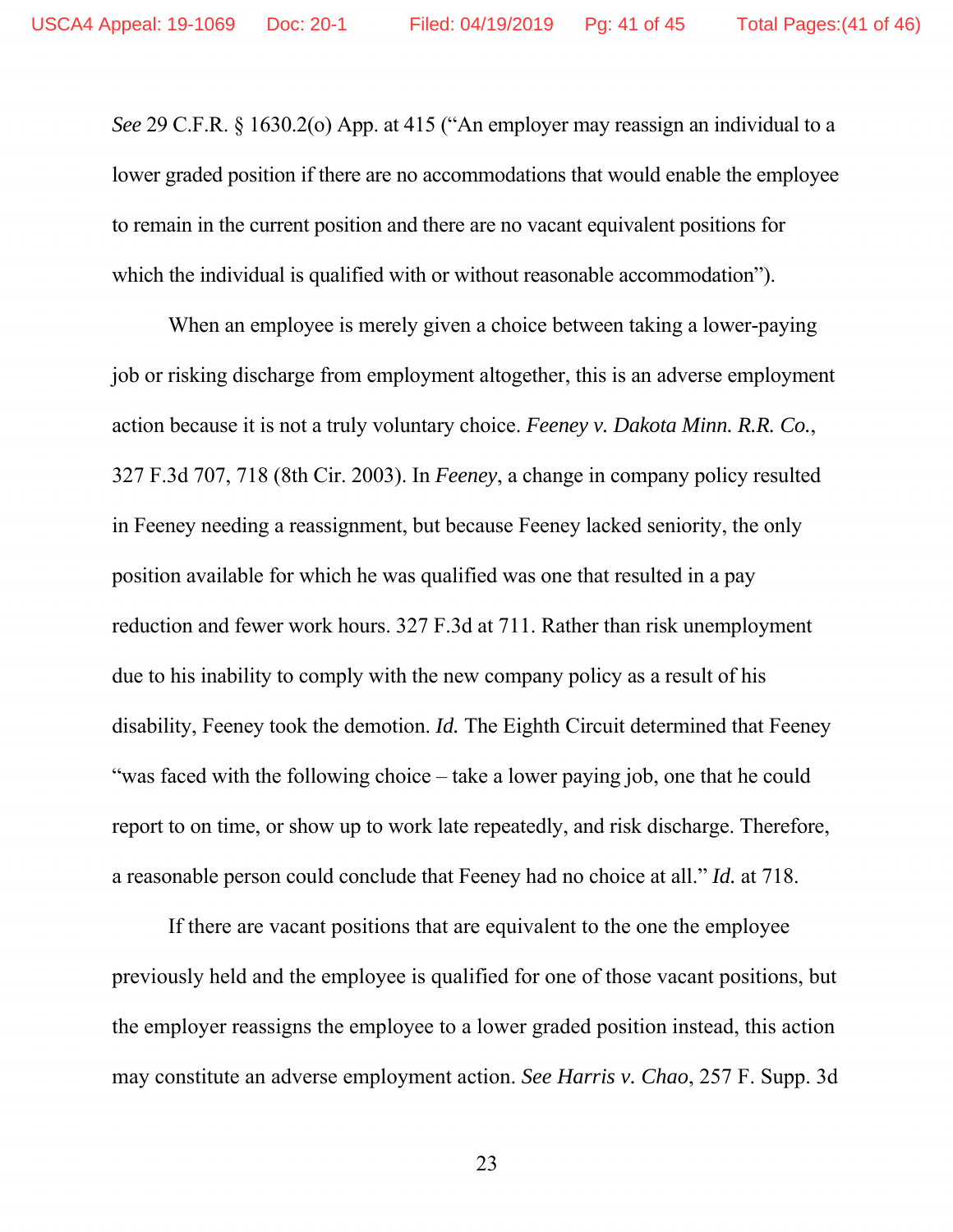67 (D.D.C. 2017). In *Harris*, the position to which Harris was ultimately reassigned was equivalent to his former position in terms of pay and benefits, but was nonetheless a demotion in terms of Harris' professional responsibilities and advancement opportunities. 257 F. Supp. 3d at 81-82. The court determined that the difficulty of the work and the opportunity for promotion were factors that should be considered in determining whether a reassignment was equivalent to the employee's original job. *Id.* at 82. Because the position to which Harris was ultimately reassigned did not have the same level of difficulty of work and limited his opportunities for advancement, the court found that this reassignment resulted in a demotion that could be considered an adverse employment action and overturned the grant of summary judgment to the employer. *Id.* at 83.

Lowe's suggested that Elledge apply for lower-level manager positions, which would have cut Elledge's pay by 50% and would have resulted in a loss of stock benefits. Thus, Elledge was forced to consider a drastic demotion or lose his job as a result of Lowe's refusing to accommodate him by reassigning him to either of the two existing, equivalent, vacant positions. Thus, Elledge was faced with the following choice – take a lower paying job that cost him benefits and professional responsibilities in addition to a significant salary cut, or wait to see if another equivalent position was posted as his 30-day deadline was quickly expiring. This was not a voluntary choice; it was a proposal for an adverse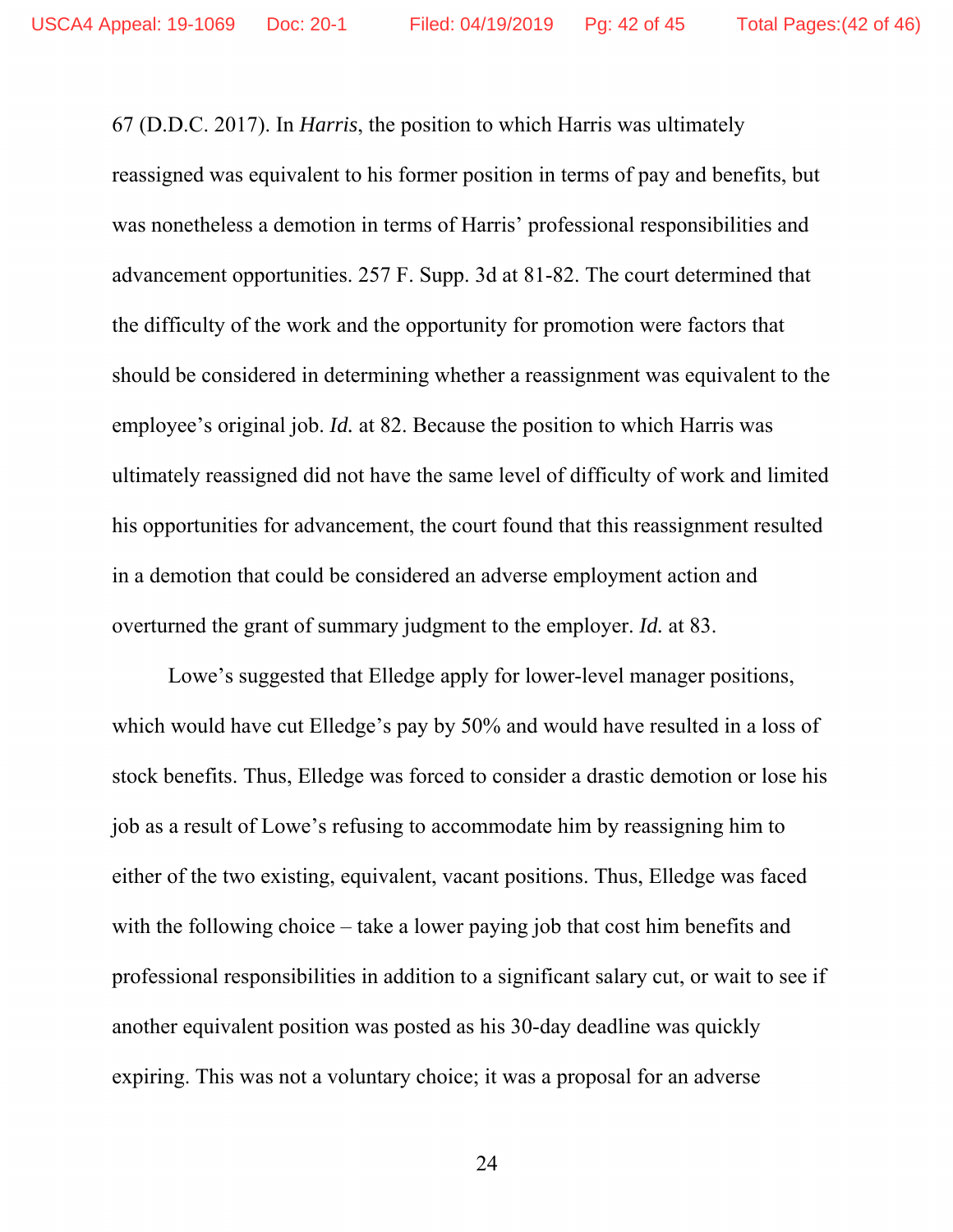employment action. Therefore, it was in error for the District Court to conclude as a matter of law that offering Elledge the opportunity to apply for a position that resulted in a demotion was a sufficient reasonable accommodation.

### **CONCLUSION**

One of the core principles of the ADA is that qualified employees with disabilities are entitled to reasonable accommodations. When Congress enacted the ADA, it explicitly provided that reassignment to a vacant position should be permitted as a reasonable accommodation. The District Court's decision in *Elledge v. Lowe's Home Centers* contravenes the statutory provision of reassignment as a reasonable accommodation, contradicts the mandate of an interactive process between the employer and the employee, and disregards the limitations on when an employee may be demoted under reassignment as a reasonable accommodation. Furthermore, the District Court's opinion usurps the role of the jury in making factual determinations. The Fourth Circuit should therefore reverse the grant of summary judgment on the issue of failure to provide a reasonable accommodation.

Respectfully submitted,

### DISABILITY RIGHTS NORTH CAROLINA

 /s/ Elizabeth Myerholtz Elizabeth Myerholtz elizabeth.myerholtz@disabilityrightsnc.org D.C. Bar ID: 1618133 3724 National Drive, Suite 100 Raleigh, NC 27612 Telephone: (919) 856-2195 Facsimile: (919) 856-2244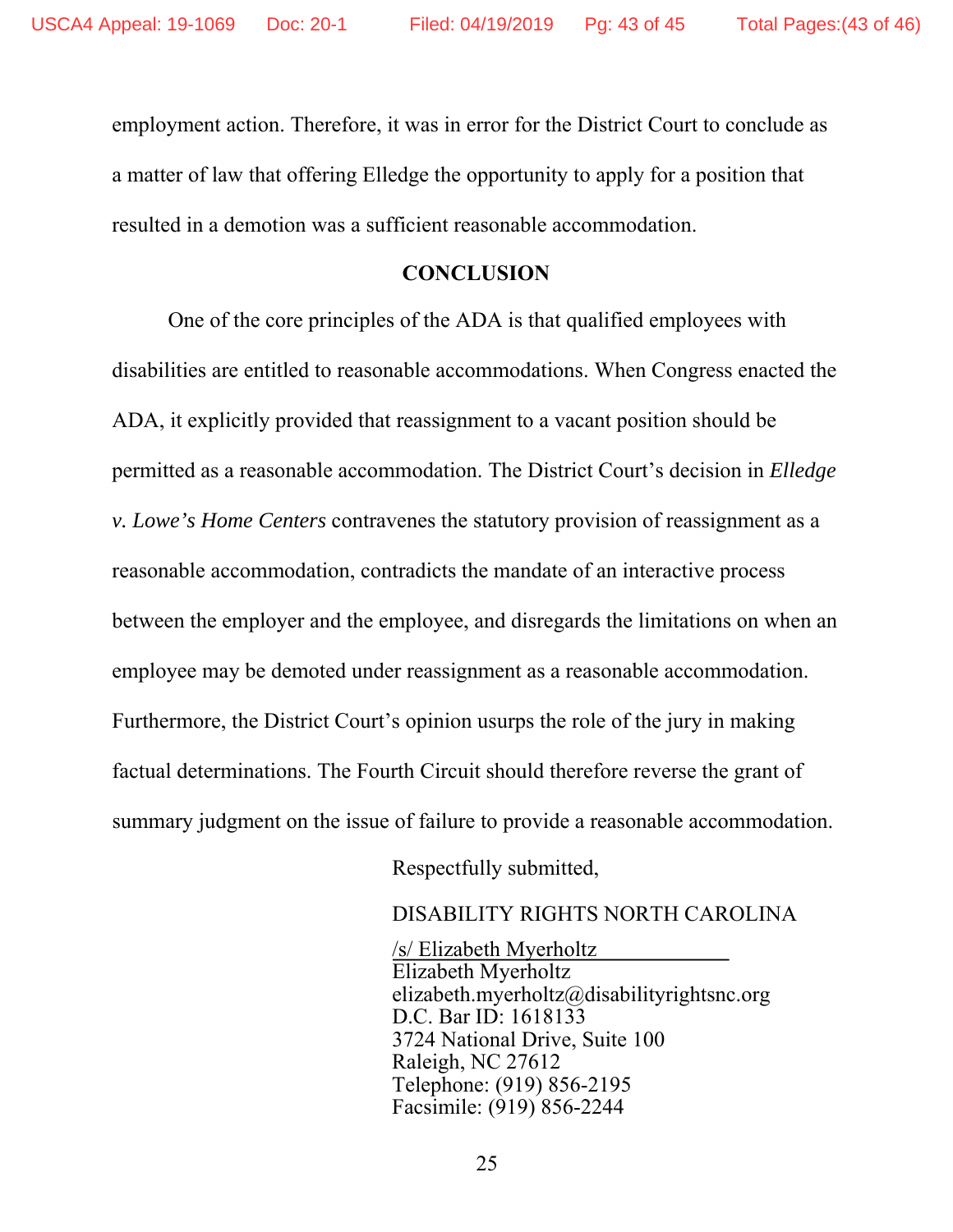### **CERTIFICATE OF COMPLIANCE WITH RULE 32(a)**

Certificate of Compliance with Type-Volume Limitation, Typeface Requirements, and Type Style Requirements:

- 1. This brief complies with the type-volume limitation of Fed. R. App. P.  $32(a)(7)(B)$  because: this brief contains 6,274 words, excluding the parts of the brief exempted by Fed. R. App. P.  $32(a)(7)(B)(iii)$ .
- 2. This brief complies with the typeface requirements of Fed. R. App. P.  $32(a)(5)$  and the type style requirements of Fed. R. App. P.  $32(a)(6)$  because: this brief has been prepared in a mono-spaced typeface using Microsoft Word in 14 points.

 /s/ Elizabeth Myerholtz Elizabeth Myerholtz

Dated: April 18, 2019.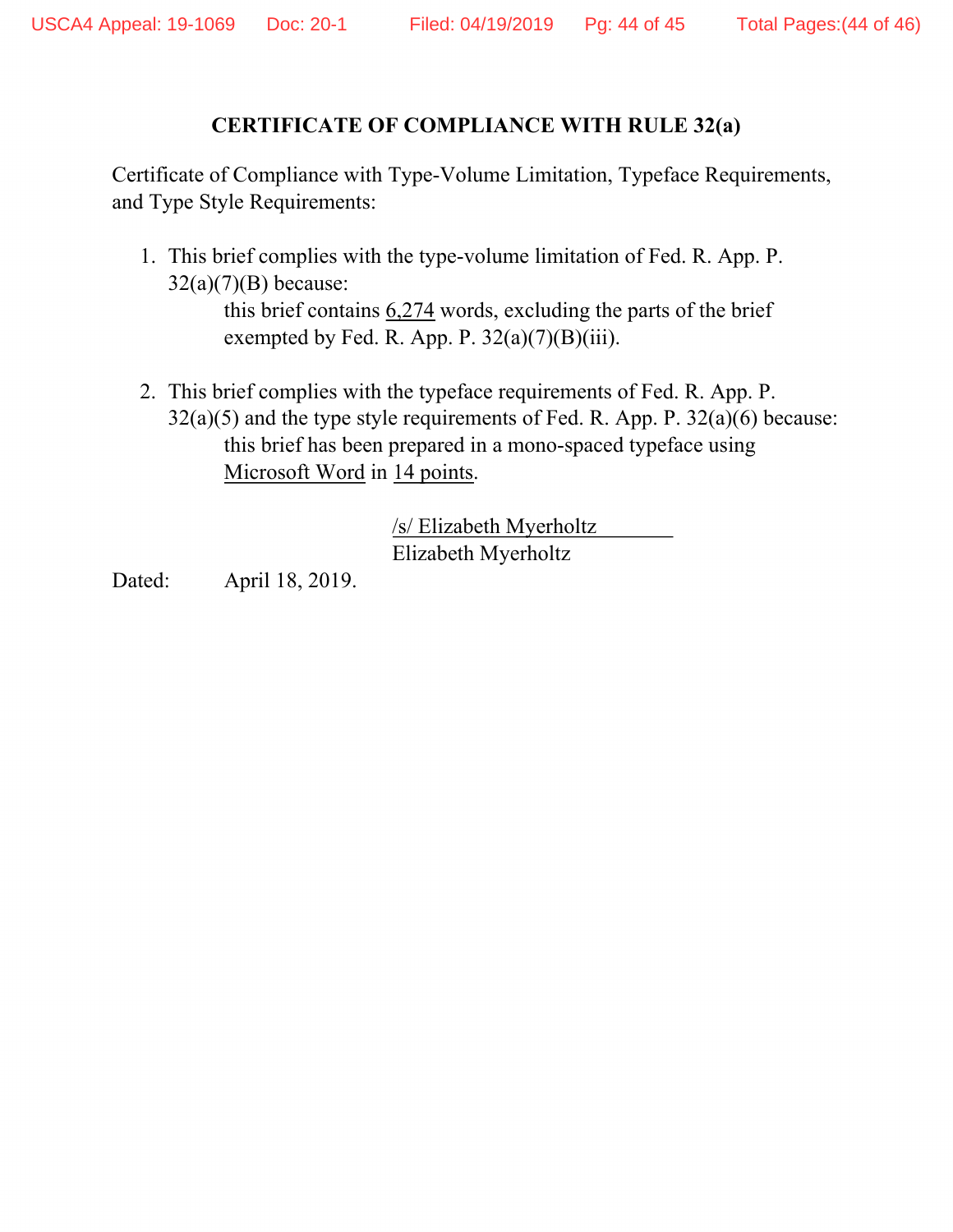# **CERTIFICATE OF FILING AND SERVICE**

I hereby certify that on April 19, 2019, I electronically filed the foregoing with

the Clerk of Court using the CM/ECF System, which will send notice of such filing

to all the registered CM/ECF users.

The necessary filing and service were performed in accordance with the instructions given to me by counsel in this case.

> /s/ Denise Dulong Denise Dulong GIBSON MOORE APPELLATE SERVICES, LLC P.O. Box 1460 Richmond, VA 23218 (804) 249-7770 denise@gibsonmoore.net